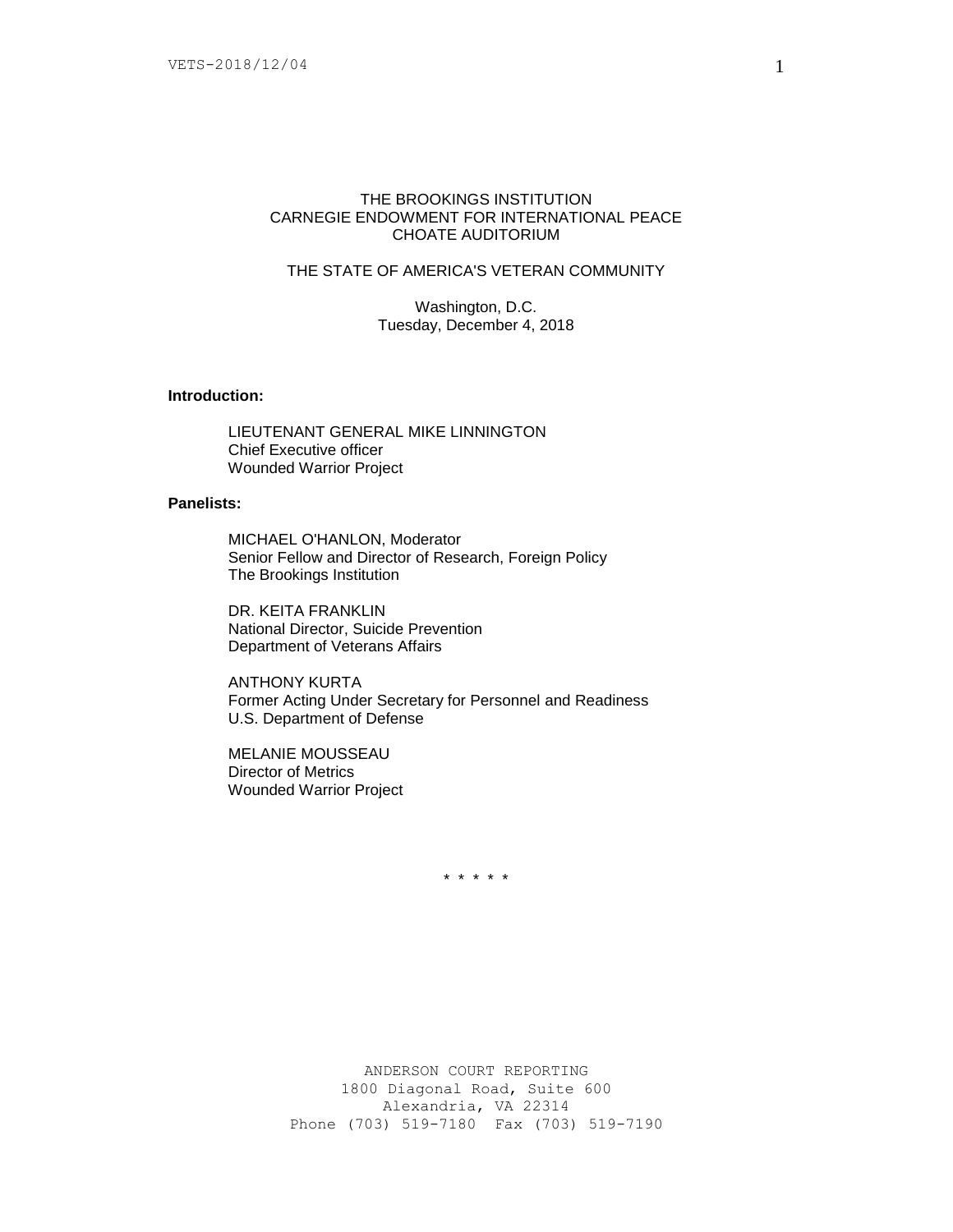### P R O C E E D I N G S

MR. O'HANLON: Good morning, everyone. Thank you for joining us today at the Carnegie Endowment in this Brookings Institution and Wounded Warrior Project event. I'm Mike O'Hanlon with Brookings and were just honored and thrilled to be collaborating with our good friends at the Wounded Warrior Project this morning on their very important work. They do so many things for our wounded warriors around the country. The focus of today's conversation is going to be built largely, as you know, around a survey, which they've been doing now for a number of years. They have a data stream on the quality of care and many other aspects of the quality of life of our nation's wounded, ill, others who have served and had some kind of serious consequence as a result, or otherwise have challenges that they're facing in their lives today.

The Wounded Warrior Project has done remarkable work and continues to with many tens of thousands of people in their broader community. The survey that you're about to hear General Michael Linnington first discuss, and then we'll see a video, and then we'll have a panel discussion and involve all of you. The survey I think involved 34,000 respondents and it's a number of years now they've been doing this, trying to capture everything from the access to work, to the access to good healthcare within the VA system, the access to mental health care, a general sense of happiness in life and of being able to get education, get jobs. All these things are addressed through the survey. So it's not just important for helping us remember our men and women who have done so much for the country, but also it should be a guide to the future policy debate as we think about areas where we still need to do better by our men and women in uniform and those who have served and their families.

So, again, I just want to now introduce General Michael Linnington,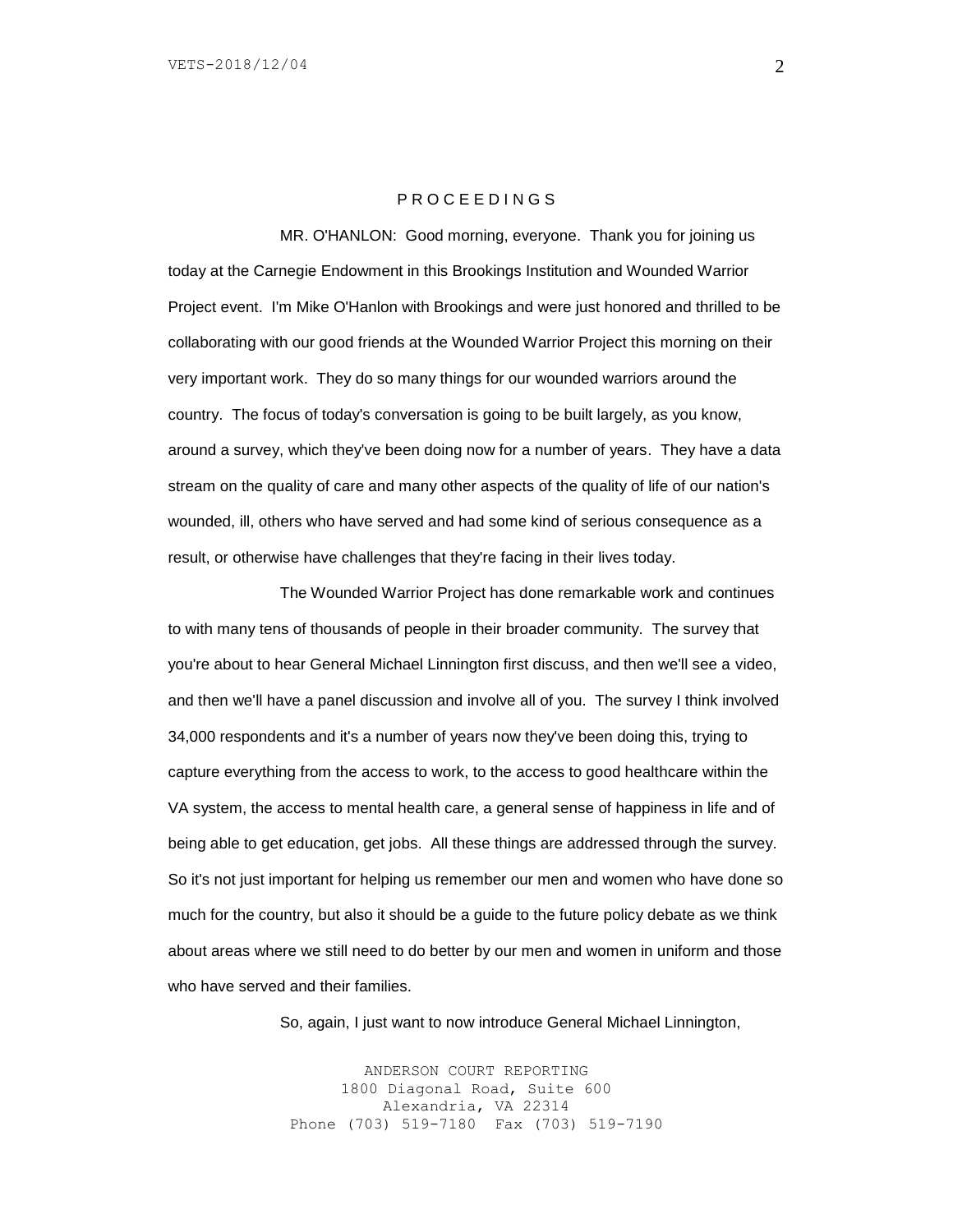retired. He is the Director and CEO of the Wounded Warrior Project, had a distinguished career in the U.S. Army. Went to West Point, wound up Commandant of the Cadets at West Point. Wound up also doing stints in Iraq and Afghanistan. I had the good fortune of meeting him in those places and learning from him there. He would have been very busy tomorrow, as we all honor President Bush, because his last military job was, in fact, in charge of the National Capital Centre for all the various activities that occur here. And after retiring for the Army, before taking the Wounded Warrior Project job, he was the first Director of the POW/MIA Agency within the Department of Defense.

And so it's an honor, General, to present you, and again to work with your organization today. (Applause)

LIEUTENANT GENERAL LINNINGTON: What a kind introduction. I've known Michael O'Hanlon for many years, and certainly his advice and counsel back in the early days, 2003-04 101st Airborne Division, and over the last many years, have really been insightful, not just for me but for those I worked for.

And good morning, everyone. It's great to be here, great to be among so many friends and colleagues and talking about a topic so important to all of us. It's also great to be at Brookings, a national center of excellence, and obviously one of the most important think tanks here in Washington, DC. For those of you who haven't met Mike O'Hanlon, he's been providing sound and relevant advice on U.S. defense strategy and national security policy to senior U.S. government leaders for many years. And I couldn't be more happy, Mike, that you're hosting us here this morning.

The Wounded Warrior Project has been transforming the way America's injured veterans are empowered, employed, and engaged in our communities since our inception back in 2003. Starting as an organization providing backpacks at evacuation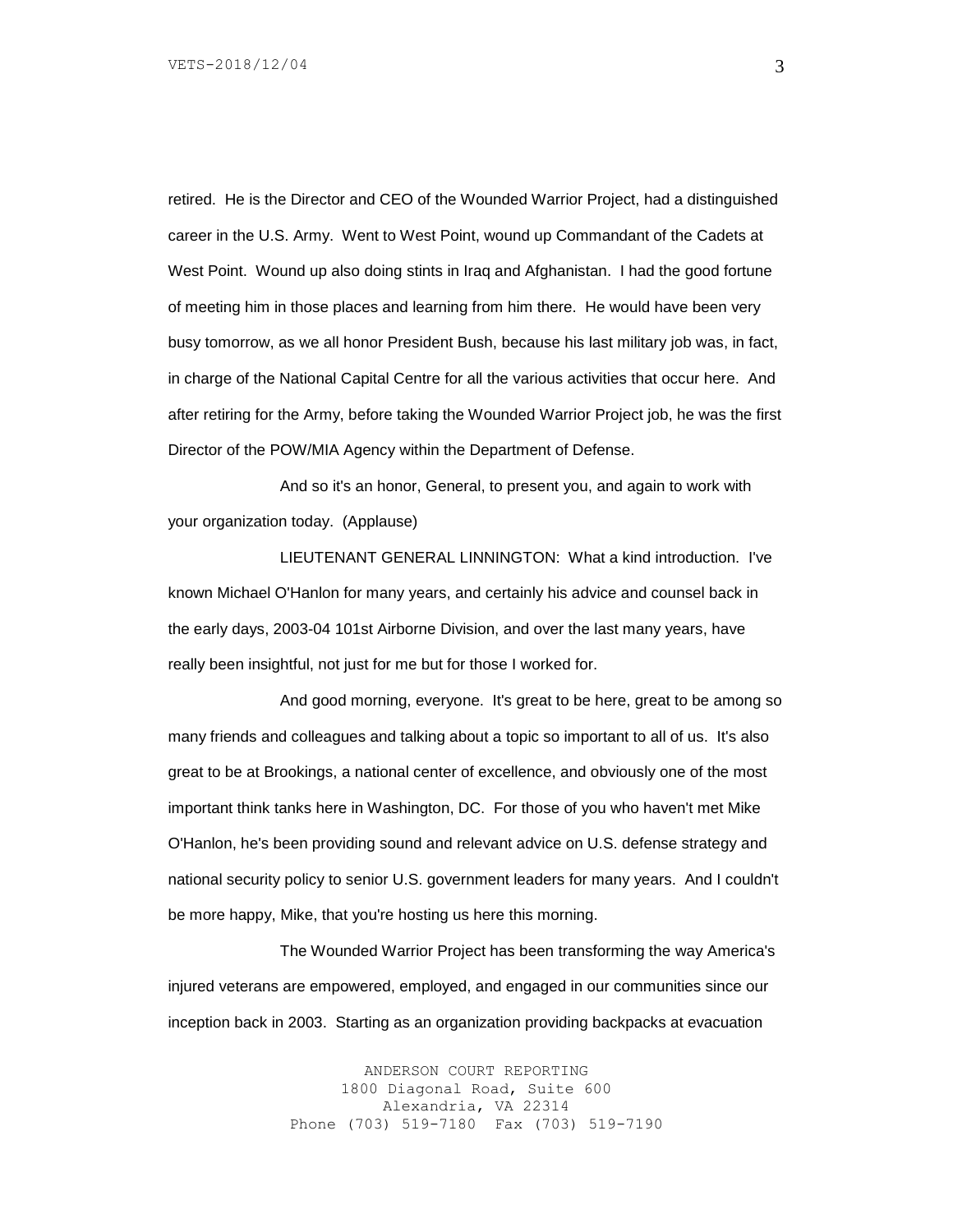sites at Landstuhl and when our warriors come home at Walter Reed and Bethesda. Our programs and services scan the gambit of mental health, career counseling, long-term rehabilitative care, and they are indeed changing and saving lives. And the warriors and family we serve never pay a penny for our programs because we believe, as you do, that they've already paid their dues in service to our great nation, much of it in difficult conditions in Iraq and Afghanistan over the last 17 years.

Since September 11, 2001 more than 3.3 million young men and women have served our nation in uniform. As of the end of November 52,784 service men and women have been wounded in action in combat against our enemies. Our DOD estimates more than 380,000 have sustained traumatic brain injuries. And tragically 6,978 have made the ultimate sacrifice, defending the freedoms we enjoy as Americans. Important to Wounded Warrior Project in today's survey results, which we'll talk about in a little bit, by 2008 RAND estimates 20 percent of those that have deployed to Iraq and Afghanistan are still suffering with the effects of post traumatic stress disorder. More than 122,000 wounded warriors and 31,000 of their family members over the last 15 years have reached out to Wounded Warrior Project for assistance, and we count them in our ranks and we call them our alumni.

The number of veterans reaching out to Wounded Warrior Project, surprisingly, but not so surprisingly if you think about it, have increased month by month. And, in fact, over the last two months, they've been our busiest period with more than 1,700 young men and women reaching out to us for help in October and 1,500 in November, despite a much smaller number of troops deployed in Iraq and Afghanistan than during the surge of the past decade, which I know Michael has written about extensively. So the need is certainly great and growing, and that's why Wounded Warrior

> ANDERSON COURT REPORTING 1800 Diagonal Road, Suite 600 Alexandria, VA 22314 Phone (703) 519-7180 Fax (703) 519-7190

4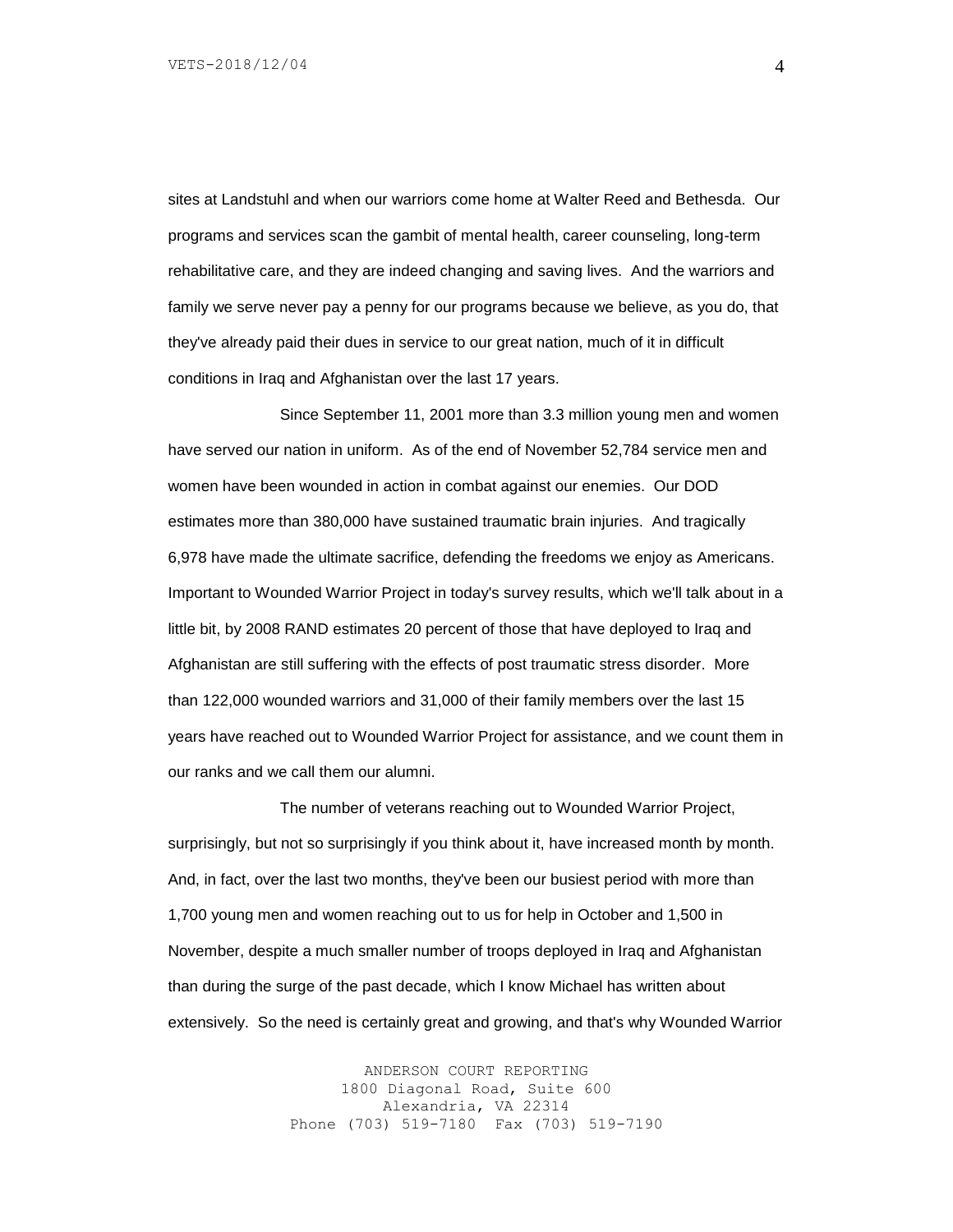Project exists and that's why today is so important.

Each year WWP invests nearly \$200 million on programs and services for service members, veterans, and their families. And in 2019 that number will exceed \$200 million, speaking to the increasing needs in more specific terms. And each year, as Michael mentioned, since 2009 Wounded Warrior Project survey has been used to determine the areas of greatest need among our alumni population. And we've used that information to quickly direct investments in areas that will most positively impact rehabilitation, recovery, and transition of our wounded veterans into communities across America. And that's really the science behind our programming.

This year, for the first time, we are also highlighting five year trend data, which we will use to help prioritize our legislative and policy efforts led by Rene Bardorf right here in DC at the federal level. And as Michael mentioned, that's certainly part of what this survey will bring to the table as well.

Together with our partners at DOD, VA, and the VSO community, our survey should also inform and prepare troops and their families for future conflict while improving the support we provide when the return home. No two people are more committed to those priorities than Dr. Keita Franklin, the National Director, Suicide Prevention from the Department of Veterans Affairs, and Mr. Tony Kurta from the Department of Defense, the Office of Personnel and Readiness. Two friends of mine who I couldn't be more pleased are joining us this morning. Keita, Tony, thank you both for taking time this morning and sharing your valuable insights along with our amazing Research Director, Melanie Mousseau -- Dr. Mousseau. She's out back here as well.

We'll now play a short video on the survey and then I'll ask Mr. O'Hanlon to take it from there. Please roll the video tape.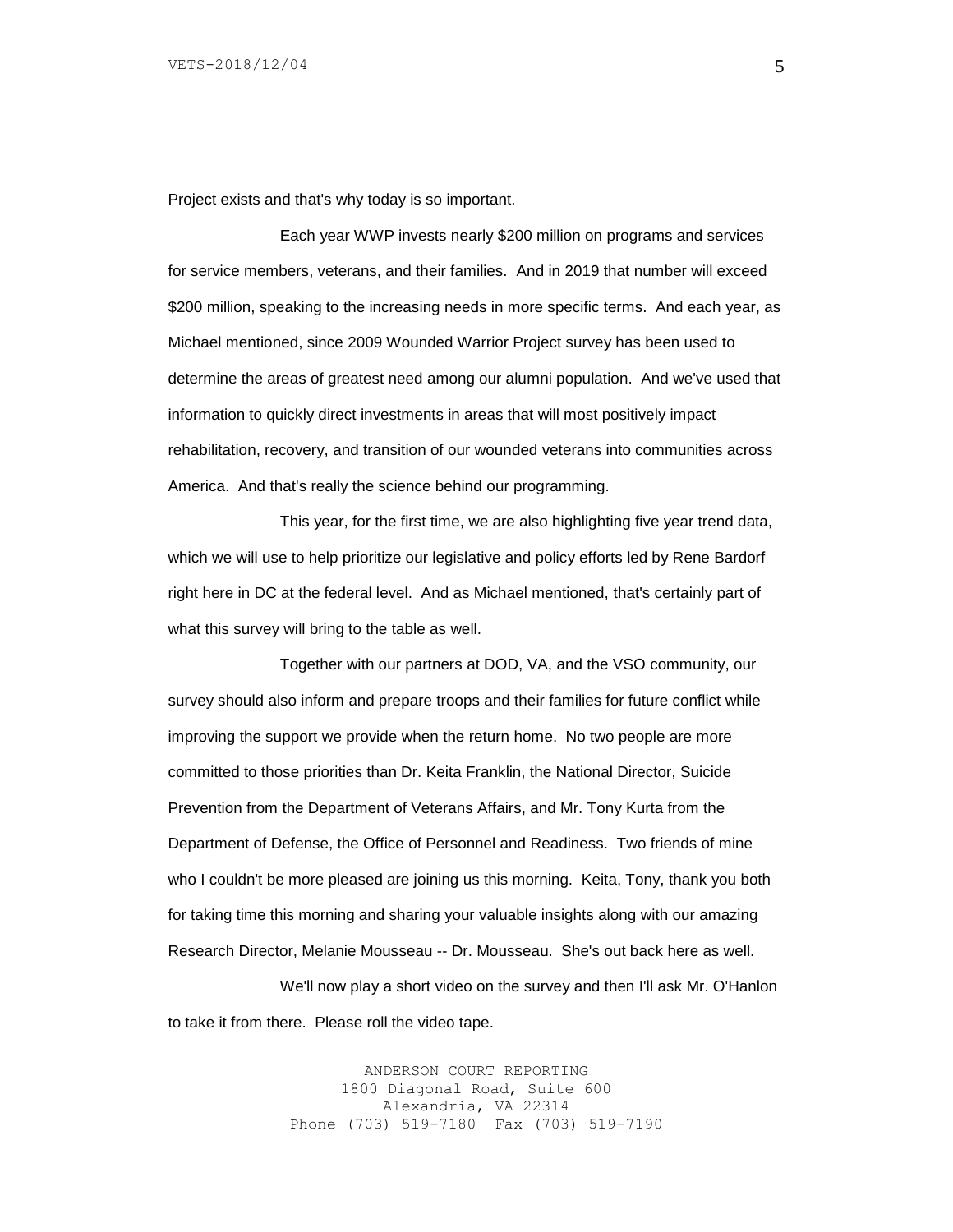#### (Video playing)

MR. O'HANLON: It's a very moving video and very helpful to start the conversation. We're going to launch right in by talking more about the survey and about the state of the all volunteer force and about the state of the ongoing work of Wounded **Warriors** 

Just an additional brief word or two of logistics and introduction from me. First of all, we do have a hashtag for this if you're interested on Twitter, #WWPSurvey, all one word. We'll go until about 11:30 this morning and the second half of our conversation will be with you, so please be looking ahead to what you'd like to ask the panel. And then we'll have General Linnington able to speak with some reporters if anybody wants to ask General Linnington any questions afterwards. We'll have a little press gaggle here in the room.

But let's launch in. And let me first add a word of introduction. General Linnington already mentioned about each of the three distinguished panelists. Melanie has a Ph.D. in health and human performance and -- starting from the far -- and works on Wounded Warriors Project issues across the board. And Keita Franklin has been the suicide prevention official at both DOD and Department of Veterans Affairs and has her background as well in social work and in related fields of human psychology and wellbeing. Tony Kurta is a graduate of the Naval Academy, so balancing the General. We know we've got important events coming up in that domain. I think Saturday, if I'm not mistaken.

### SPEAKER: Exactly right.

MR. O'HANLON: And after a distinguished career in the Navy, rising to Rear Admiral, he retired and he's been now working personnel issues, one way or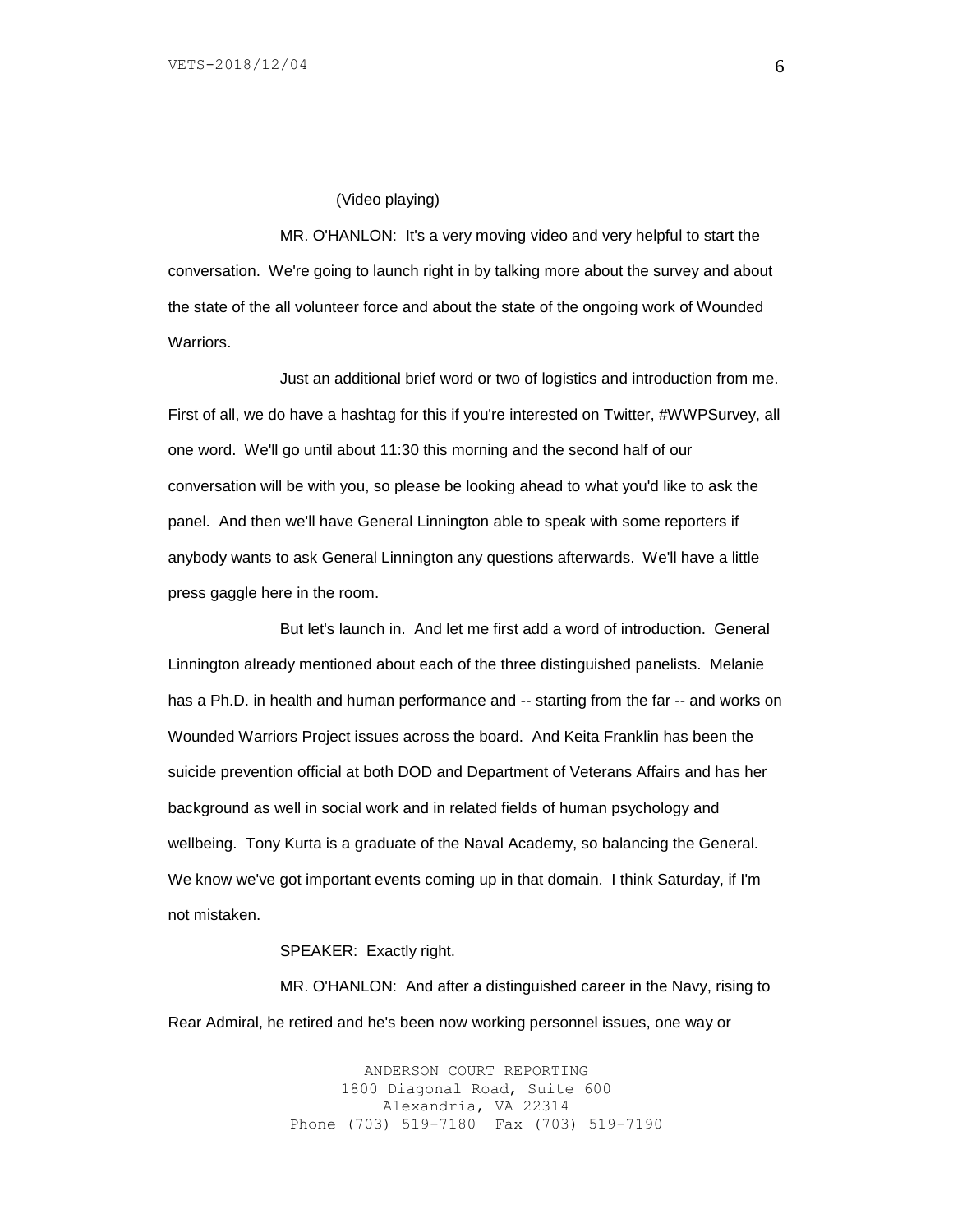another, including up to the responsibilities of the Under Secretary of Defense at the Pentagon for the last half decade or so.

So we could not have a more distinguished panel. And I thought the best way to begin, Melanie, is to ask about the survey itself. We've got a lot of the quick statistics flashing across the screen, so that's a little bit of an introduction, but I think you can add some more detail and let us know a few more of the key findings, and also w here you're seeing important trends. Because the statistics by themselves often don't mean as much as understanding where we're seeing movement and where we're seeing progress and where we still have a lot of work left to do.

So if you could begin with some highlights, please.

DR. MOUSSEAU: Absolutely. Well, first, thank you all for being here today and thank you for having me on the panel.

As you saw, there's a lot of information that we've collected and it started with that idea of we really wanted to understand who is it that we're serving, what do these warriors have as their experience, what are their most pressing needs. That way we could tailor our programs and services specifically to those needs and being able to move forward.

So back in 2009 we worked in collaboration both with RAND and Westat to develop what you see today, this comprehensive survey looking at domains and wellbeing that specifically focus on mental health, physical health, and economic empowerment so that we could have a pulse on really who is it that we're serving and then how can we see that we're making an impact in their lives. We launched our first survey in 2010 and we've been able to use the data as not only an internal check on needs and being able to make some adjustments for the programs and services, but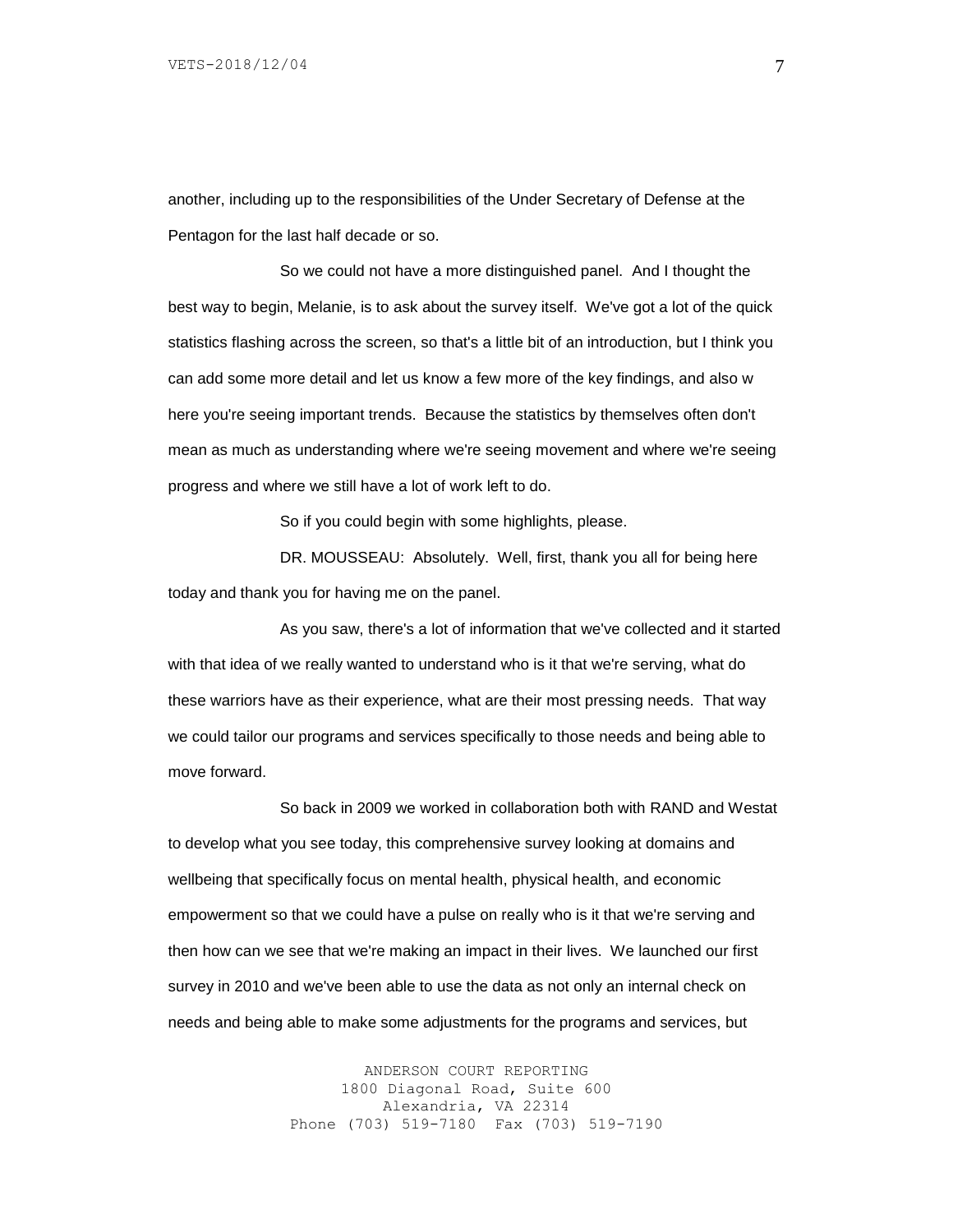we're able to track what are the changes that are needed going forward.

Some of the big areas where we have highlighted particular importance is the presence of mental health. I don't think for anybody in this room that's a surprise. The prevalence of mental health we've seen this year, that's 78 percent of those that we serve endorse PTSD as an injury that they incurred post their service. That's not an unusual or a new trend. This is a number that is slightly increasing year over year, but is something that is continuing to present itself. And I'm sure we'll touch more on the importance of mental health as we move forward. But we use that information as far as allocating our resources to the direct programs and services that Wounded Warrior Project delivers. Specifically, in 2015 we launched the Warrior Care Network, which is an innovative two to three week intensive mental health program to help get at not only the mental health concerns, but to overcome some of the barriers that we've seen with access to care. And that's been fantastic in addressing some of those concerns.

We've also seen that warriors are not as healthy as we would like, aside from their injuries. We see high rates of obesity, lack of physical activity. And as a result of warriors being fearful of incurring additional injuries, as well as not being comfortable in social situations, we've implemented specific programming at Wounded Warrior Project. It's a 90 day coaching plan that helps warriors get physically active, learn better nutrition, but do it in a safe space that's aware of their injuries and limitations that they face.

Lastly, we've used the data from these surveys over the previous years to deprioritize the programming that we provide related to education. As we've seen year over year in the survey, warriors are doing a great job attaining higher levels of education. This year we hit the largest number of individuals receiving a Bachelor's degree or higher, just at 36 percent. And that's a trend that has been continuing to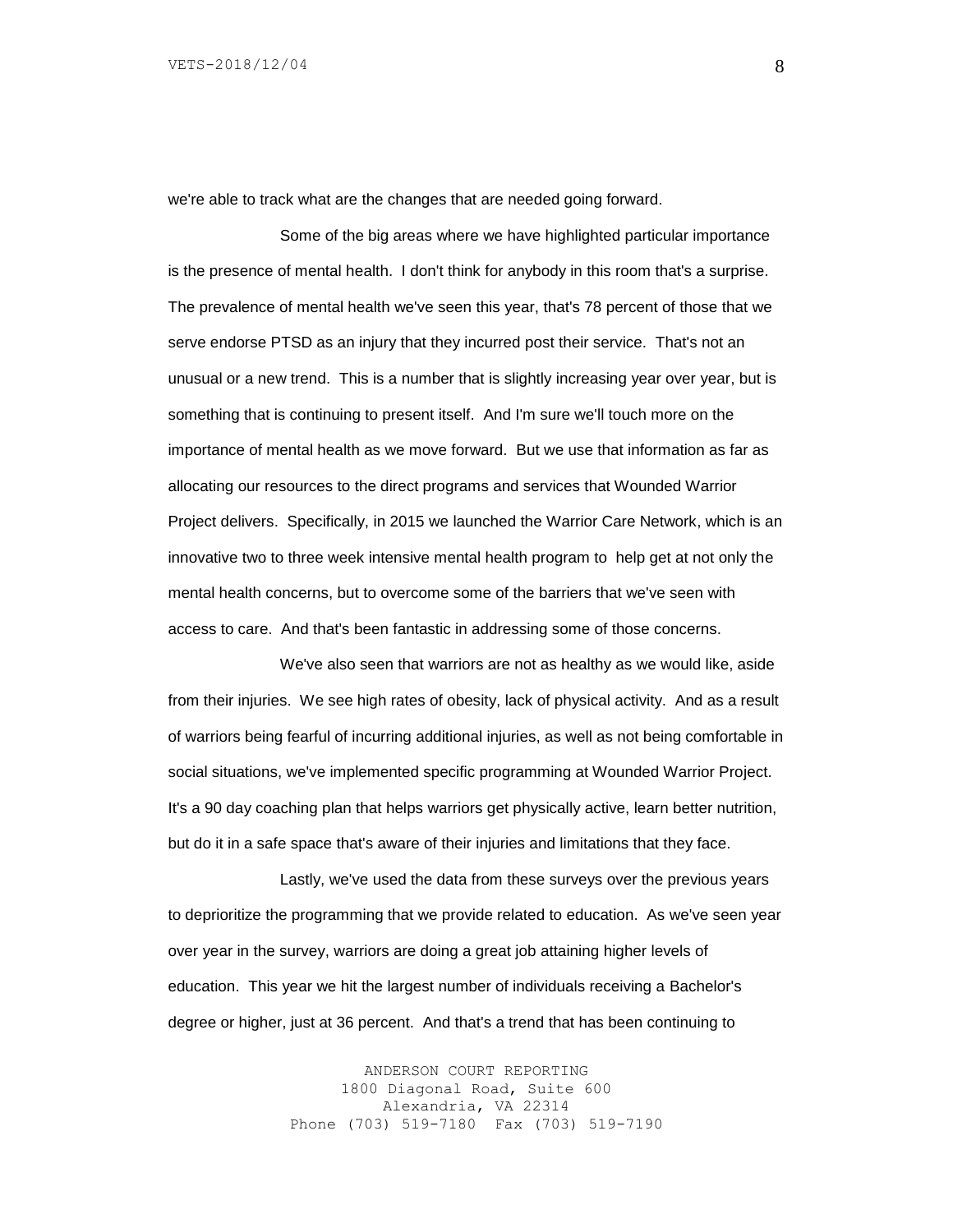increase year over year. So we saw that education wasn't a barrier to employment, instead what we saw were the barriers were again mental health issues. So with that we emphasized again mental health programming and put additional resources and internal programming, as well as the partnership with the academic medical centers for the Warrior Care Network.

So it's a lot of information, but we've used the data year over year to improve what we're doing because we're understanding who we're serving.

MR. O'HANLON: That's fantastic. Before I go to the Admiral for thinking about all these issues relate to the -- before I go to the Admiral to talk about the current all volunteer force and where we stand. (Technical interruption) I'm not smart enough to be able to talk and hear at the same -- so I'll just give it a second. (Laughter) I'd like to follow up with a couple of the specifics and make sure we get some of the broader picture here as you see the future policy agenda. Because obviously you're working with Wounded Warrior Project, which has a huge population, but you're also in many ways learning from and teaching the rest of the U.S. ecosystem that works with veterans. The Department of Veterans Affairs, you're trying to in some ways address problems that they're also addressing, you're learning from each other, you're watching the needs. And I want to ask about the Department of Veterans Affairs and its evolution. And, of course, we've got Keita working with them -- we'll come to her later. But it strikes me that there is some pretty good news in the poll about people's happiness with access compared to maybe where it was a few years ago.

And I wanted to ask if you could comment on that. I know it gets away a little bit from the immediate activities that you do at Wounded Warrior Project, but you're survey allows us to understand how veterans feel about the Department of Veterans

> ANDERSON COURT REPORTING 1800 Diagonal Road, Suite 600 Alexandria, VA 22314 Phone (703) 519-7180 Fax (703) 519-7190

9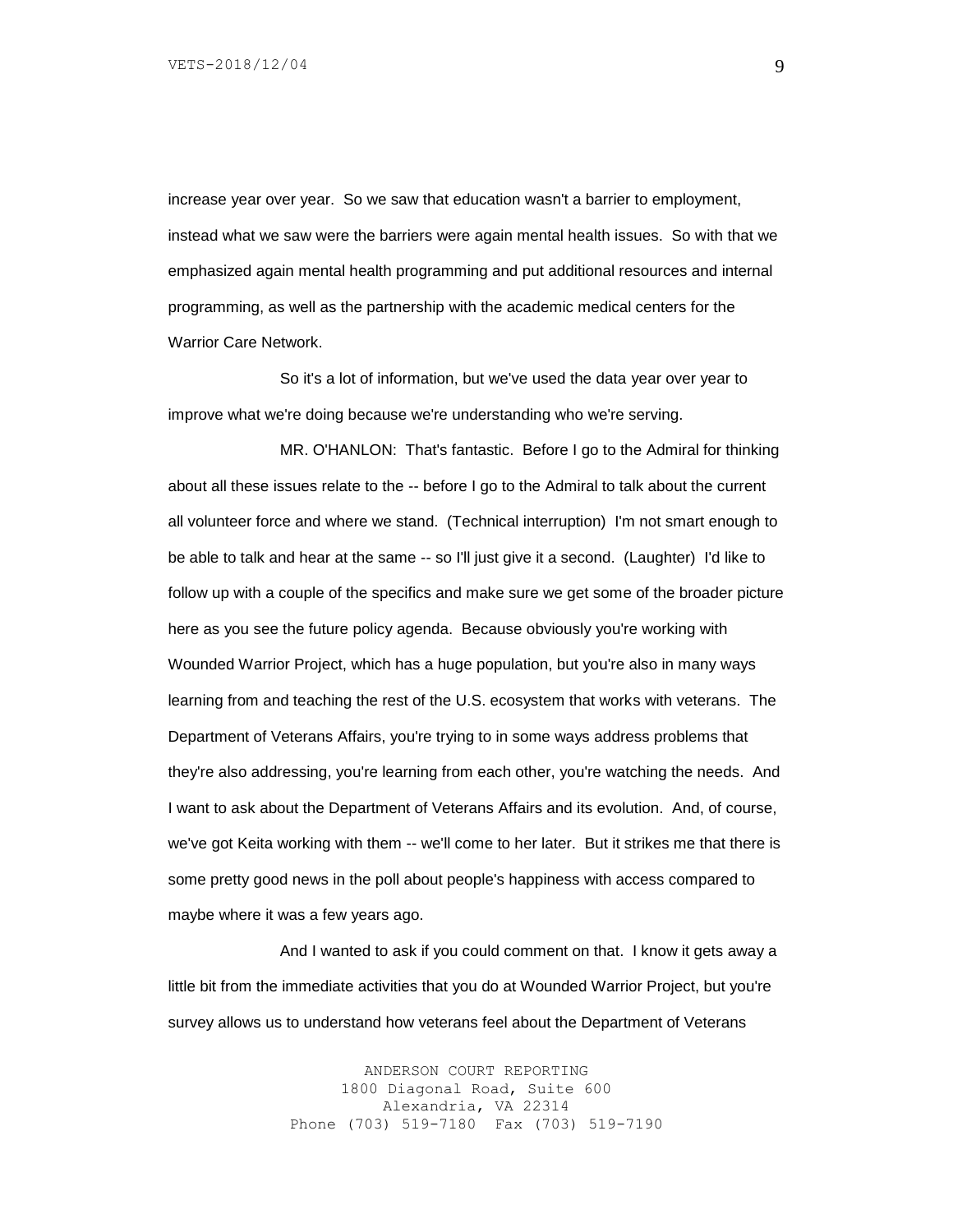Affairs. And this has been a big policy debate. We've had previous discussion at Brookings on this as well and we know there's been a Choice Program developed for veterans, so they've got easier access to the private sector, but VA has also really worked to improve access within the system, which of course would be its preference to be able to serve as much as possible. So can you just say a word about that whole set of issues? How well the Department of Veterans Affairs is now connecting with the needs in real time, in a prompt way, of our veteran population?

DR. MOUSSEAU: Absolutely. The access to care continues to be a challenge, however, when they are receiving care that is a bright spot. This year we've seen that over 75 percent of our warriors that we serve do access mental health care from the VA or they have that ability to, with over 68 percent choosing that to be their primary source of healthcare. That's a number that we are continuing to see increase year over year. Reasons that they're doing that is because they feel that they're entitled to it, but that it's also their ability, the VA's ability to treat their service-connected injuries. So we're seeing that as a positive movement in that area.

We've also seen a marked decline in the challenges that warriors are experiencing with respect to scheduling appointments. There is still an opportunity there where they are having difficulty getting in at hours and rectifying their schedules with the VA's appointment availability, but we're now hovering down around 30th percentile versus upwards of 50 percent of individuals reporting difficulty getting either mental or physical healthcare through the VA system. So the changes that are being made, the opportunities for warriors to get their needs met is improving year over year. There is still room -- I wouldn't say that it's been resolved, however we are seeing positive momentum. And I know that is something that Keita and team are continuing to keep a focus on.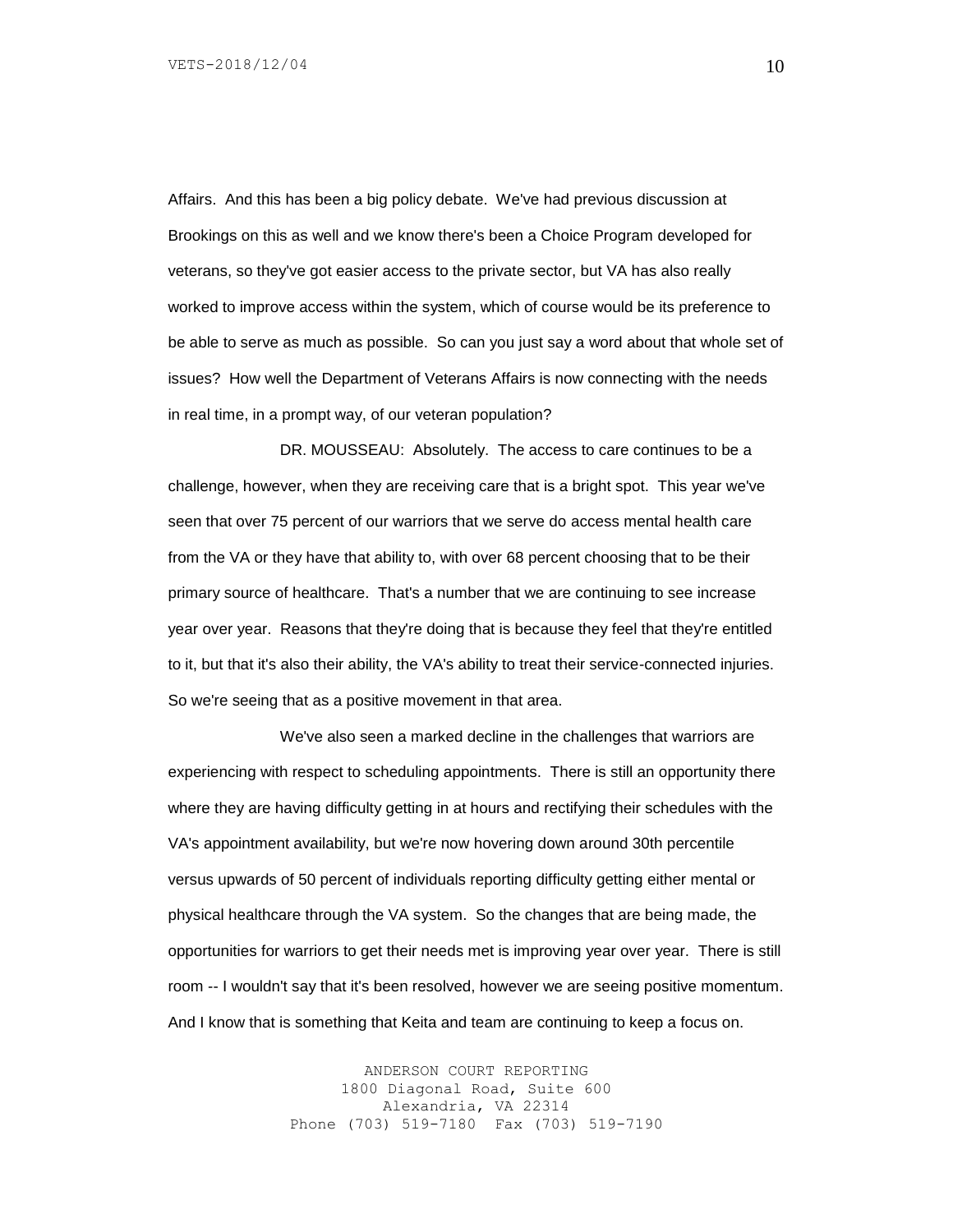MR. O'HANLON: So, yes, we'll come back to Keita in a minute on some of these issues after talking first with Tony. But I also wanted to just -- one last thing about trends in the data. Just because there is such a wealth of information in your survey. And I've been studying it the last few weeks to get ready for today, but trying to really organize some of the key trends and facts in my mind. And so I've seen hopeful trends in terms of access to education, we saw the numbers on homeownership going dramatically upward in recent years, which is good news. Homelessness has gone substantially down, I believe been cut roughly in half. But I also wanted to ask you specifically on the issue of employment. And we've seen a reduction in veteran unemployment rates, I think of a few percentage points over the last half decade, but of course the national unemployment rate has also been trending downward, so how do you put that in context? I think we have, what, 12 percent or so veteran unemployment, which is substantially higher of course than the overall national number of about 5 percent, but the trend has at least been in the right direction. How do you think about that overall statistic?

DR. MOUSSEAU: I think that it is promising that our trend is paralleling what's happening not only in the general population, but also among the entire veteran population. But considering that those that we serve in our subset is those that have been most impacted by war, and so those are the wounded, injured, and ill. I don't think it's a surprise that we're still hovering at a higher rate than both the general average and the veteran, although, again, it's mirroring that. So I think it definitely is a positive take away that we're getting warriors into the workforce and we're recognizing what are some of those challenges that we're facing and being able to put programs and services in place that can help them overcome. Because we see mental health issues and difficulty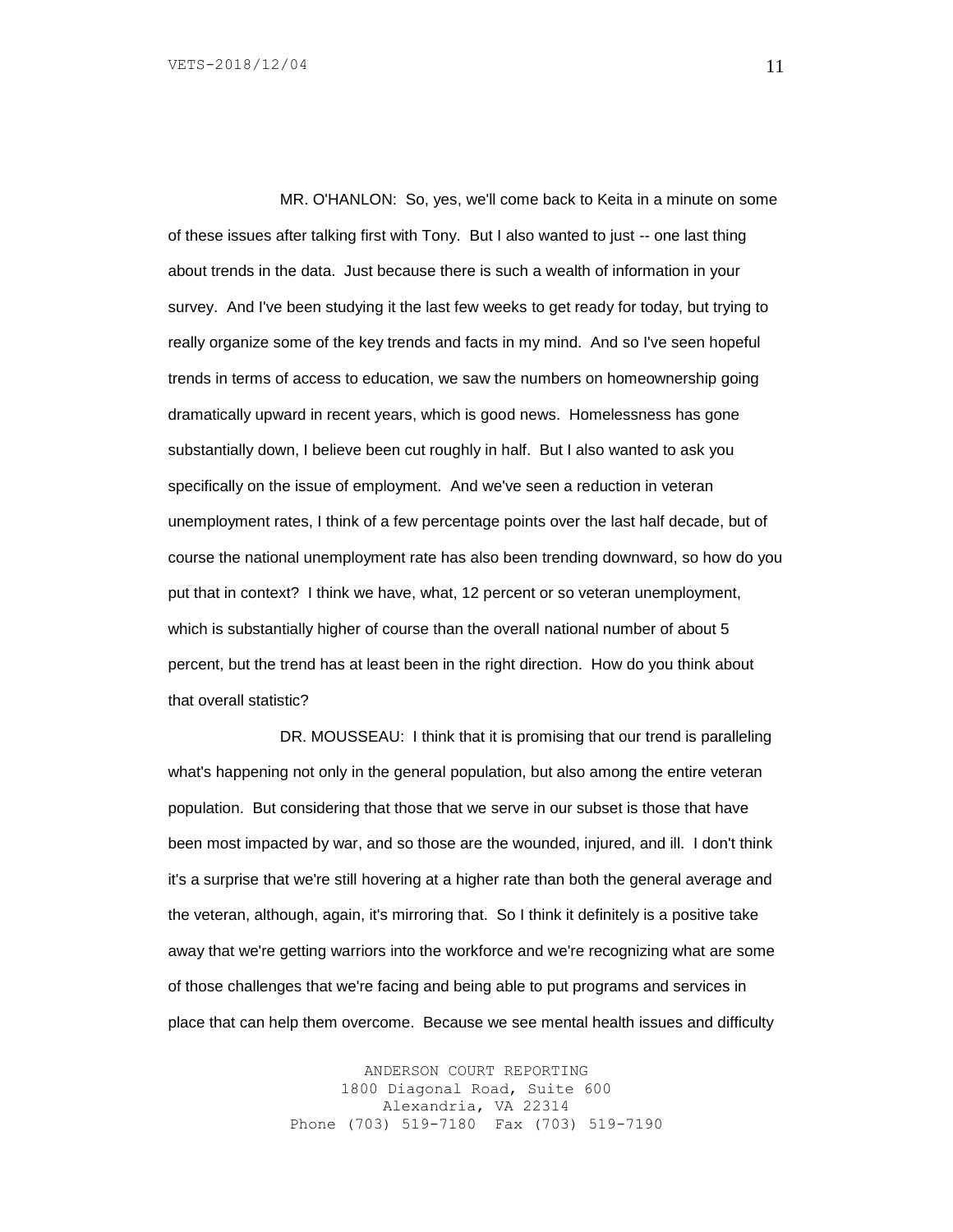being around others being a primary force that is holding warriors back from either entering the workforce or changing jobs within the workforce.

MR. O'HANLON: And that's specifically in your survey for the wounded warrior population that participates.

DR. MOUSSEAU: Exactly.

MR. O'HANLON: Great. Thank you very much for all of that. And Admiral, Mr. Secretary, if I could go to you and now try to connect these issues, which are primarily about the post active duty demographic to what you're dealing with day in and day out in terms of maintaining a ready force for the country's security today. And I just want to ask you to connect these two issues which are closely linked, but different, right. The wellbeing of the veteran's population, and certainly the wounded warrior population is in many ways a different group from those in service today, and yet I know you have both groups on your mind. You're trying to make sure that you take care of today's men and women so they will not be permanently incapacitate. To the extent they have problems, they get treatment, they have the ability to heal. So you're trying to deal with all these issues within the medical world, within the world of how many times you ask people to deploy, what that does for their proclivity for PTSD. So I'm just trying to put out a few issues and ask you to help us connect them. The linkages between the wounded warrior population and today's active duty military.

And thank you again for joining us.

MR. KURTA: Well, thank you, Michael, for having me and for allowing me to participate in this. And obviously, you know, the care of our wounded warriors is one of our most sacred obligations, not just to the Department of Defense, but to the country. We kind of have a compact with people when they put their lives on the line for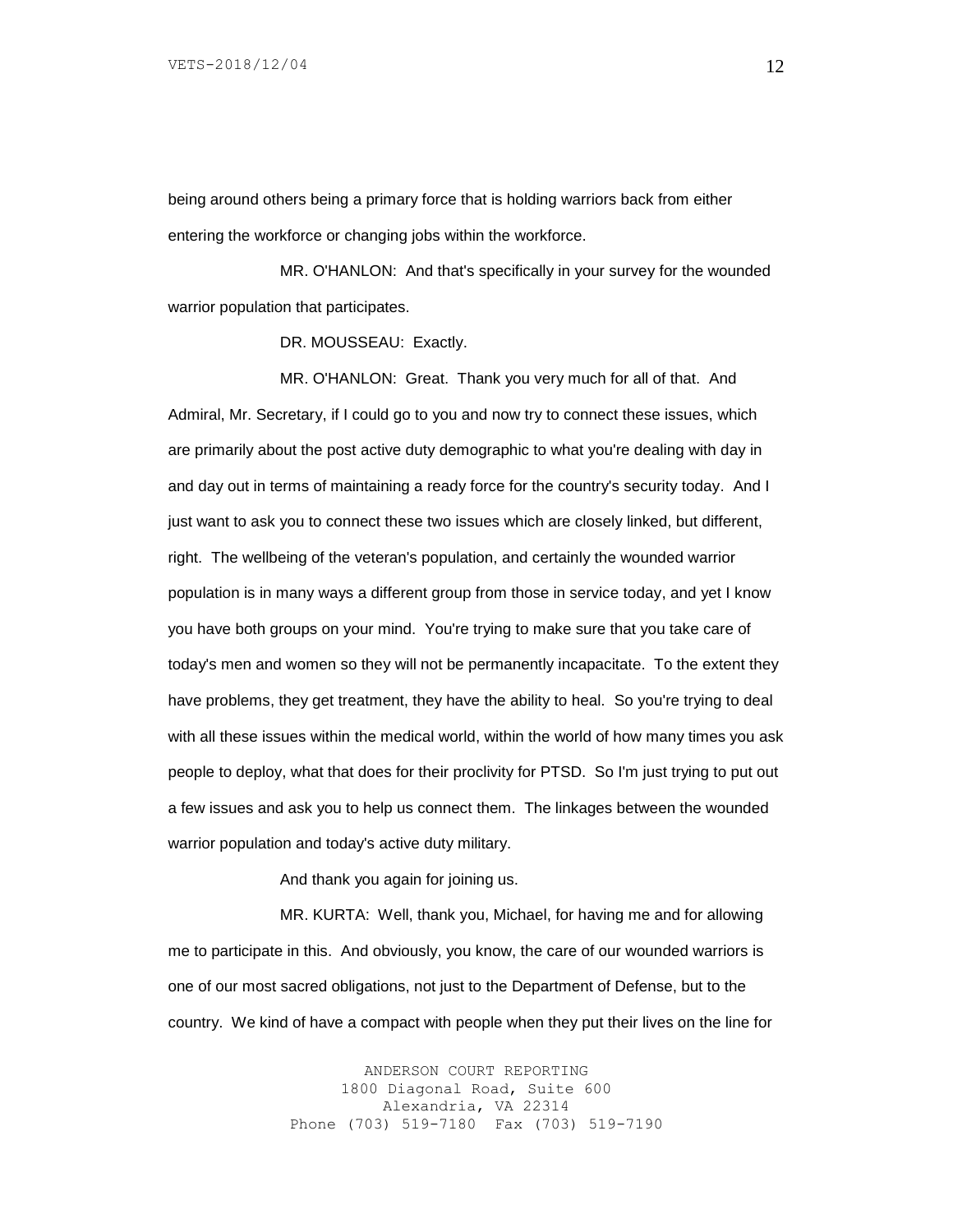the country, if they're wounded in that effort, we owe them our best efforts across the board. And so the wounded warrior population is very, very important to us. And the way in which we live up to that compact obviously helps us sustain the all volunteer force into the future. We had an all volunteer force now for about 45 years. It was the early '70s when we went from a conscription force to an all volunteer force. And I'm not sure when it was envisioned that we thought the all volunteer force, as it's constituted today, would endure or be successful in 17 years of war. And the nature of the conflict is much different than we've seen in the past, in the Koreas and the Vietnams and the World Wars. The nature of casualties are a little bit different. But the all volunteer force has been kind of remarkably resilient. And I mean where we are today, we have the highest quality we've ever had. Despite having a good economy we're still largely meeting the numbers that we need of folks coming in. Our retention, those that we bring in through the front door are staying, again, at record numbers. They want to continue to serve their force. And all of that is very important to us. And so the all volunteer force is generally in a very, very strong state, if you will, today.

But the nature of the conflict over the past 17 years, particularly since the force has professionalized, volunteer force is an all professional force as well, to including our medical force. Our medical force is really much more -- I want to say they're much more professional than in the past, but their resources and they way we respond on the battlefield has also changed the nature of our wounded warrior population from prior conflicts. Frankly, those injured on the battlefield today would not have necessarily made it in past conflicts. I mean the medical capabilities have just been tremendous. And so that's changed a bit, you know, the nature of our wounded warrior population. We get them immediate care on the battlefield, we take them to someplace like Landstuhl, we get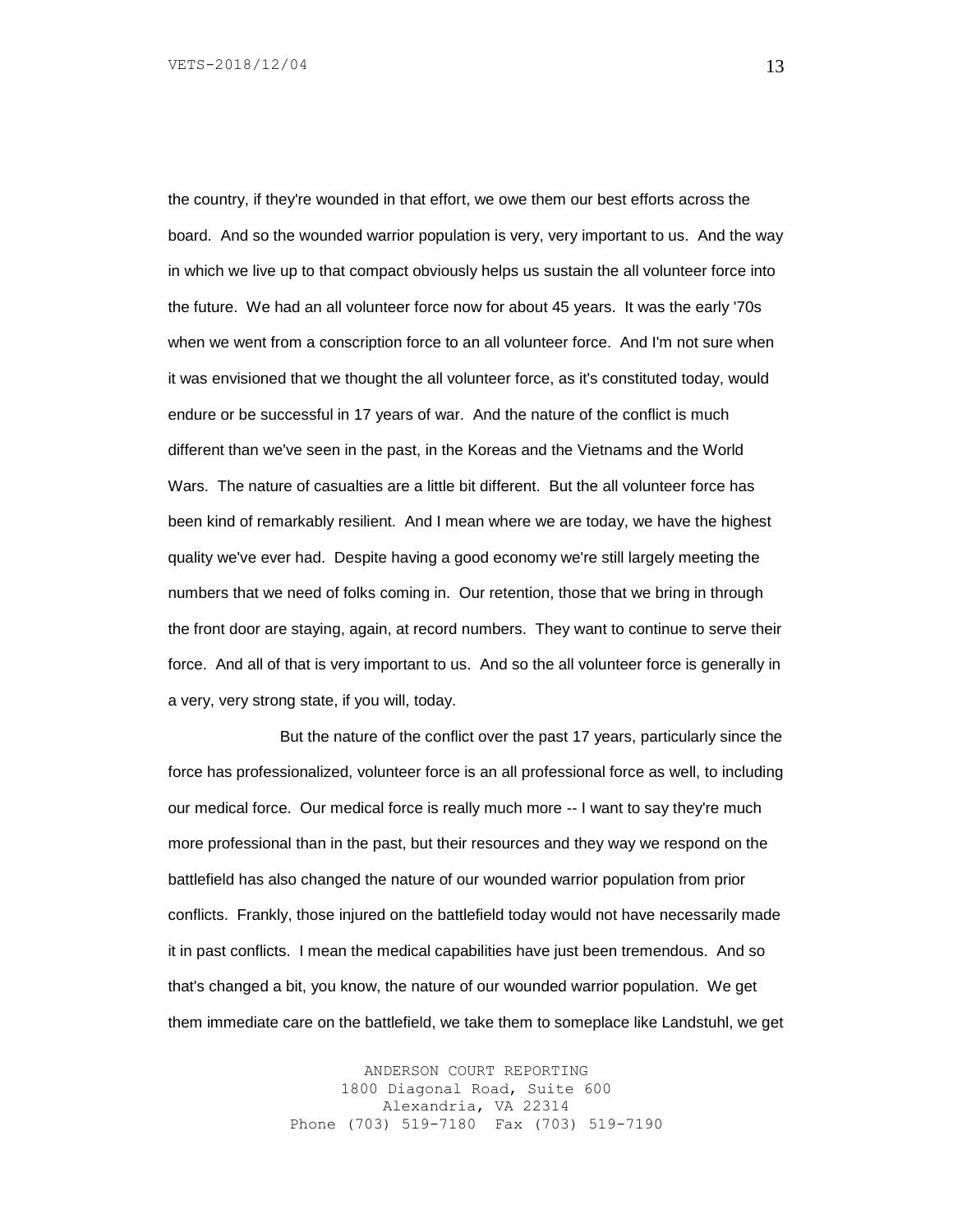them back here, and that's when the process starts. And it's -- like we like to say in the Navy -- an all hands process. DOD has a role, certainly the Veterans Affairs has a huge role, but all of society and all our MSOs and VSOs, like the Wounded Warrior Project, play a very, very important part as we as a nation live up to that compact for those who have put their lives on the line and been injured in the process.

And so a survey like this is just very valuable insight for us and what we can do better inside DOD. And mostly that goes in how do we transition those wounded warriors that will go out into society. How do we ensure their care in the VA, if that is where they choose to go -- or some of them go out into the rest of society outside of our embrace, our immediate embrace, and out into the civilian world. And, you know, we have to keep track of them too. And so, again, this survey is an instrument into how they're faring, what issues they face, and it really helps us as we work mostly with the VA, but other agencies, on the transition of all our veterans from uniform life to that civilian life. This is a special subset of that population that deserves special care, special attention. Make sure they have everything they need, whether it's in the VA or out in the other worlds.

MR. O'HANLON: Fantastic. Thank you. We look forward to continuing the discussion as we get into that audience Q & A.

But Keita, first, if I could ask you, first of all, just your take on what you might have seen out of the survey this morning and any previous chance you had to study it. What jumps out at your given your special responsibilities and service in the Department of Veterans Affairs. And then I want to ask a couple of specific questions about the Veterans Affairs system if I could as well.

DR. FRANKLIN: Sure, sure. Thank you so much. And I'm also pleased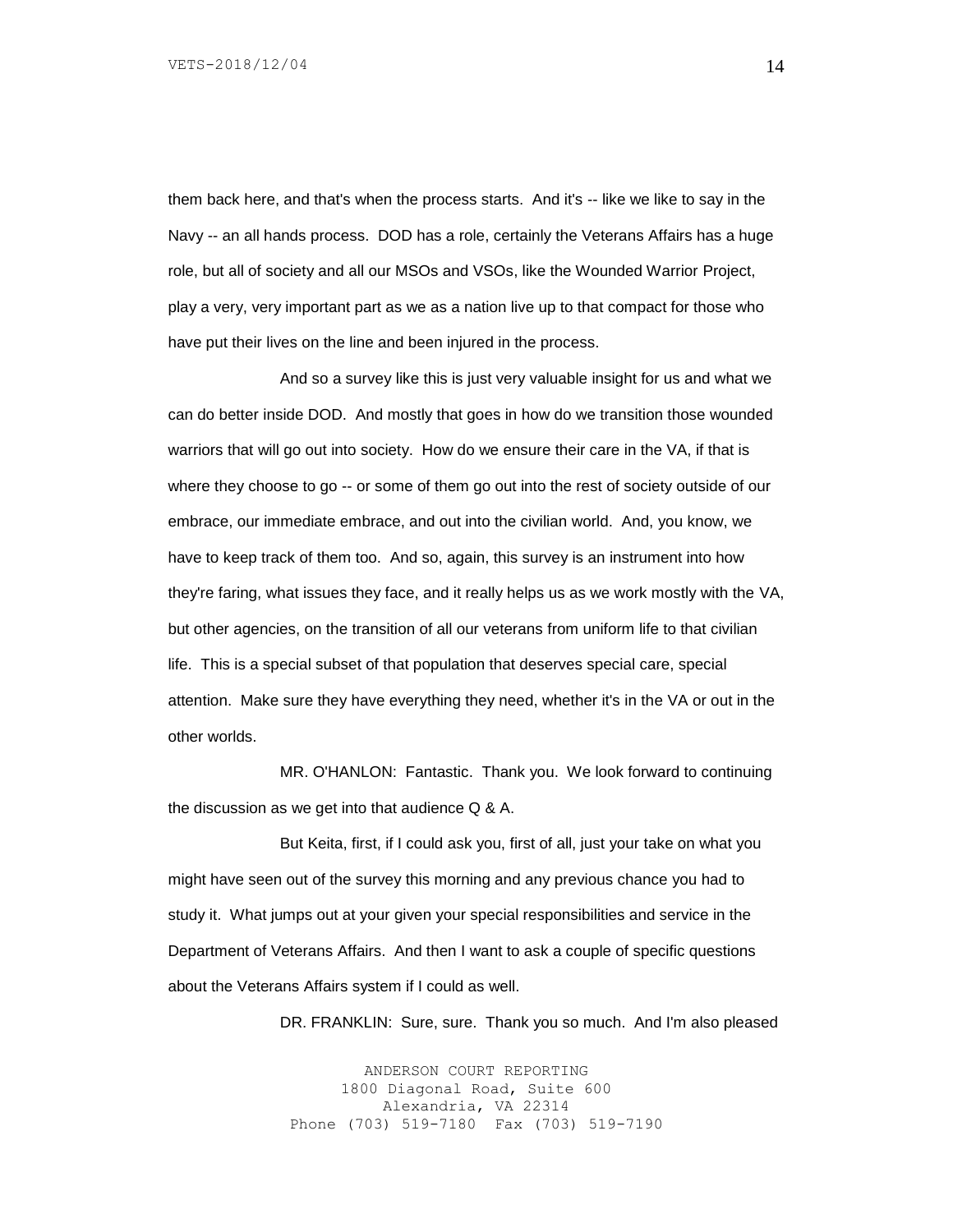to be on the panel this morning. A big thank you to the Wounded Warrior Project for your leadership on producing such a valuable actionable set of data, not only for Wounded Warrior to take action on, but I think also for organizations like my own and other nonprofit organizations that work in this space. It's just such, I think, a great resource tool for the way ahead.

So when I study the findings, I mean some of the things that have great relevance for me are things that protect people from suicide, but also just help them create a life worth living, or things that give them hope in participating in a productive, meaningful life. And one of the first things that we've spoken of already was this issue around employment. And we talk a lot about employment being a risk factor for suicide and things like housing and homelessness and anything that can stabilize a veteran is all for good. But when you dig deep into the employment I think we don't always recognize what a big protective factor that is because people that are gainfully employed are engaged often in something that they feel -- mission and a purpose and a sense of value and it can parallel their military time where they had this unit cohesion. If we can get them to a place where they're engaged in meaningful employment where they have fun, friendship, sense of purpose, mission, belongingness. Also practical things, like healthcare and a predictable routine, contributions that they feel positive about. So I think that's a protective factor across multiple layers. And you see in the data where employment has gone up and equally so education, which I think also coexists often with employment as we have more people leaving with higher degrees of education that then get them into an employment that they feel good about.

So I think those are the things that just resonated with me right quick. But I'm also hoping we can talk more about the access issues.

> ANDERSON COURT REPORTING 1800 Diagonal Road, Suite 600 Alexandria, VA 22314 Phone (703) 519-7180 Fax (703) 519-7190

15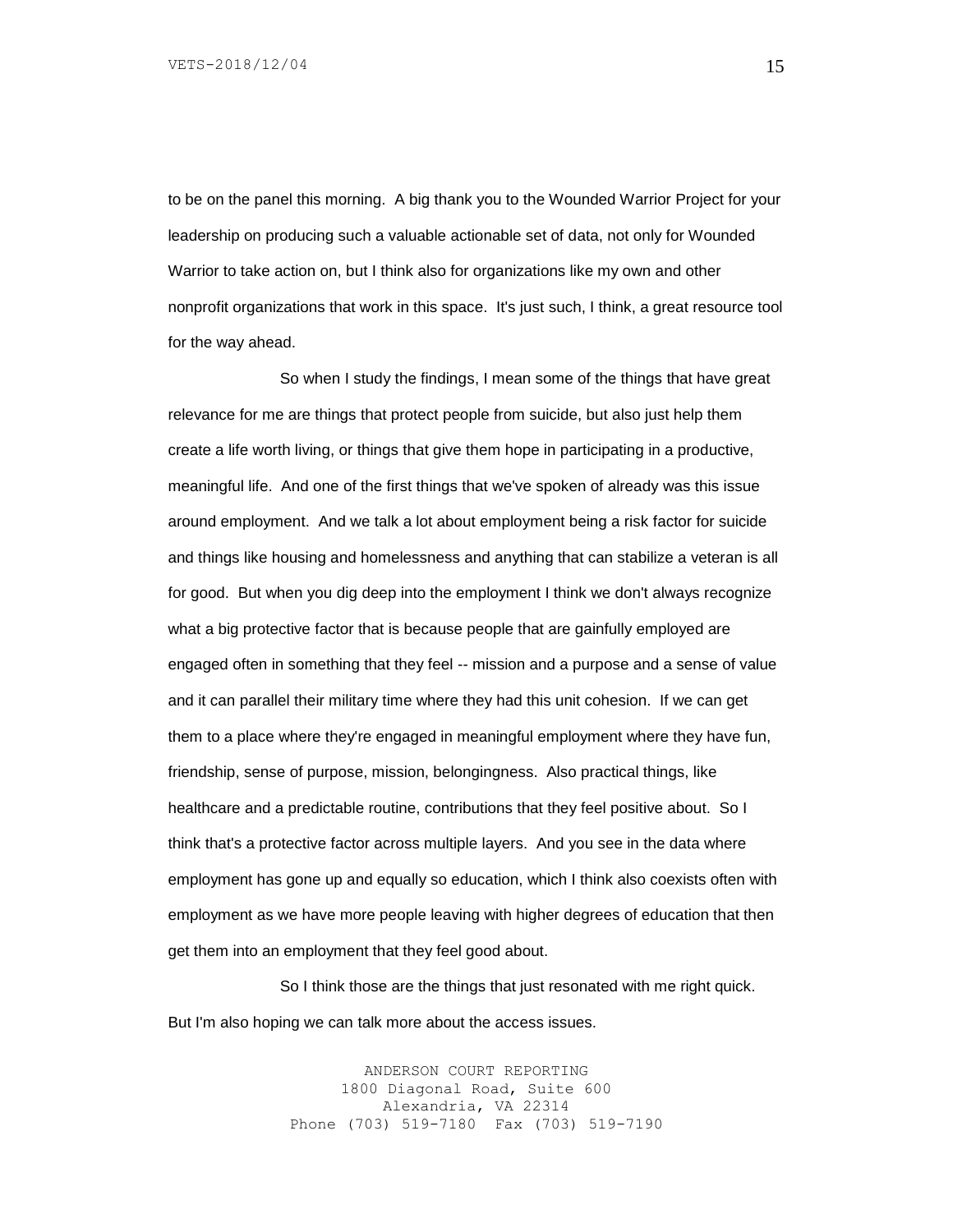MR. O'HANLON: Actually I want to follow up with both you and Melanie on the question of how we help. The survey has shown how many of the issues are psychological and are emotional and are about community and a sense of purpose. And these are often individuals who are struggling after injury and perhaps after a traumatic brain injury or PTSD. So there might be psychological challenges to their sort of navigating the world and the workforce.

Can you just sort of as a -- for those of us who don't live this stuff and don't know it as well as we'd like to, can you -- maybe starting with you, Keita -- help us understand the process by which the VA system, or organizations like Wounded Warrior Project, can sort of be the life Sherpa, if you will, for someone who needs help. In other words, not just providing the medical service or the psychological counseling or the medication, but sort of the guidance and the role of a mentor or a friend or a helper to go through those applications, to just hang with it, to think about career options. To what extent are we doing a good enough job there, to what extent can we do better? And what are the mechanisms that presently exist?

If I could begin with, Keita.

DR. FRANKLIN: Sure. It is such a good question because I think that people have this -- lay people that don't work in this space think the VA is about healthcare. And if we can just get people funneled into the healthcare door all will be well, but really we know that healthcare alone -- I mean you see it in the survey data, healthcare is critically important in getting people in the door at the right time, at the right place when they need it most, with an on time appointment and provider. And that system is critically important. But I will tell you, it's bigger than that. And so looking at all social aspects, the VA performing in a vehicle to connect veterans to veteran service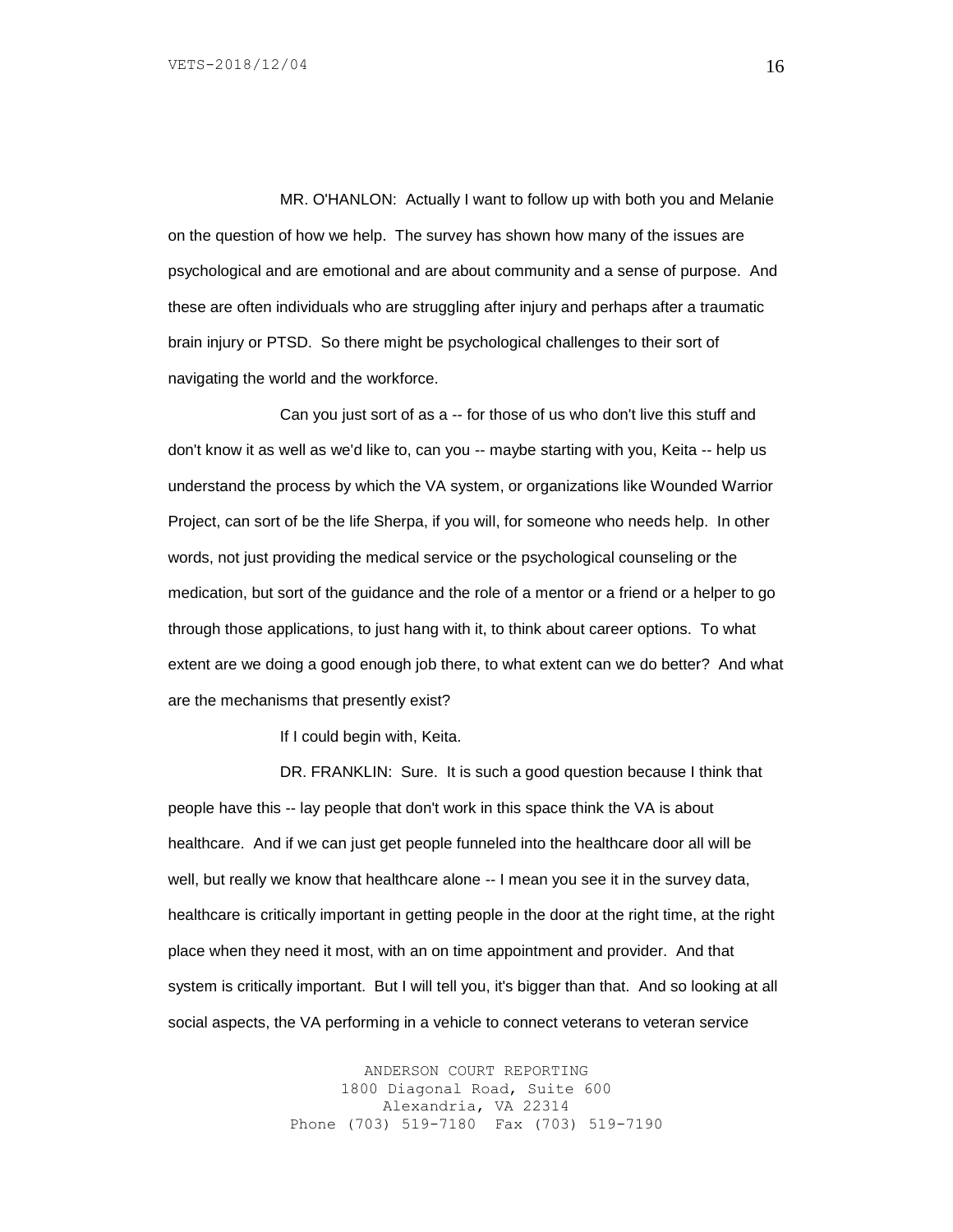organizations and to peer support entities. We often see peer support capabilities built right into the system where they can connect to one of their own back in their home state or whatever, as well as social care and connecting with others, so access to employment through our connections with other federal agencies, like the Department of Labor. It is really like a holistic I think view and navigating it can be difficult and we should talk more about that. But it's not just a one track for just healthcare.

MR. O'HANLON: Do you sort of need -- one more question and then same ones to Melanie -- do you sort of need to know or have somebody who's here, your brother or your friend or whatever, figure out how to do this or does the system provide that counselor, that guide? I mean separate from the doctor, the psychologist, is there somebody who just says, okay, your success in life is now part of my job and sort of stays with whatever small number of people would be their charge? Or is that a concept that just exists in my mind and doesn't really exist in the system, except where there may just be an individual, an empathetic caring individual, who takes that job upon him or herself sort of on a one off basis, if you see what I'm asking?

DR. FRANKLIN: Yeah, we've made great improvements in this space. We're working also with Mr. Kurta over the last few years to get after this exact issue, because I don't think it's been as solid as perhaps it could have been in times past. And so the current Administration has rolled out with its Executive Order to improve access to mental health care, particularly during the first 12 months after leaving active duty in such a way that we want it to be barrier free, hassle free. When people want mental health care it's not the time for us to be sort of giving them a pile of paperwork to fill out and having them sort of go into the wild yonder with a bureaucratic process. That is not the goal or intent of the VA system. And so we've now with this new Executive Order share it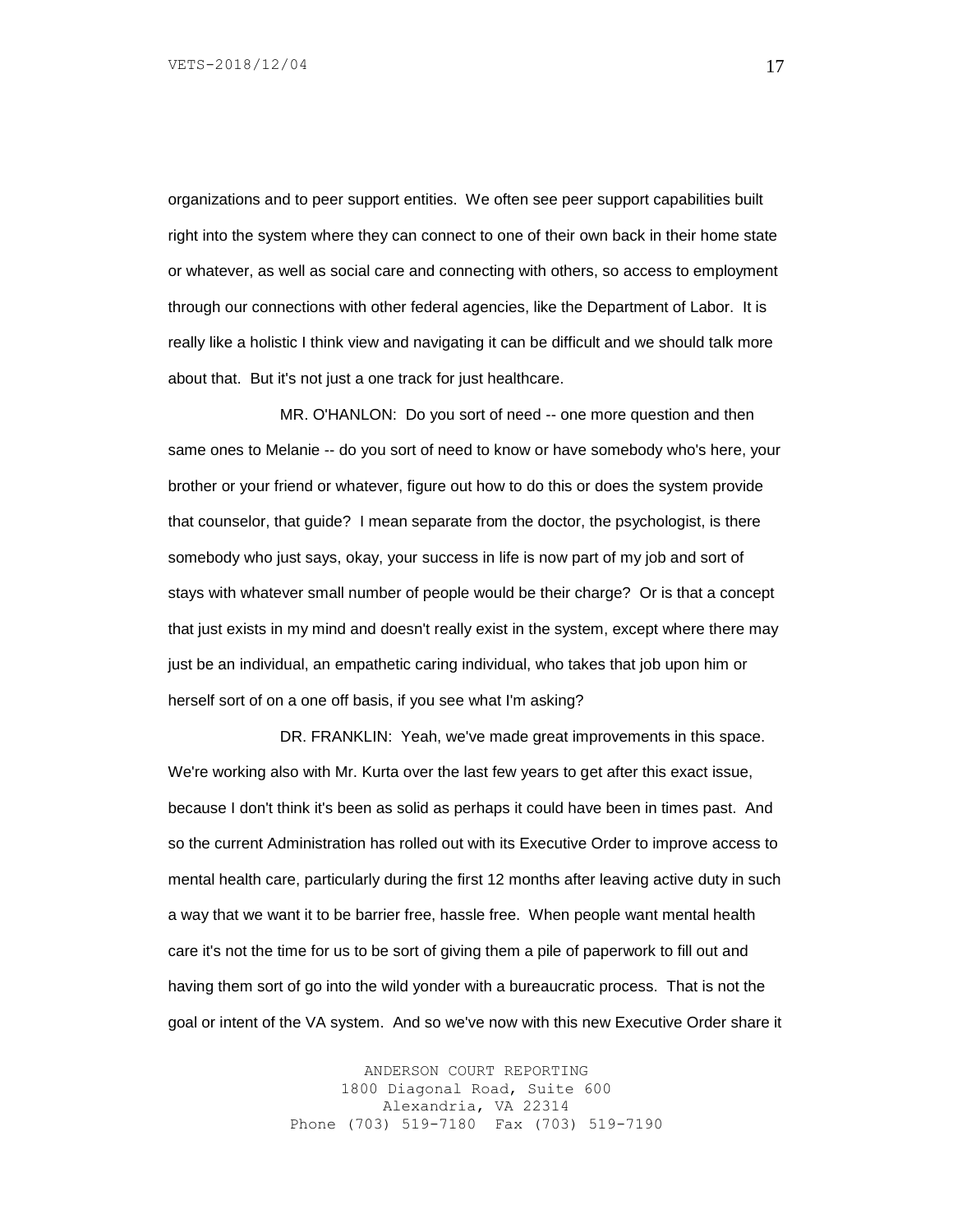across the enterprise. If it's within the first 12 months, irregardless of eligibility, just come in the door and we'll treat you and you'll get care in that critical first 12 months, to get after those bumps and the clumsiness that can happen when you're first learning your new role as a veteran. I would offer that there's always room for improvement in this space.

Peer support does help, but you need to seek it out. It's not readily given to you. So it's a complex issue I think. I don't know if you'd have more to say about that, too.

DR. MOUSSEAU: Yes. One of the things that we find is -- and you can see this while -- the survey and what you saw on the slides earlier, there's a lot of data that's from a numeric perspective. But in the back of the survey there's a lot of anecdotal feedback in a qualitative sense. And there is where we hear the warriors' voices directly, and they're highlighting the challenges that they face with that transition process. They're transitioning from active duty to the civilian sector. And with respect to attaining employment and what are those paths, getting education. So there is some lack of clarity and uncertainty. So as an organization we have often times many points of entry, but regardless of if you enter through our resource center, you get connected at an event because you've attended with a friend who's a member or an alumni with us, that anybody in the organization can ask the right questions to understand what are some of the challenges -- and it may be the things that you're not saying instead of the things that you are saying, and get you connected with a variety of teammates that can help you on that journey in identifying, okay, I hear that you're not employed, but I also hear that that's not necessarily your primary concern, that you're really facing some obstacles about getting out in public. And then you get connected with our mental health programs and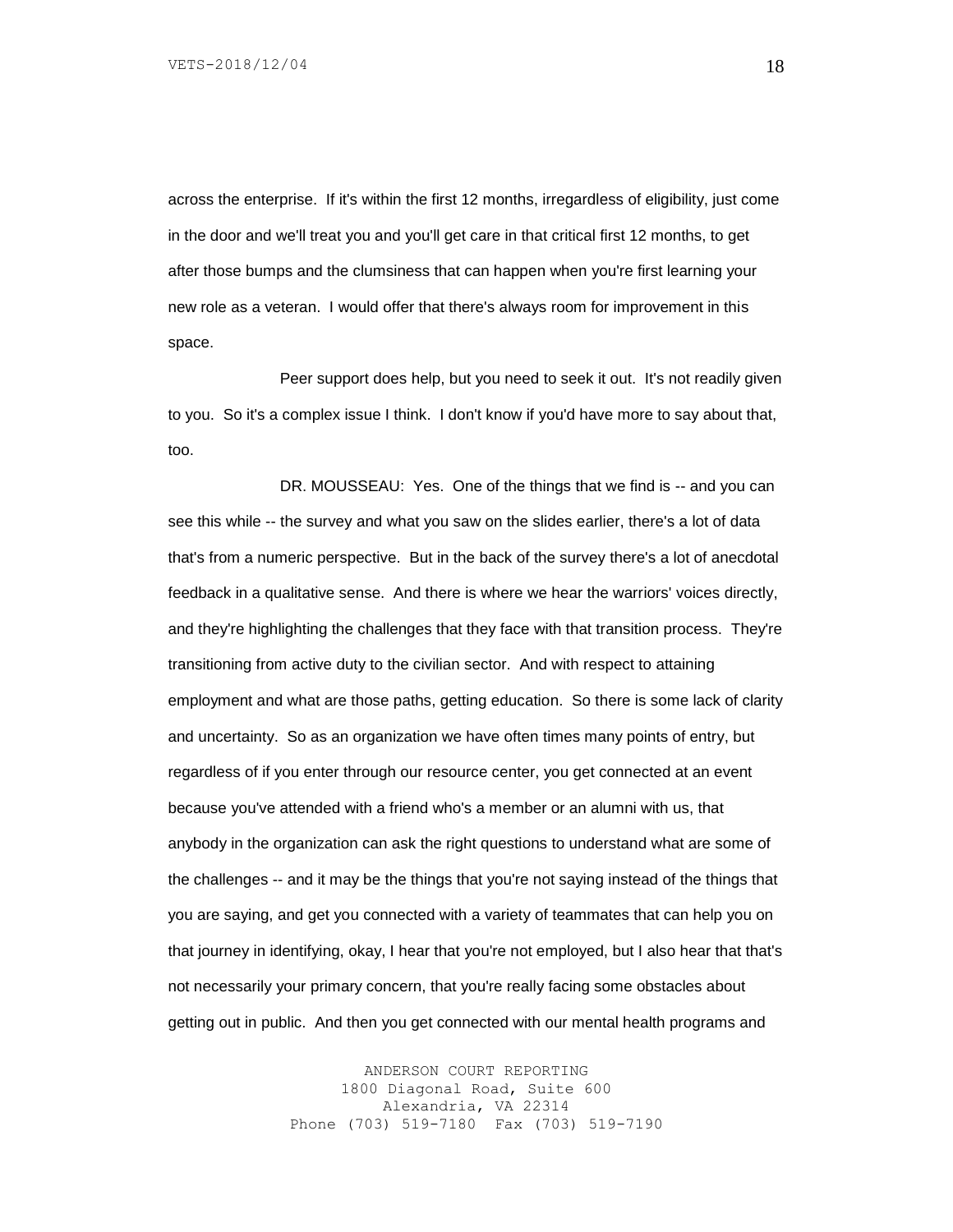services.

So, again, very much a collaborative effort of really listening to what is it that the warrior needs and being able to make the right recommendations for that individual warrior. So there's not a specific path or a journey, per se, but where are they at that moment and how can we get them to that ultimate destination of where they want to be so that they could live their life to their fullest potential.

MR. O'HANLON: Do you happen to see any breakdown in the statistics on the high number of veterans who say that psychological challenges or emotional barriers or reluctance to go out and be in public, these are on their mind. And, as you noted, this has been a big part of the survey, the centrality of these issues. I don't want to suggest that the physical challenges are unimportant, but what's striking to me as a sort of a relatively new student of your survey, is just how much many of the problems do center on these questions of emotion and psychology, and some of it related to TBI and PTSD, but some of it just more general sort of human challenge of dealing with life after service.

Do you find that people who are in certain kinds of communities do better than others? In other words, maybe they're around more fellow veterans, maybe they are more in their hometowns or went back to where they used to be. Is there any kind of a tendency that tends to improve the prospects for people overcoming these challenges and feeling a little bit happier about where they are?

I could begin with you, Melanie, but maybe come back to Keita as well. DR. MOUSSEAU: Sure. I think that that's a really great point. Unfortunately, with the scope of the survey we aren't able to drill down to those specific

details of where are they, are they back where they had lived prior to their service and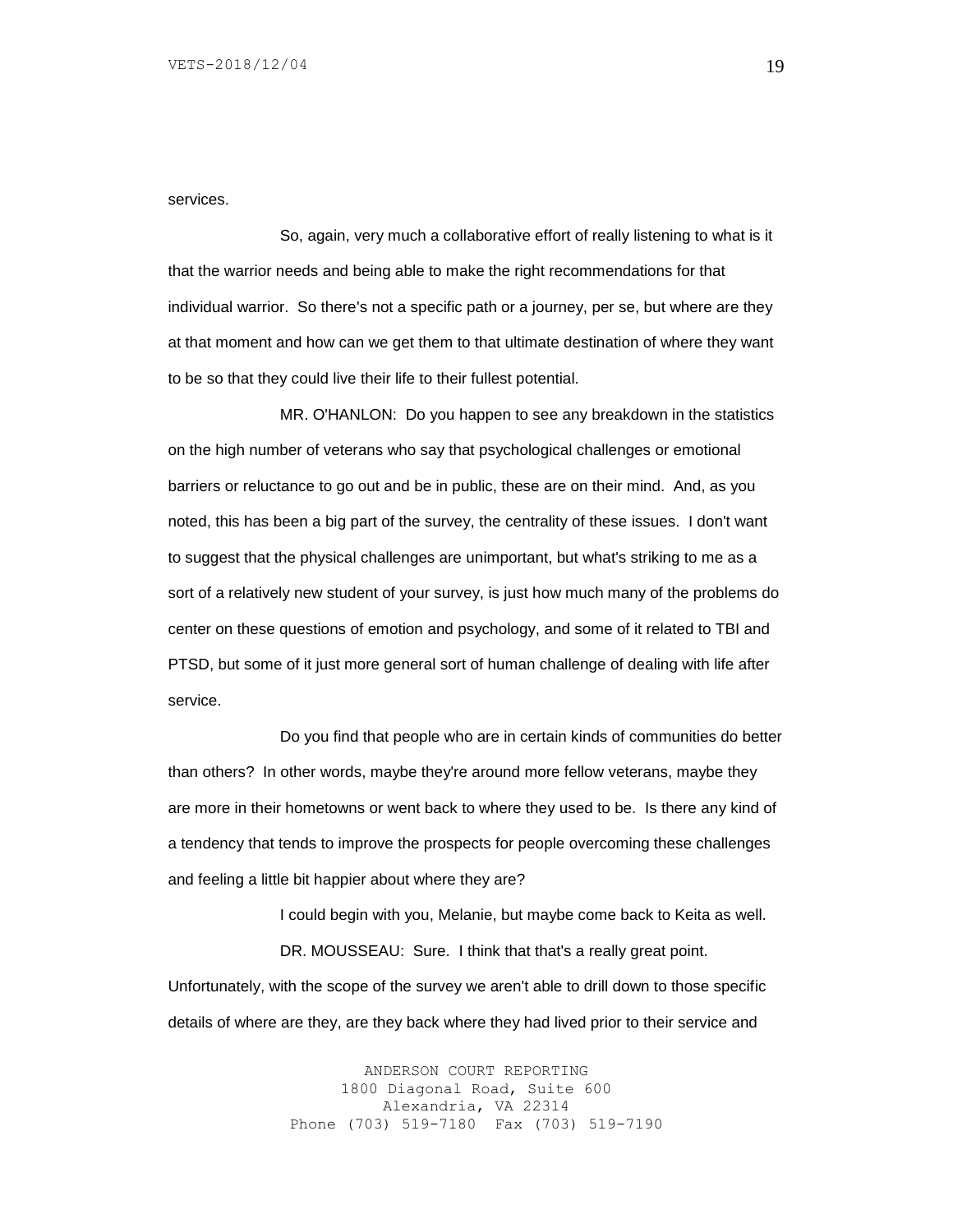what that connection point looks like.

But there is a specific data point that looks at -- and it's over half of warriors -- that leverage a peer to help address their mental health concerns. So I think that that speaks volumes about the importance of that connection and those relationships in not only having a sense of camaraderie but also dealing with the heavy stuff.

MR. O'HANLON: Good. Keita, please.

DR. FRANKLIN: The only other piece I can think about that is important to share is a little bit the opposite of your question in terms of what doesn't work, and it's rural areas. Rural areas are a particular risk for accessing care. And I don't think that the survey sliced by rural demographic populations, but it is something to think about. In part, what juts kicks in, is the practical nature of is there available services in the area, how quickly can they get to it, do they have transportation issues, are there other barriers that come with just being in a rural area.

MR. O'HANLON: By the way, that makes me ask, just as a quick follow up -- it may sound like a narrow question, but it's an intriguing one -- we have a separate debate in this country about rural broadband and how important it should be for --

DR. FRANKLIN: We've been tracking that, yes.

MR. O'HANLON: And it's not usually related to this issue, but maybe there is a connection. I realize that human beings need to see each other, be close to each other, look in each other's eyes, touch each other, and so maybe broadband can't compensate for distance. But to the extent that it could be a partial ameliorating factor, do you see any evidence that veterans in rural areas are able to access care through the internet in a way that's at least partly what they need?

DR. FRANKLIN: Again, this is a hot topic also in the field for a couple of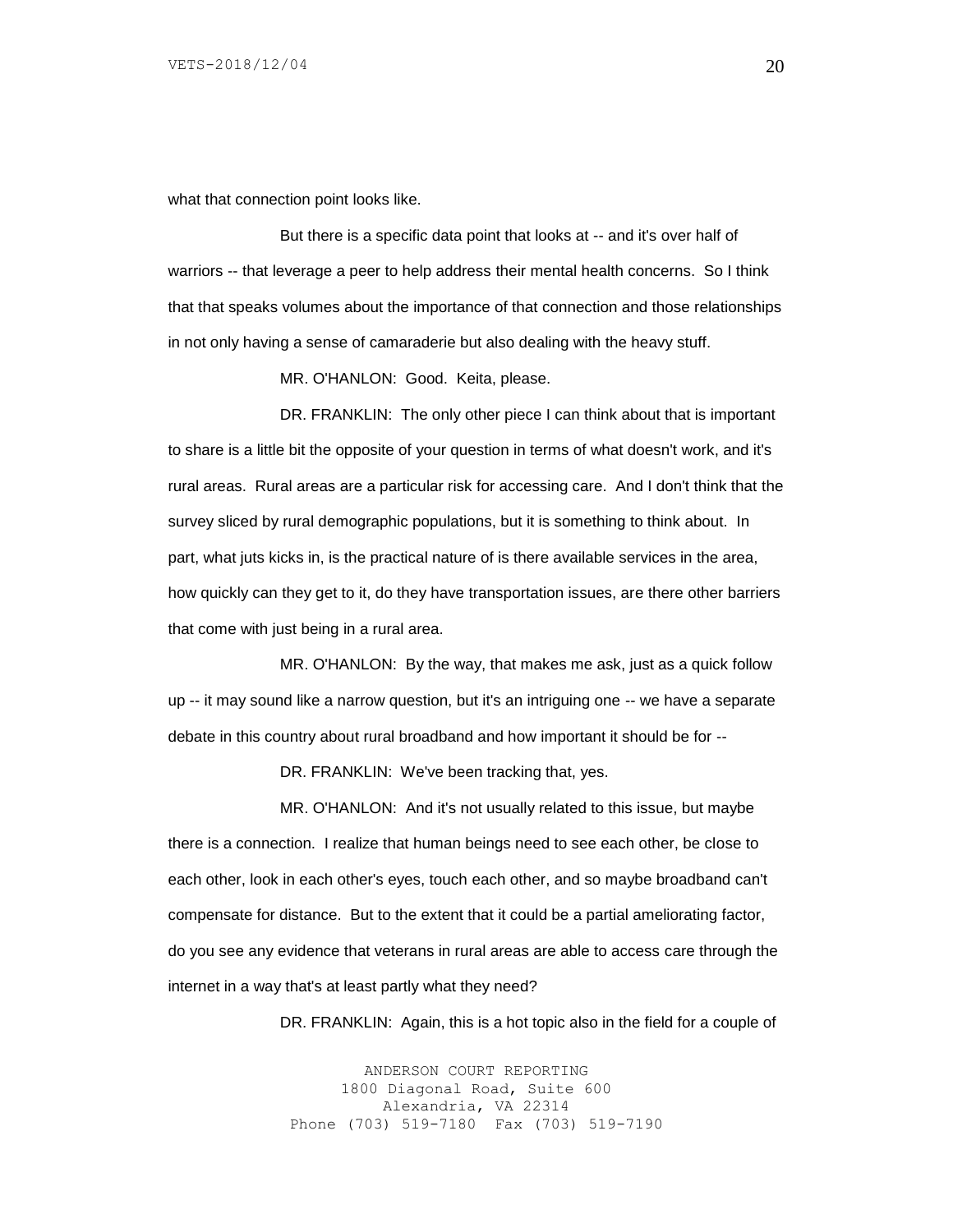different reasons. The first is, I think service members leave the military with an I can do it myself mentality, and we should let them when they can. And so if they want to access mental health care or self surveys or depression screener, or if they want to read something about how to get help, that should be readily available. Also, we have telehealth. So we're trying to push more for telehealth. And so accessing broadband, that has implications as well. Most recently, we're seeing in some of the suicide data the importance of social media for social support. And so we do see that people will reach out for help on social media and so access to it in that way can be helpful.

We're seeing that veterans in particular will, even when they're at risk and they're struggling with something, they will post this on public domain and so it becomes a platform for engagement as well. So it's multi layered. And for all reasons, having good access I think improves lives. And so it is I know a tough issue. Comcast has been trying to take it on as well.

MR. O'HANLON: Good. Either of you two --

MR. KURTA: Michael --

MR. O'HANLON: Tony, please.

MR. KURTA: -- if I may, I'd like to pick up on something that Melanie said about the peer support. And with the all volunteer force it's less than 1 percent of Americans that are in uniform today and bearing the burden of our wars. And that leads to, some would say, somewhat of a civil military divide, with the military thinking that civilians don't understand those in uniform and the life that they lead, and some of the civilians say well you're in a separate culture and you don't know how to operate out here in the civilian world.

And so one of the things of the survey that jumped out at me was the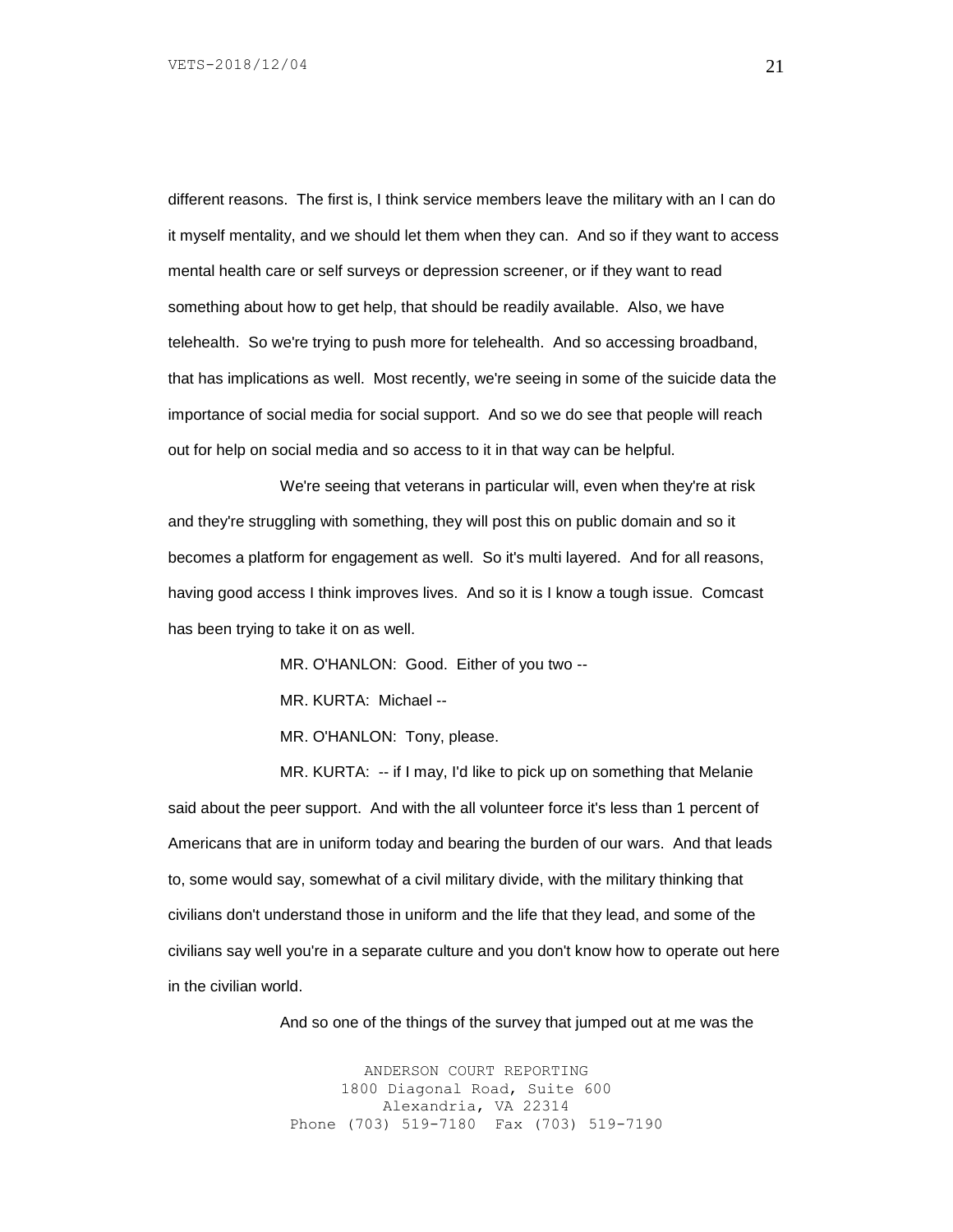way that the respondents felt about being able to discuss with their peers, whether it's mental health issues or anything else, we know in that transition from life in uniform to life on the outside, that the availability of somebody who has been through it, somebody that speaks your language, somebody that has done what you're about to do, is very important. And Keita and I have been working in this space for years and an increasing number of services in DOD, VA, and much of what we do jointly is now peer based, whether it's for -- not just for the wounded warriors but for all of them. And I think that helps and that's also why our military service organizations, our veterans service organizations are so important in that all hands efforts because they are largely folks that have walked in these shoes beforehand. It's very important and it's manifesting itself in the policy sphere as we do more and more things, getting former veterans or current veterans, but people that have already transitioned, into helping those that are transitioning today.

MR. O'HANLON: And that's going to lead me to my last question for all of you before we go to the audience. Actually, I wanted to ask you, Keita, before my bigger question, which is going to be what can the rest of us do and do the surveys suggest what veterans would have us do? Because quite often the questions of that type are framed in terms of official government policy, and that's an important debate. But there's also a question of what individuals can do and what other communities, NGOs can do just to be good citizens and to reach out to the veteran population. So I want to come back and ask you each that question.

But, first, Keita, just so we have the additional statistics on the table, even though it's not in the survey for obvious reasons, but can you tell us the trends in suicide statistics in recent years among veterans that we should be aware of as we think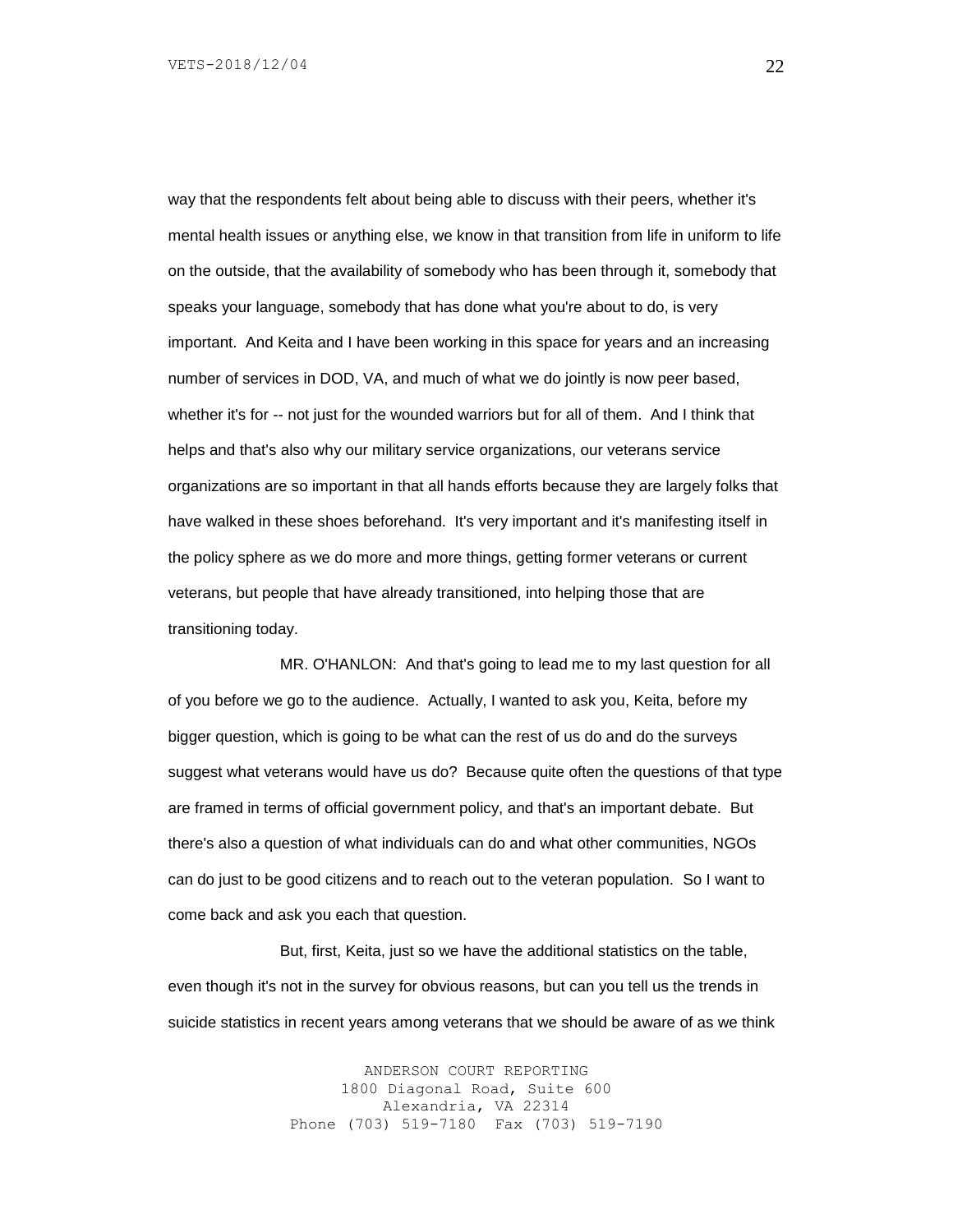about this problem as well?

DR. FRANKLIN: Yes. I'll try to go over it real quickly because we could go into it here. But I'm sure everybody has heard about the 20 a day, so this is 20 veterans a day that end their live by suicide. You should know that 6 of those 20 have received healthcare in the VA healthcare system in the days and months leading up to their death and 14 have not. So they don't come to VHA, as we call it, veteran healthcare, they get their healthcare through other places or they've just not touched our healthcare system yet. And so this is something to be aware of as well.

When we break down the national numbers for veteran suicides we're seeing an increased rate within 18-34 year olds, which is why the work that Mr. Kurta spoke about with regard to the transition and the collaboration between DOD is so important, because my civilian counterparts often focus on men over the age of 55 as a high risk group, but for me and the VA and with my partners on the DOD side, 18-34 year olds' rate has increased by 10 percent over the last 2 years, 5 percent each year over the last 2 years. And so we think that it may have something to do with making sure we're transitioning them well, or perhaps there's more we can do to prepare them for a successful transition.

We are also seeing an increased rate with female veterans, which is also not something that my civilian counterparts are often dealing with. We always hear this data point in my field that says that females attempt more with less lethal means, like perhaps medication, and that males complete more. And so the fact that our female veteran rate is 1.8 times higher than their non-veteran counterpart is something that we're concerned about when we see the rate. I'm trying to think if there would be anything -- I'm happy to talk more in depth about the data, but your key takeaway is 18-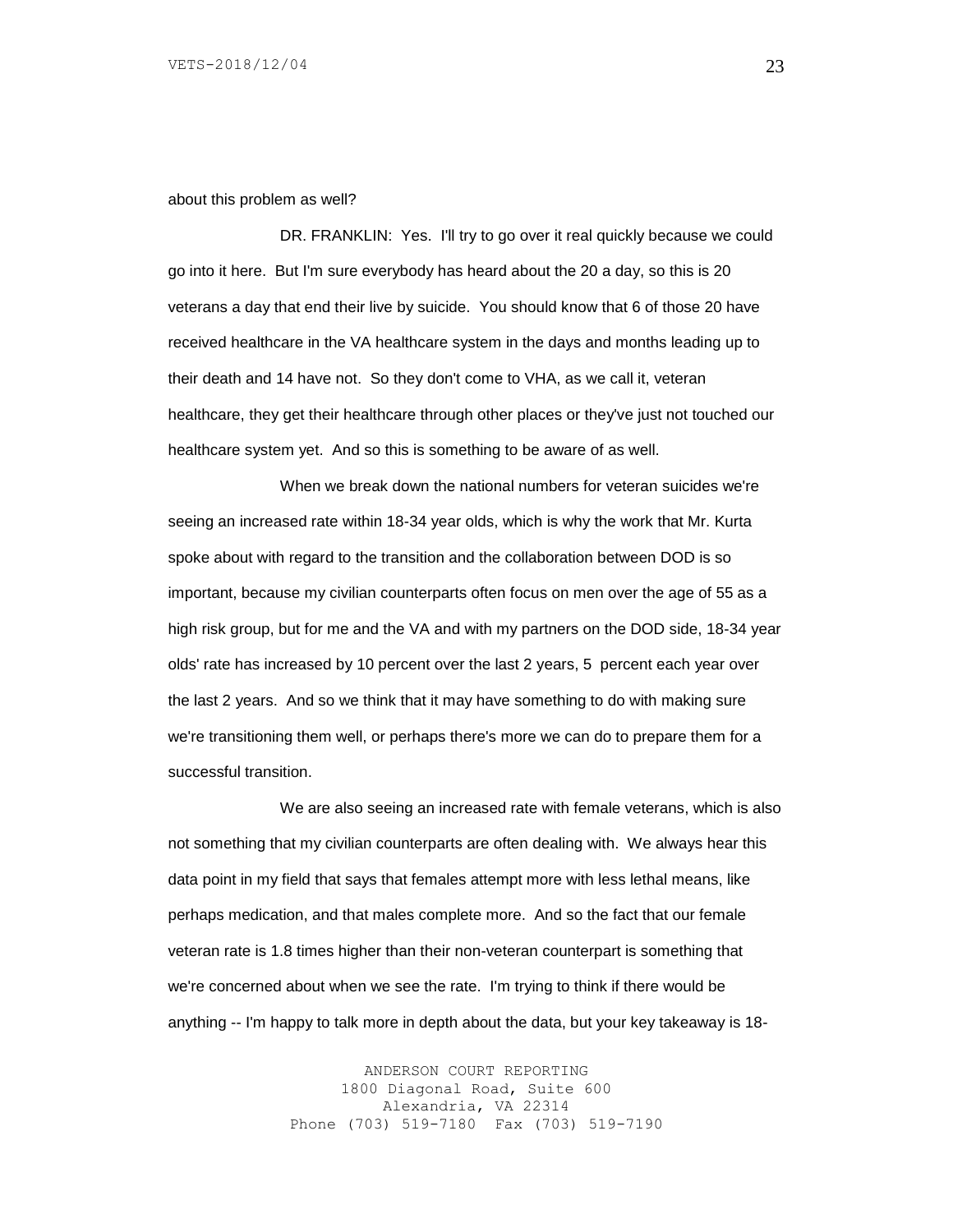34, females, rural areas, we have increased rates in rural areas also.

MR. O'HANLON: Opioids?

DR. FRANKLIN: Yes. Opioids and mental health. We see about half of our veterans that end their life by suicide have a known mental health issue and about half don't, which is why it calls for a comprehensive approach that brings mental health to bear with substance abuse issues as well as life issues around employment and transition and peer support. And all of those things become important.

MR. O'HANLON: And that 20 a day number has been there for a while now, about that level, hasn't it?

DR. FRANKLIN: Yes, yes, it has.

MR. O'HANLON: It's shifting a little bit?

DR. FRANKLIN: It has. In times past it was 22, it's gone down to 30.

You should also know that within that data running it by day is not good, just because it's not good because it's not 20 a day, sometimes it's 26 and sometimes it's 10. But that's the mean average. About between 1.6 or so is active duty on those roles as well. As we've learned more and unpacked the data more we see that the way that we've run the analysis, active duty numbers are in there. In part they're also veterans because they've likely had a combat deployment and the like.

MR. O'HANLON: And obviously if it's the younger group it's also the Iraq-Afghanistan veterans group as opposed to 10 years ago it might have been primarily that group but still some Viet Nam era as well.

DR. FRANKLIN: Yes. Yes. And so you can think about that and why it's so important for organizations like the Wounded Warrior Project that serve this group. Critically important, yeah.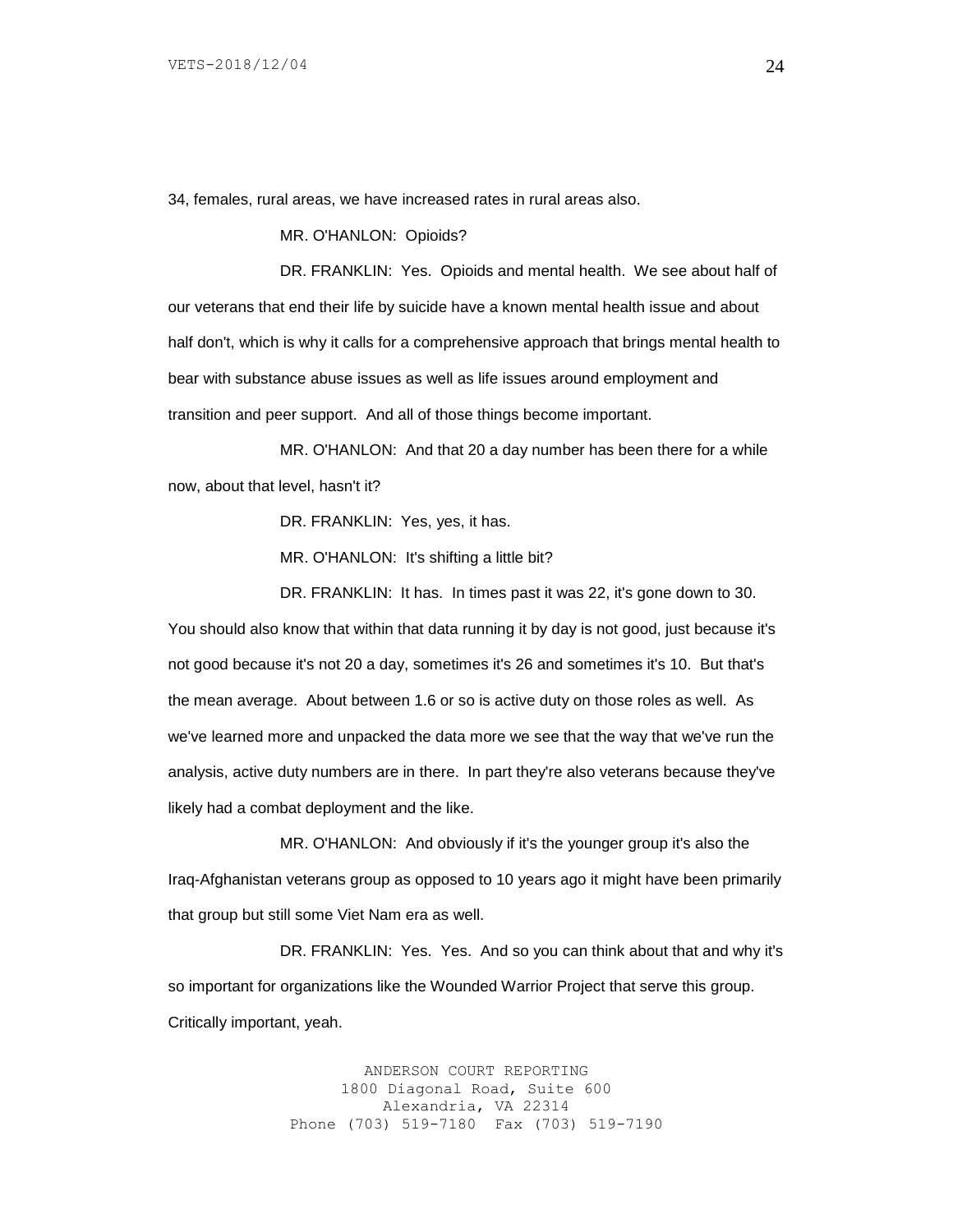MR. O'HANLON: So my last question, and I'm sure people in the audience will complement that and ask better questions than I am, but just to begin that transition to everyone else here, I wanted to ask, again, what we can do as individuals in the United States, those of us who are aware of how much the 1 percent do for us and are not in that 1 percent ourselves, and may be willing to pay our taxes and otherwise do the things we're supposed to do at a federal level to support all the institutions, but also may want to know what we can do in our personal lives. Do you see any hints at that from the data in the surveys? Have any other ideas you would offer? I know there are - the Wounded Warrior Project does amazing work. There are other groups that try to help, like Welcome Back Veterans, and other such groups, but they are probably missing areas where we can do more with NGOs, there are probably areas where people can just be more sensitive to how they can help a veteran in their daily lives.

Anything you'd want to offer along those lines. Maybe staring with you, Melanie, and just working down the row.

DR. MOUSSEAU: Sure. I think that the first step for anybody either in this space or just in the general population is creating that awareness and understanding the population. So familiarizing yourself with what are the experiences that these individuals have faced and what are some of the challenges as well as some of the triumphs that they're having. And I think really creating that balanced profile is really important. So while there are a variety of mental health and physical health challenges that we've highlighted, there's also a lot of great success stories. So I think that's really a critical take away. But also recognizing the importance -- we talked about peer support - of creating a general social network of support is really important as well. We're fortunate to see that over eight in ten warriors in our population feel that they have people to turn to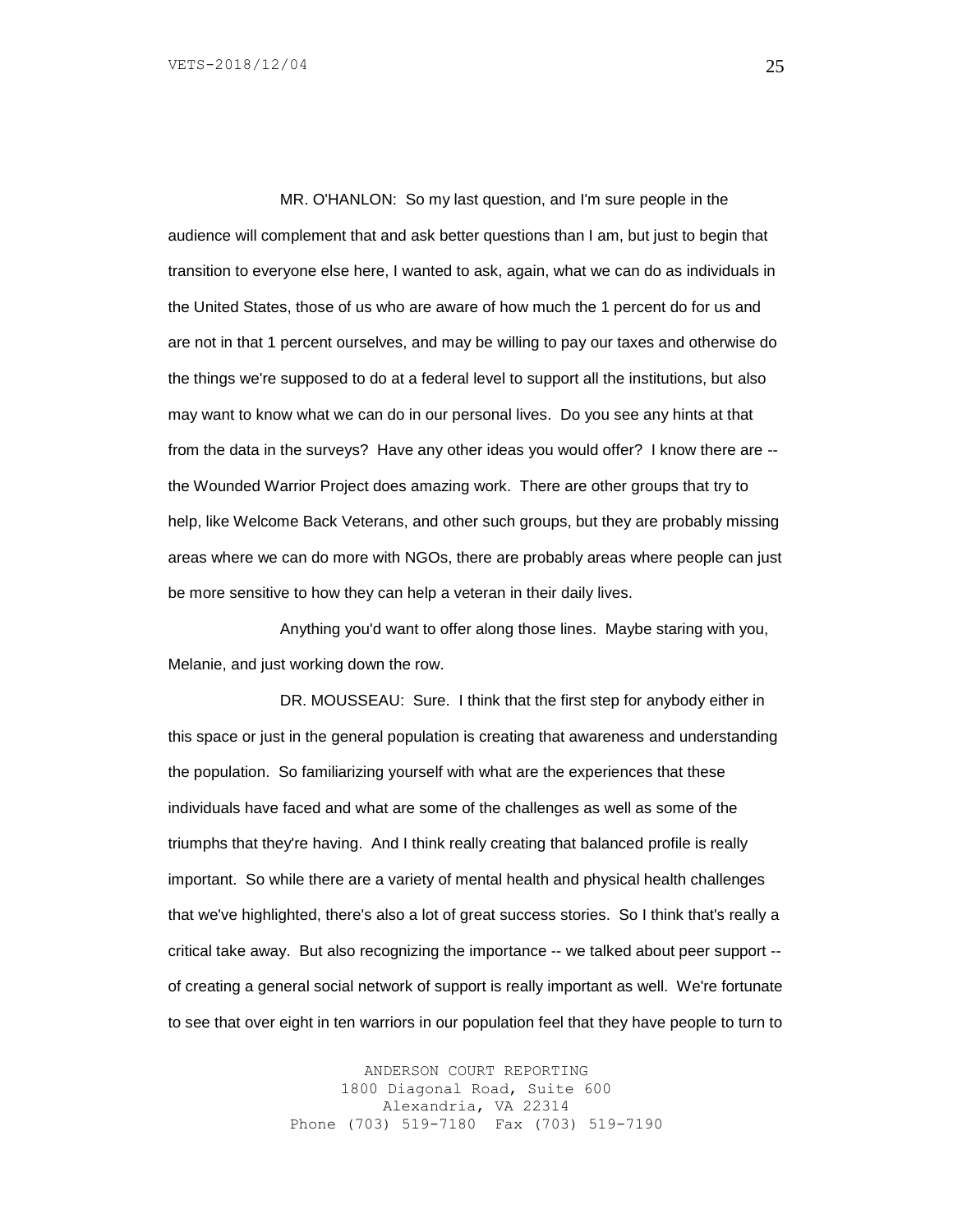and that they have someone that they could trust if they were having an issue or a problem.

So continuing to build that network and that community at the local level and reaching out to those that have served and creating that insulating function that Keita has spoken about I think is really critical.

MR. O'HANLON: Super. Tony?

MR. KURTA: You know, we talk about the all volunteer force only being less than 1 percent and that's true. And so many will say, well, how do I even interact with somebody in uniform. But you have to remember, between the active guard and the reserve, the National Guard -- the folks are in uniform in every community in this country, and our veterans are in every community in this country. And while there's no silver bullet that we can point to to make progress on this, I would say in general it's be a good, concerned, educated citizen wherever you are in your community, because there are veterans there, there are likely folks in uniform there, and whatever is going on in that community, whether it's with the MSOs and the VSOs, whether it's the state VA, the national VA, your National Guard, there is something going on in that community that interacts with veterans or those in uniform. And so just be an involved citizen, know what's going on, and interact with everybody. And that conversation and reducing that perceived divide between those in uniform and those that have worn the uniform, the veterans, and the rest of the civilian population, it will help.

MR. O'HANLON: And, of course, just one more thing before we come to you, Keita, for the same question. You mentioned, tony, that the active and reserve component forces are everywhere, but the veteran population really is everywhere. And just to get -- I'm sure most people in this room have a sense of the magnitude of the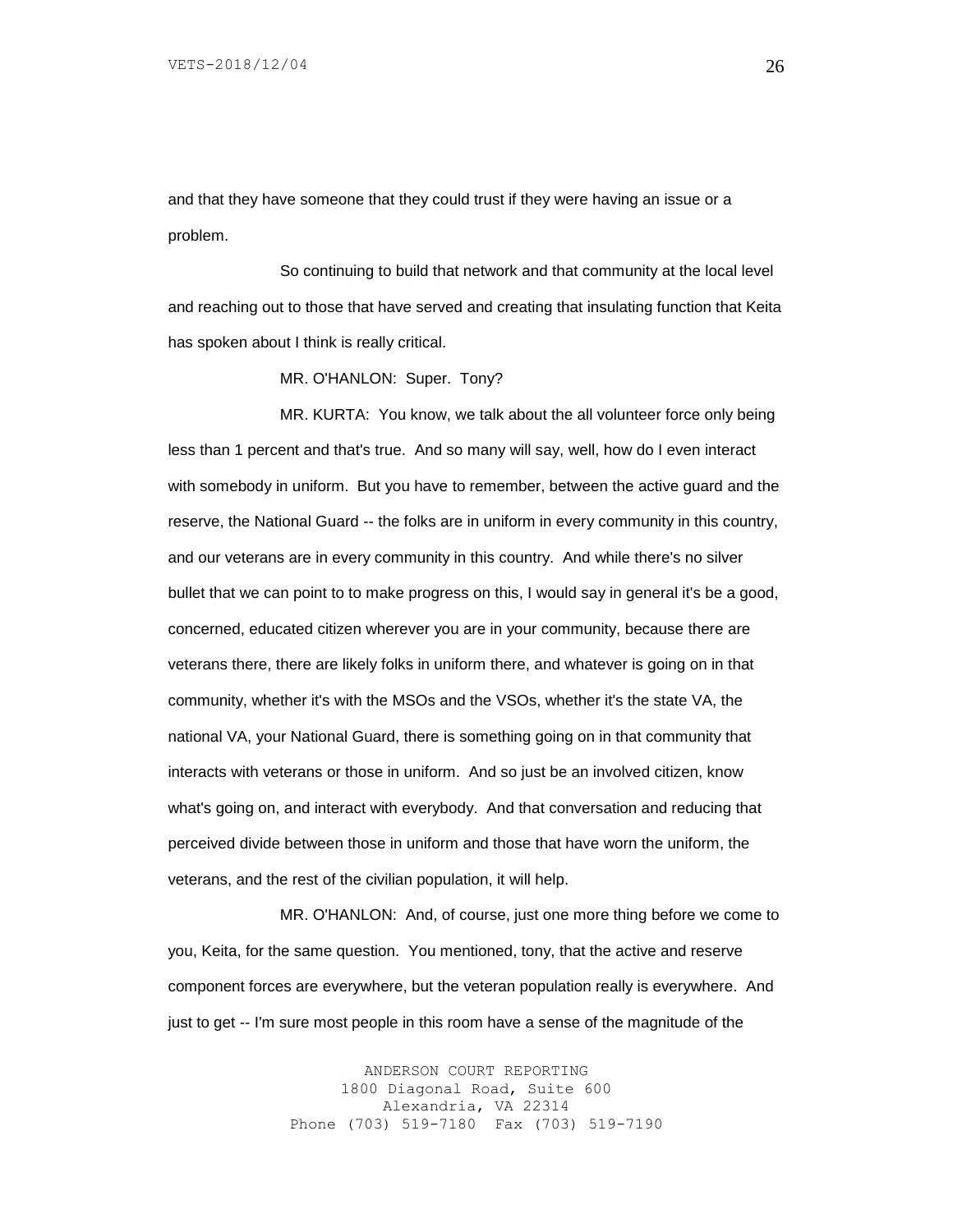numbers -- but we have about three million people -- two and a half million wearing the uniform today, active or reserve. We've got ten times that number who are veterans. So in this country there are I believe more than 25 million military veterans. So the veteran population really is everywhere, and if you look you will find, no doubt.

MR. KURTA: Exactly.

MR. O'HANLON: Keita, over to you.

DR. FRANKLIN: Such a good question, too. I appreciate it because you're asking what could others in the room and what could the nation do. And for me and my small part of the world and problem that I'm trying to get after, it is a national issue. I mean we talk a lot about this being a veteran issue, but suicide is the tenth leading cause of death in the nation. And we've seen it happen on the national stage, like you've seen with Anthony Bourdain, Kate Spade, there's been a number of them. And it really highlights that it crosses all demographic bounds, it's not like an E1 to E4 sole issue, it's not a veteran issue, it's -- so I do appreciate the question.

We have a campaign inside the VA and what the DOD calls Be There. And it is really what the nation could do if we could rally the whole nation around being there for veterans in all that they do. And so I think Mr. Kurta said it every well in terms of like at your local community, be there for veterans, when you're at work, be there for veterans. And what does that mean? It means like small acts, coffee, fun, friendship, mental health appointments, transportation. It means everything. Be there for veterans. And so train yourself, know the data. Similar to what my colleague talked about, be aware and then use it to take action at your level wherever your level is. And if you're stuck and you're unsure, reach us because we're also all about partnering and helping you build the capacity to be there too.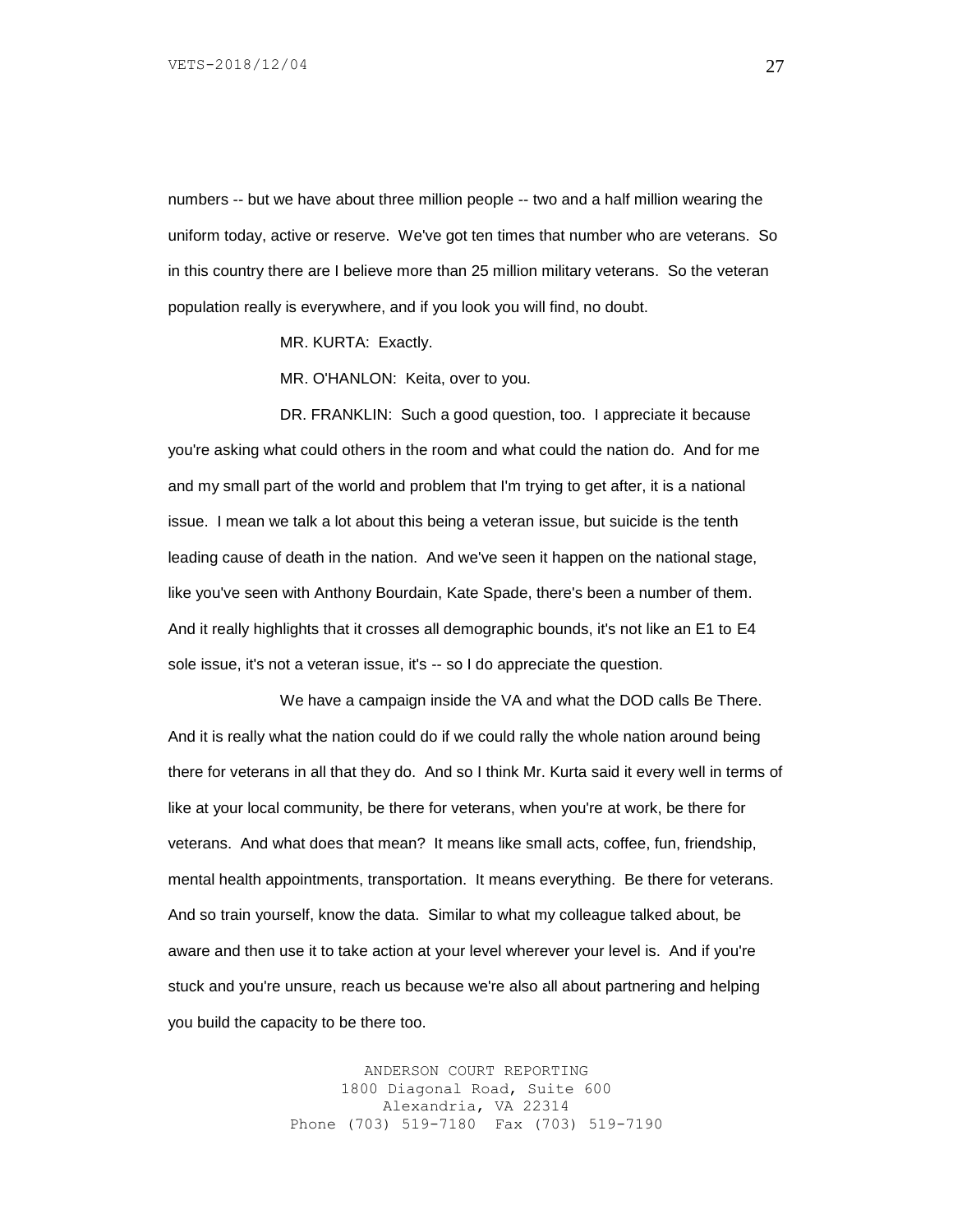MR. O'HANLON: Great. Thank you.

DR. FRANKLIN: It's a great question.

MR. O'HANLON: A great answer. Okay, so let's please go to you. We've got microphones, please wait for one once we call on you. Identify yourself please. And we'll take two or three questions per round and then come back to the panel.

So, who would like to begin please? The gentlemen up here in both the third and second rows. Take those two.

MR. ROUTT: Hi. A question for Keita. I'm Steve Routt from The Code of Support Foundation. I was fortunate enough last year to sit in on a roundtable, the VA mental health roundtable, and then this year as well.

Two years ago we discussed briefly on my active duty time a periodic post deployment health reassessment, or a period health reassessment and introduced the idea of perhaps the VA going down a similar path, sending something out to veterans. As a veteran, I know that the outreach from the VA is -- or the presence is there but I would say that it's promulgated and instigated by me going to the VA instead of the VA perhaps sending me or sending all veterans a period health assessment.

And then for data purposes is that something that the VA would pursue too, because then obviously you've got self-reporting potentially about suicidal thoughts and ideation as well?

MR. O'HANLON: Let me take one more and then come back to the panel. We'll start with you once we get the other question. Please.

SPEAKER: Sure.

MR. O'HANLON: Could we get a microphone?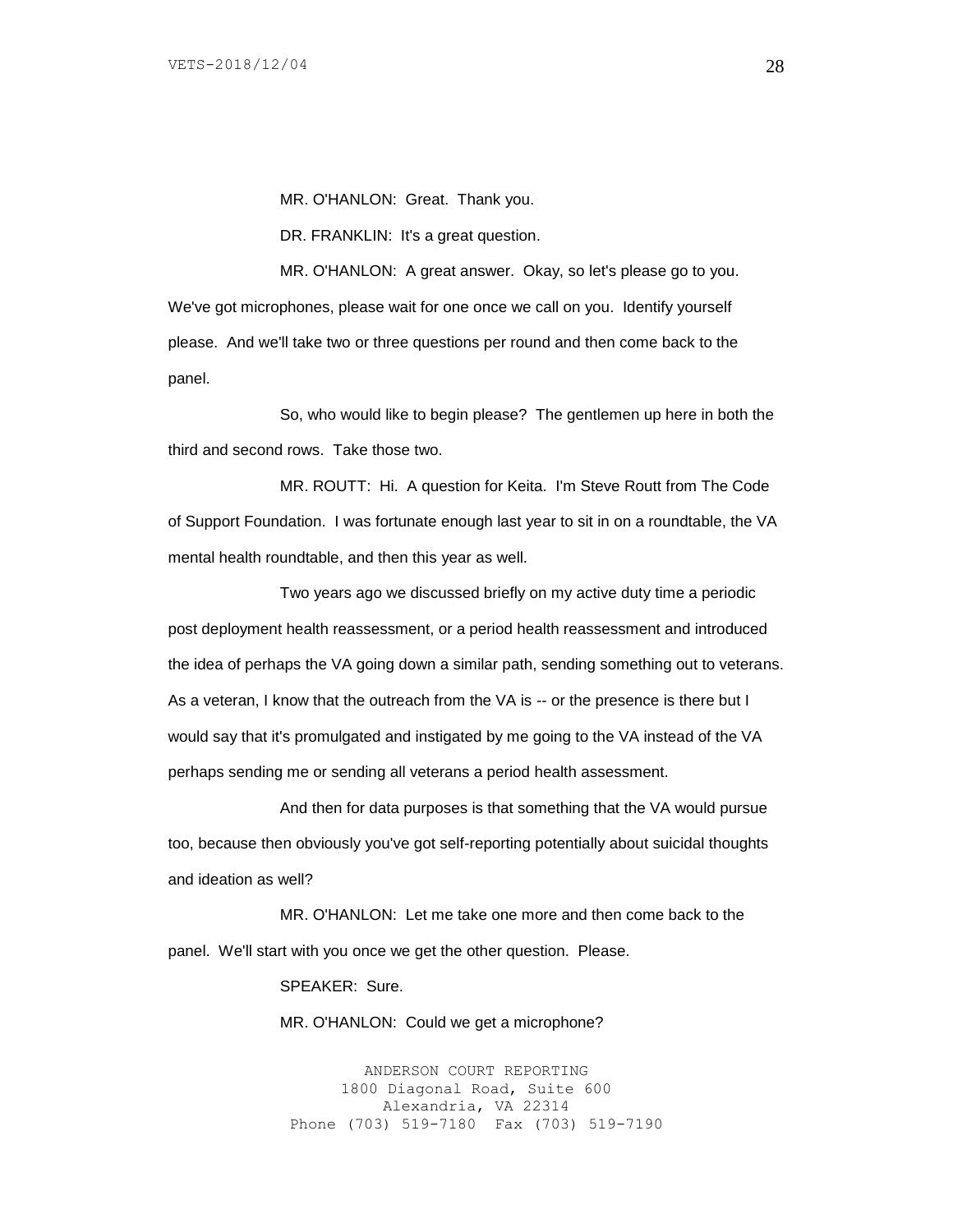SPEAKER: I'll speak loudly.

MR. O'HANLON: They're recording it so we want to record you for posterity.

SPEAKER: So the Navy I joined and the Navy I retired from were two different aspects about how we socialized. And what I'm seeing now, what we're seeing across the board, American Legions, VFWs, social organization, Elks, can't get the IABA crowd out. So I was wondering, is there something you're dealing with the crowds that we're looking for, people that can get out and do -- some way that you're reaching out that's working well, because I think the way that you touch the younger crowd and how they socialize is just a lot different.

MR. O'HANLON: Great. Thank you. Do you want to start with whatever fraction of those you'd like to and then we'll move down the panel?

DR. FRANKLIN: Yes. Yes, yes, yes, I'm happy to and I'd love to hear from others too. This issue is such a good question about he's asking about periodic health assessments, and that's a term that the service members know well, right. Like you go in and get your PDHRA and it resonates with folks. And he's asking, you know, it's a similar methodology, why can't the VA do it over the lifespan. And it's such a, I think, beautiful solution set in terms of being proactive and reaching out and scheduling folks. No different than your own -- those of you who are civilians might get a card in the mail that you have a dental and get brought back in or as part of a periodic check. I don't know that we're doing it across the lifespan and so I'd have pull the thread with my counterparts that work in this space in mental health. But one area that has improved, maybe -- you tell me since your last mental health roundtable -- has been something that we worked on Mr. Kurta called early and consistent contact. And it looks something like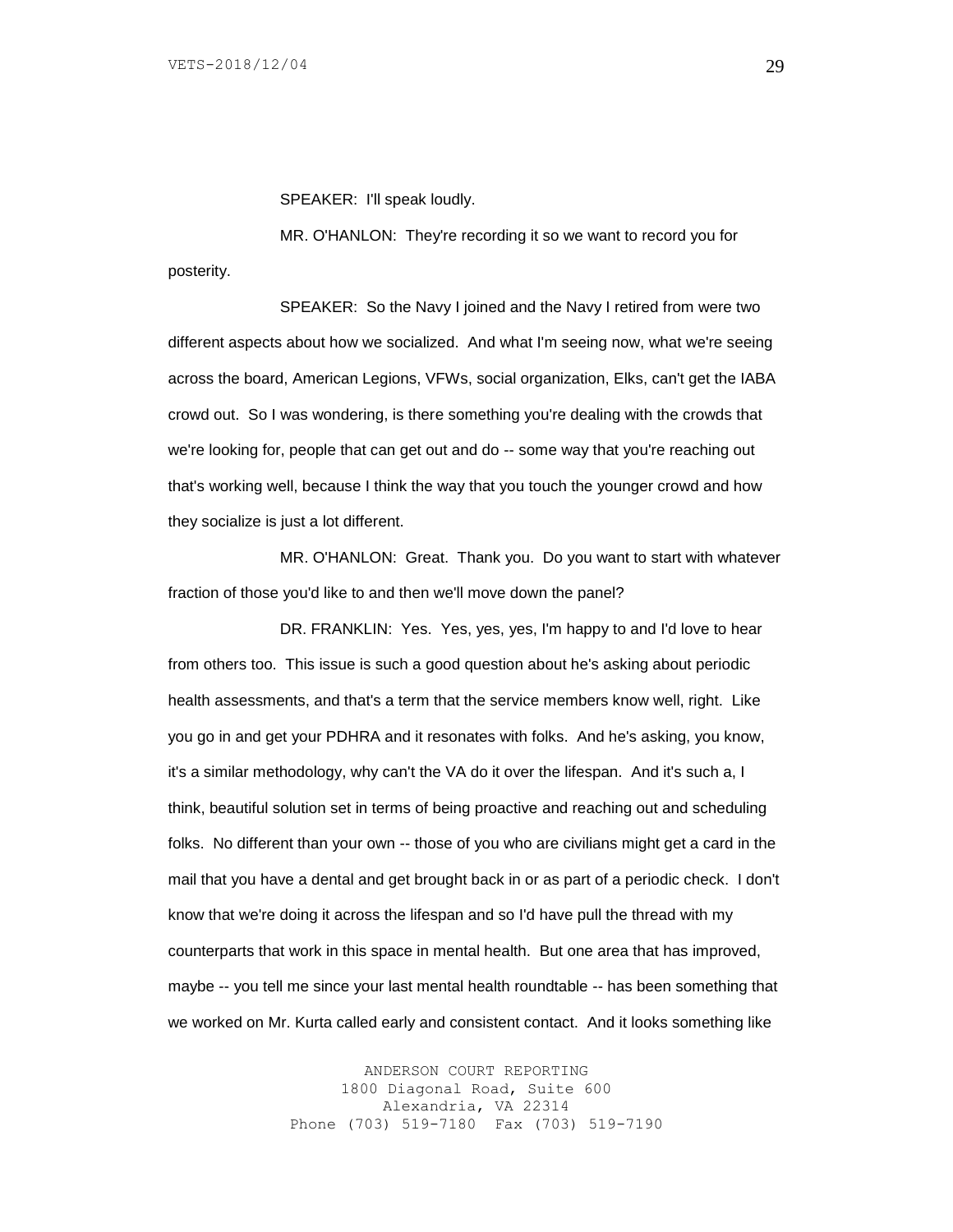this, you're in your last 12 months of active duty and you're preparing to leave and you're preparing to think about your first 12 months of being a veteran and no longer wearing the uniform, and contact proactively outbound by the VA to the service member early. So they're studying out what the right timeframe is. It's within that 12- month window. It might be at the 9-month mark. Don't quote me, but it might be at the 6-month mark. And then consistent contact throughout your whole first year into your veteran status with caring outreach and checking in. Are your benefits good, is your healthcare good, are social aspects good. They have a particular script that's probably written much better than the way I'm explaining it, but it is caring outreach and it is designed to have folks build the bridge between the DOD and the VA and make sure there's no divide and occur consistently over time in such a way that we have that safety net. It's not eyes on, it's not a physical exam, which I think is what you would like to see. So I'll take that back for action with my staff and check. I'm not all the way sure there's been traction on that or not, but I think it is a good idea.

And this other piece around -- I just offer to you equally -- so I hear this from my father as well who was active duty Navy from 1970 to 1994, and all that I talk about work, it's a different Navy. And I offer that we just have to get -- where do we get them, which is your question, where they are.

MR. ROUTT: They socialize differently.

DR. FRANKLIN: Yes.

MR. ROUTT: It's a lot more phone --

DR. FRANKLIN: Yes. And so I just offer that we have to take it to them and we have to study that cohort and bring it to them by sitting the way we might have and they came to us and they would come to the annual town hall or they would come to

> ANDERSON COURT REPORTING 1800 Diagonal Road, Suite 600 Alexandria, VA 22314 Phone (703) 519-7180 Fax (703) 519-7190

30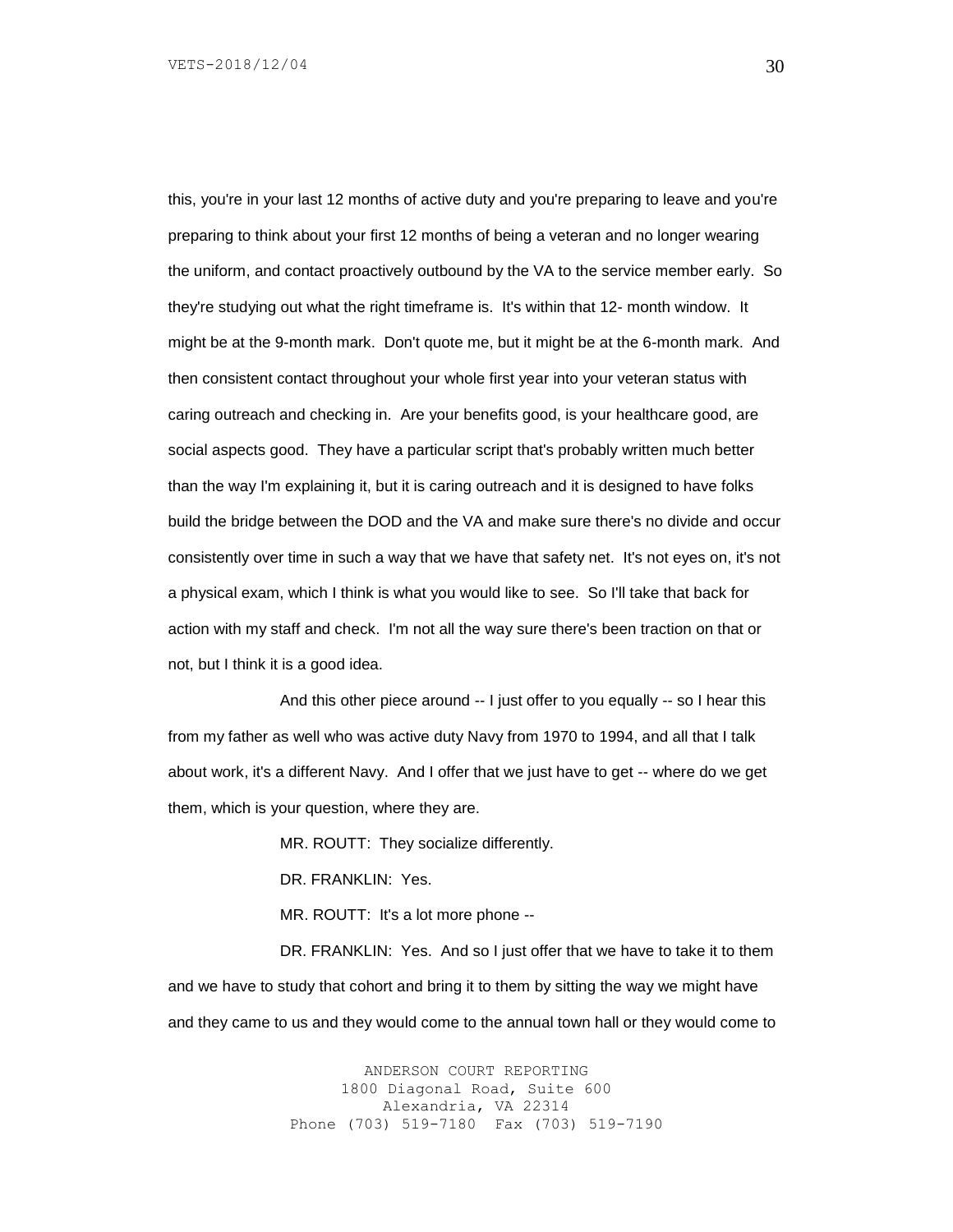the VFW meeting. Like we need to go to them wherever they are. And I'm not an expert on where they are, but we should meet them where they're at.

I don't know if you have other thoughts on that in terms of the folks.

MR. KURTA: Yes, a little bit. I'd like to thank both of the questioners for their service. But it's interesting when we speak -- the veterans like to organize together, socialize together. And that's all part of that mutual support and peer support. We kind of grew up with the veterans organizations being the VFW and ones that we all kind of knew. And they grew up out of the conscription force as well. But the veterans who are the new veterans that come from the all volunteer force, and much like the active duty, has changed, you know. Some of the veterans organizations are changing as well. So you have ones like the Iraq and Afghanistan Veterans of America. And I think they probably interact with their members a little bit differently than maybe the VFW interacts with theirs. It's kind of a different generation. So the veteran community is changing as well. And that's good for us because we need to interact with anybody that represents a veteran. Again, it's all part of that larger team. But I think some of those veterans organizations are doing exactly what you want. I mean that's how they get their membership, is they have to interact with their members in a whole different way than we've been used to.

DR. MOUSSEAU: And I can certainly comment on that as well. And it is finding them where they are. And we offer a lot of programming that's designed specifically to bring them in. We really focus on events that are appealing, those fun activities that first get them in the door to connect with each other, establish those peer relationships and connections, but then the next layer is connecting them with those critical programs and services that can address the mental health, the physical health, or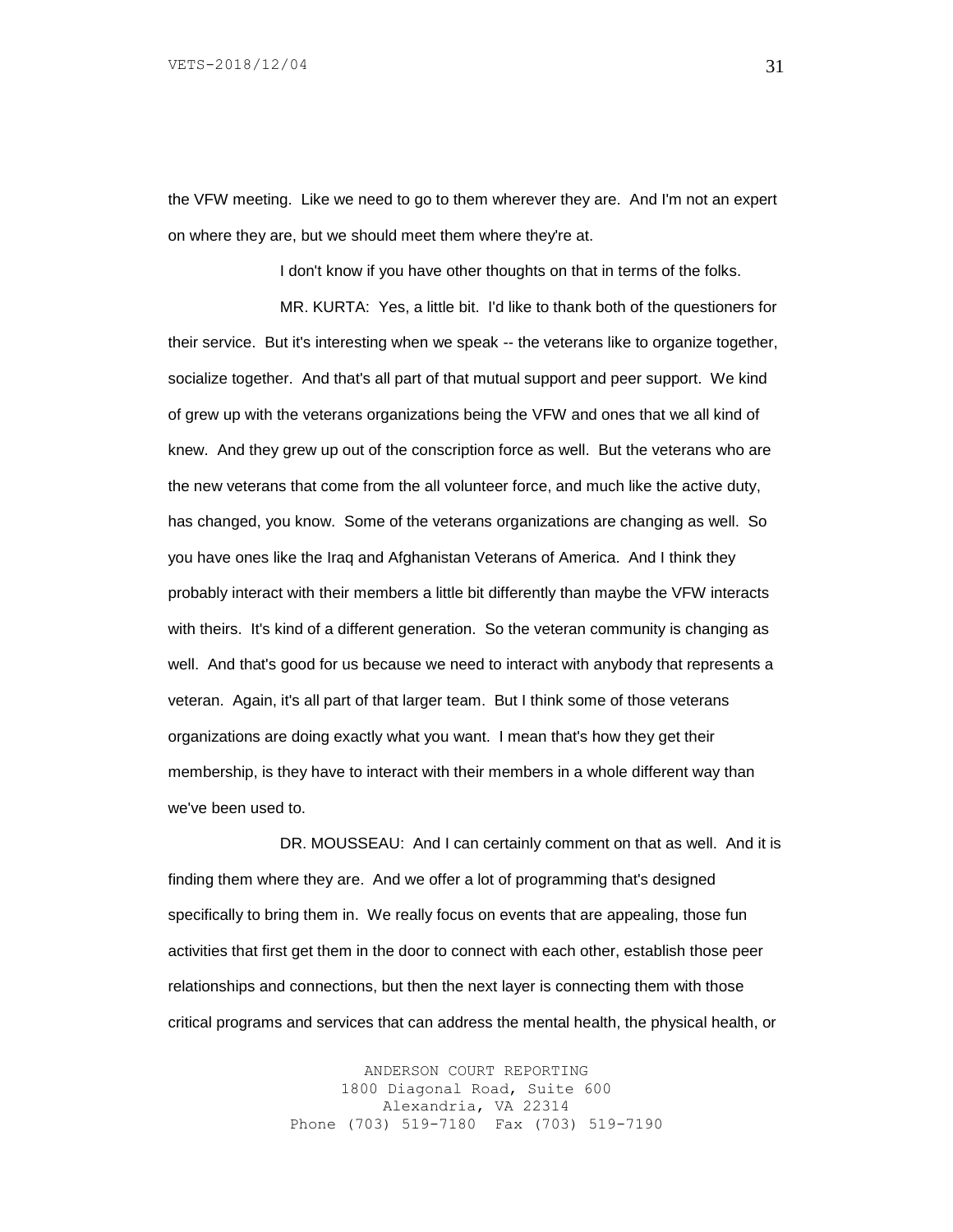the financial or educational challenges that they're facing. And we leverage technology in a variety of different ways through emails and updates on those events. But it's really enticing them and then leveraging each other to bring them along to those events that they can get into the fold of all that we do have to offer.

MR. O'HANLON: And, by the way, just one clarifying point before we go to a second round, and Melanie or General Linnington, correct me if I'm wrong, but just to clarify and maybe just belabor the obvious, a lot of your populations did not serve in Iraq or Afghanistan, they might have served somewhere else, they may or may not have been deployed. We saw that most had been deployed, but not all. And they may or may not have been wounded in a classic sort of battlefield sense. They may have become sick. And so your populations cover people who suffer challenges from causes all over the world and from more than sort of the classic image of the battlefield injury. That's a fair statement?

DR. MOUSSEAU: Yes, there is a variety, but as you mentioned, the vast majority has seen combat experience and have had multiple deployments. And as a result 90 percent of those that we serve have 3 or more injuries or illnesses related to their service.

MR. O'HANLON: Yes, ma'am. We've got a question here in the fourth row and then we'll come over also to the second row before coming back to the panel.

MS. DANEK: Hi. Kim Danek, U.S. Army retired, and my colleague James Murray, we're both from the Department of Human Health and Services, Office of Child Support Enforcement. And we take a look at the challenge survey that the VA has of homeless veterans because what we see is that a lot of veterans -- and correct me if I'm wrong -- what we see at the state, local, and tribal levels is that the veterans are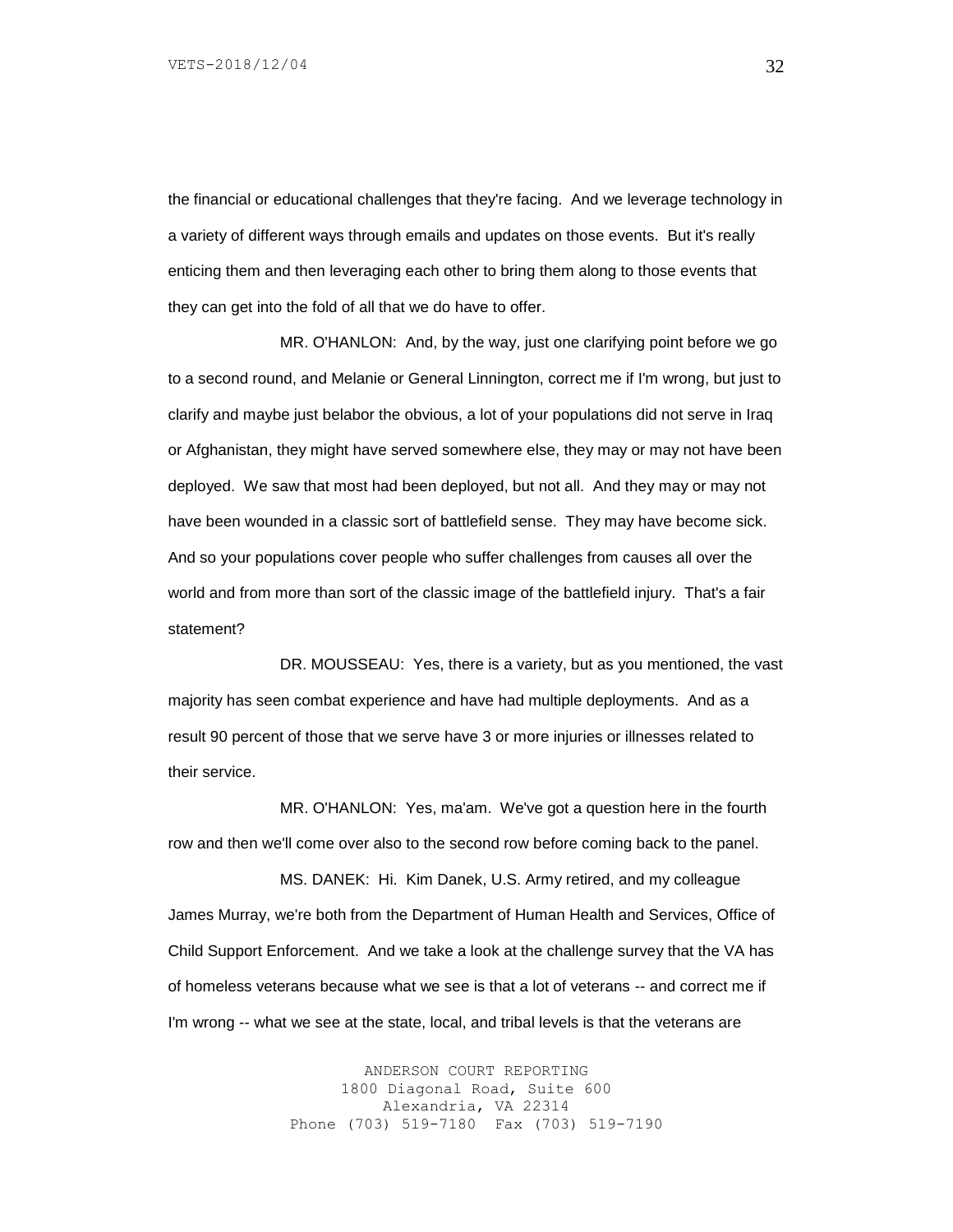getting ready to transition from active duty, don't realize that they can reach out to child support services to look for modifications of child support orders or they've got a difficult child support order because they got divorced in South Carolina and now nobody lives in South Carolina, one is in North Dakota and the other is in New York State. Other veterans are worried because they're in arrears and don't want to reach out to a child support office or organization because they feel like they're going to be put in jail. Some of our state and local offices go to stand down events state and local agencies hold. Do you have any metrics from your survey on the veterans that ask about financial problems, because we get veterans who are suicidal and we direct them to the suicide hotline because they think there's no recourse? And so we try and build partnerships with organizations to get those child support issues and those legal issues solved.

Sorry, it's rather long but kind of complicated.

MR. O'HANLON: And pretty important. Thank you. And here as well, and then we'll come back to the panel.

MS. LOONEY: Yes, good morning. I'm Amy Looney with the Travis Manion Foundation. My question really lies -- I think it's wonderful, the discussion that we had around employment and the factors that play a key role into that for our warriors. For the veterans that we're serving as well, we always find that it's great that they get jobs, but there's a huge difference between a career and a job. And have we given some additional thought and insight around what the retention is for them within these roles? What is the impact and what are the challenges that are presented when they can't stay in these same roles for a select period of time?

> MR. O'HANLON: Thank you. Shall we just start with Melanie this time? DR. MOUSSEAU: Sure. Absolutely. So to address the question of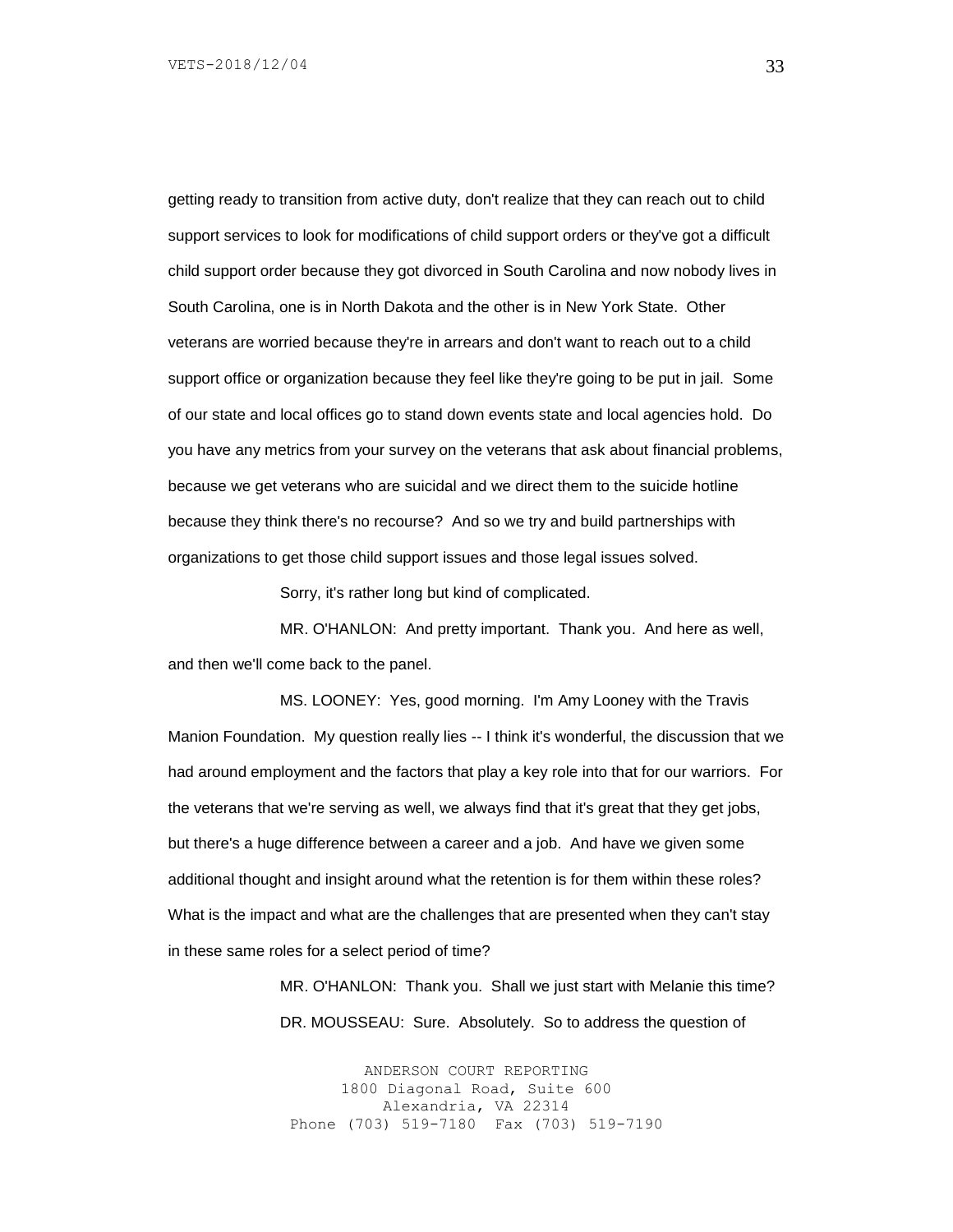looking at where do those that we serve fall on their financial spectrum, what we're seeing is a positive trend of warriors reporting that their financial situation is either the same or better. This year we had 71 percent making that endorsement in a very positive light that things are improving, or at least maintaining the same. So we're not seeing it slope back down.

As far as the specifics of challenges that they're facing, the closes that we get to looking at that in the survey is looking at their monthly household debt and those expenses that they are incurring in addition to mortgages and car payments. As far as the data goes, I haven't seen any red flags that are suggesting that there aren't major challenges with respect to that that may put them in the situation that you spoke about, however, one area that we specifically assess is looking at the debt to income ratio as far as looking at potential viability for mortgages. And we do see that that number does fluctuate a little bit high, indicating that there may be some opportunities for enhanced financial readiness. And in particular, one of the scales that we do use, the area of greatest opportunities focuses around savings and making sure that there's kind of a cushion there.

So I'm not sure that directly addresses your question, but that's the best that we have as far as the data goes.

MR. O'HANLON: Tony?

MR. KURTA: And it's a great question about the jobs versus the career. And we know when folks transition from uniform into the civilian world -- and of course I've learned this from Keita over the years -- you know, the number one protective factor - - and we talk about protective factors to build up individuals' resilience. So no matter what they face, they're prepared to face it. That number one protective factor is a job.

> ANDERSON COURT REPORTING 1800 Diagonal Road, Suite 600 Alexandria, VA 22314 Phone (703) 519-7180 Fax (703) 519-7190

34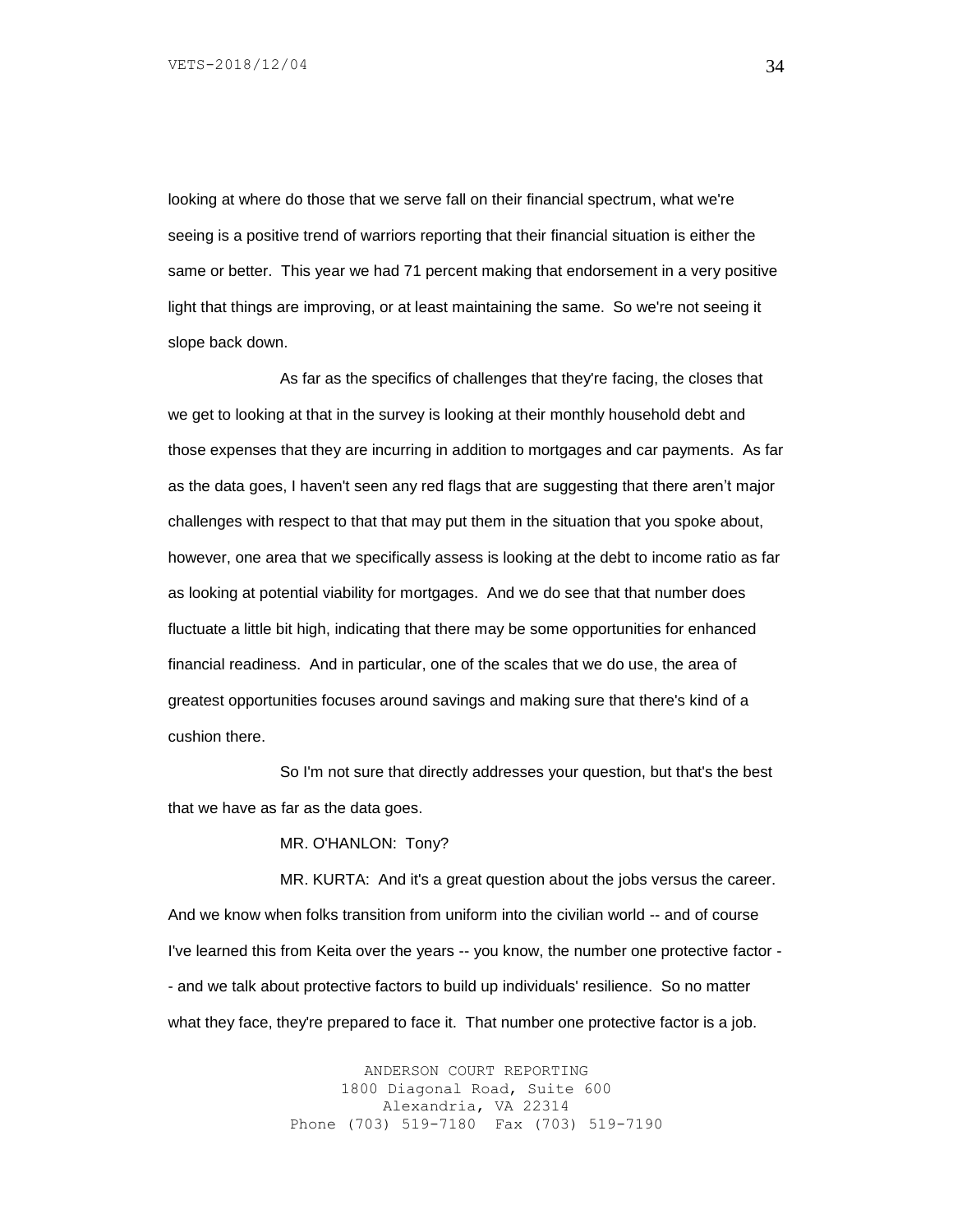And that's why the whole transition that we have is so focused on employment, and probably rightfully so. But in addition to that, we've now started to talk more about the socially protective factors, a sense of belonging. You lose some of that sense of mission, the esprit de corps, the camaraderie that you have from the uniform way of life.

What I would say, rightfully so, the focus is still on getting people that first job that they want. For many of them it's going to school on the GI Bill, it may be others. And I will say that we lose a little bit of track of them once they made that transition and they have that job. But just like the rest of civilian society, people change jobs every three or four years. It's kind of the average. And so I think they kind of become more civilian, if you will, in that regard. They're not going to have necessarily that 20 year career that they may have had in uniform or wanted in uniform. And so we do lose a little bit of track of them, but that's when it kind of becomes that all hands effort that I talked about in getting the community involved because now they are just like their civilian counterparts. They'll have worked somewhere for some period of time, and now it's time to make that transition.

And in addition to that, just all of our work on their financial readiness so they know how, you know, going into that they can build up their finances. And if they choose to make a career change, that they're in a financial position to do so.

DR. FRANKLIN: And similarly I'm trained through the school of Mr. Kurta, so I mean what he has shared is spot on what I would share. It's interesting though for the wounded warrior for the future survey, and I don't know how the question is asked about employment, but if it's targeted around employment and then meaningful employment.

And also your organization, Travis Manion, just in terms of if we can't get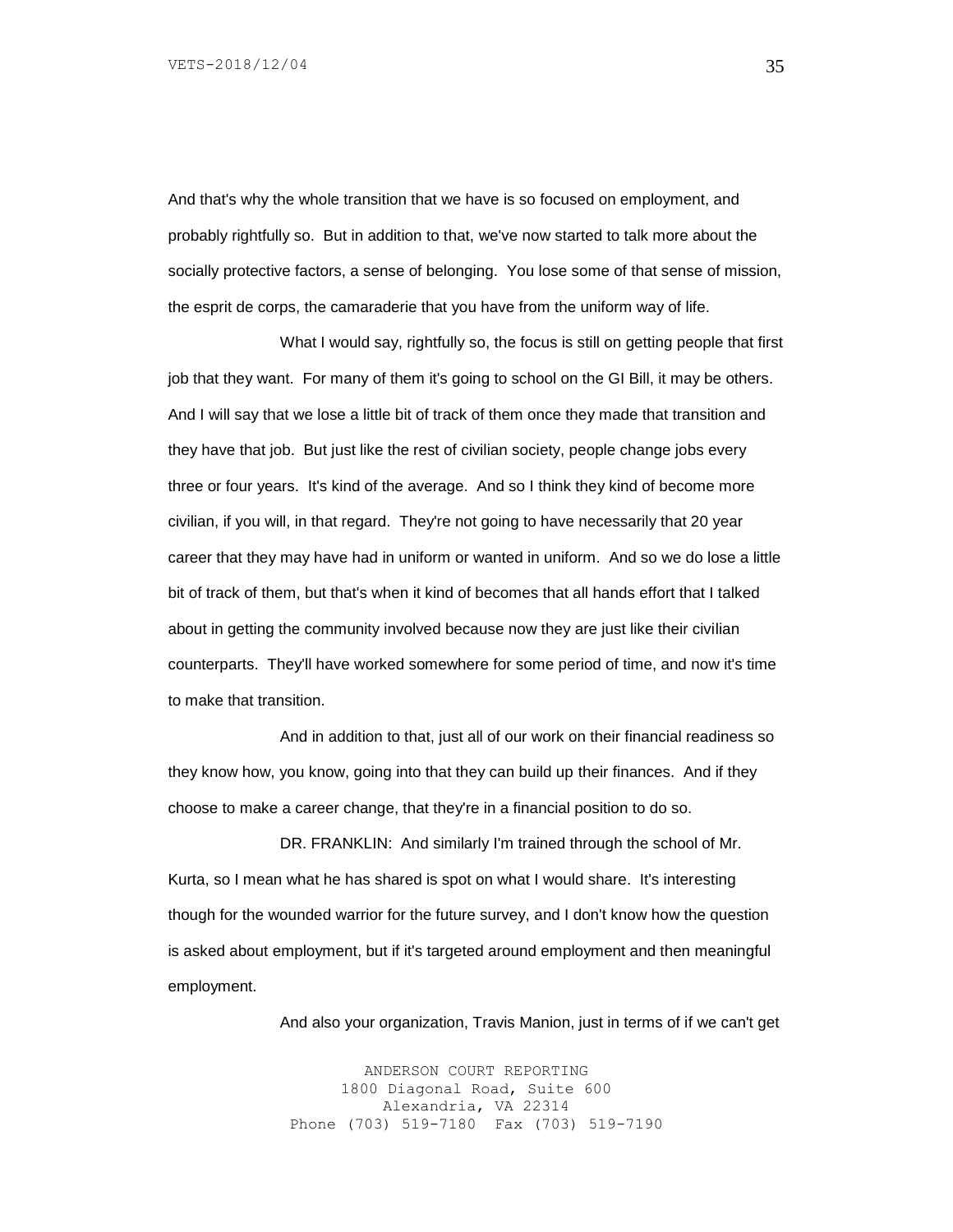them meaning and purpose through employment because sometimes practicality kicks in and you have to take a job in order to just meet your current, then can we get you meaning and purpose through volunteer based civic organizations. And service members are so civic minded. And so I mean it's important for everybody to leave the room to know that if someone has a job and they don't have meaning and purpose in it, then maybe we can get them involved in an organization like yours, or something else in the community, Red Cross or something. Because financial risk factors is important and we do see it more and more playing out in our data. And that wasn't always the case when I first came into the field. You know, we early in the field thought that this was largely a medical problem and a mental health problem and sometimes divorce came into play or something, but now falling from glory and trouble with your finances, it can be an important risk factor. So I appreciate the question.

And this question about child support as well is a good one and it's the first time I've heard something like this. And if we've not lashed up well between the child support capability office and the DOD office that handles transition and the VA office, I'm happy to help make those connections so that service members leaving the DOD are aware of the help and the assistance to track their child support in a proper way over time, particularly as it applies to changing income and moving state. I know that if we've not done that yet, it's something that we can do. I don't know if you're familiar, if that's in the TAP curriculum already.

MR. KURTA: I don't know if it's actually in the TAP curriculum, but it's certainly something that we can partner with HHS on to make sure that it is.

MR. O'HANLON: I'm going to allow myself one -- we'll come back -- go ahead, please.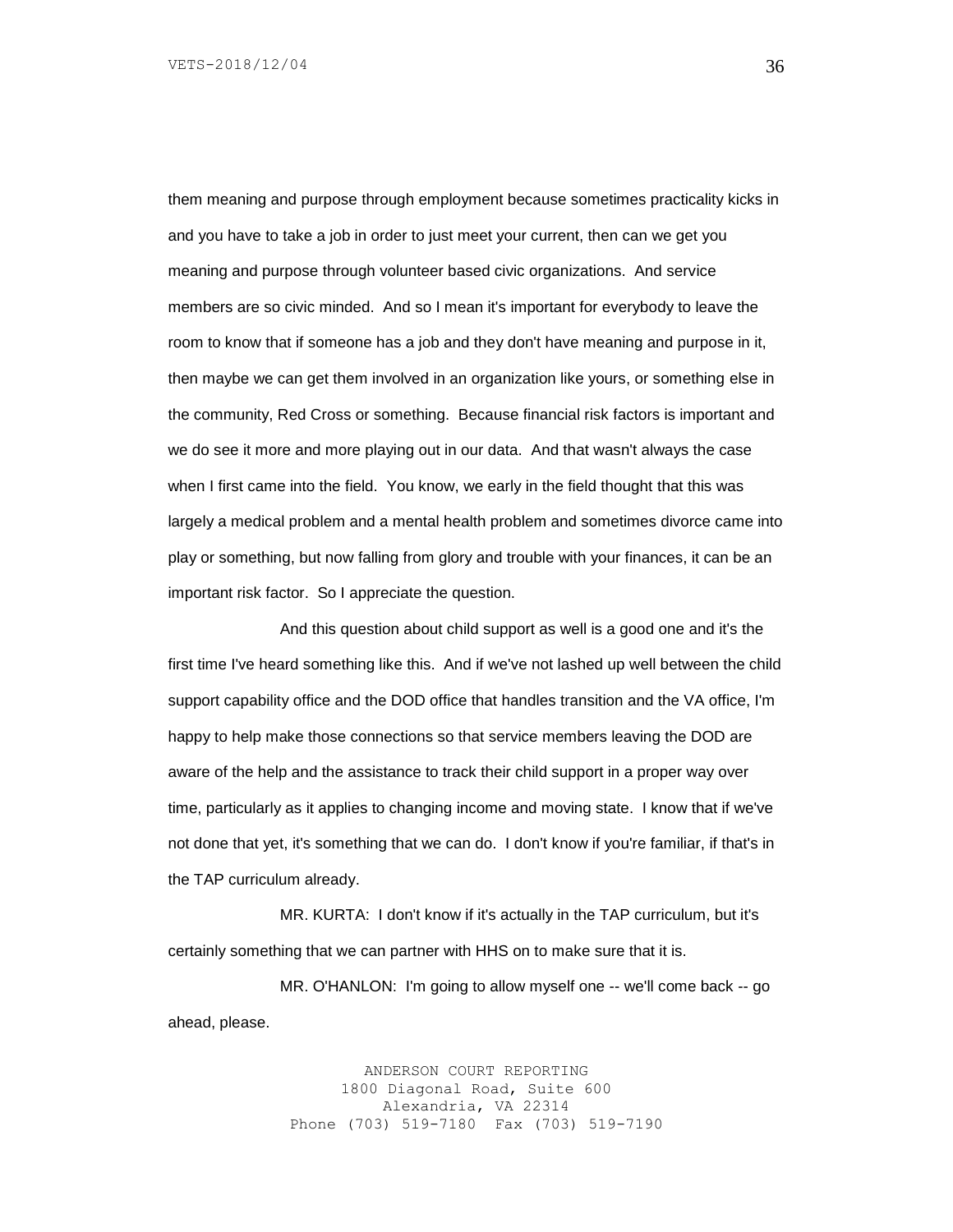MS. DANEK: Sorry, just a follow up. The State of California, the area of San Diego, their child support office specifically has an incredibly robust outreach program because they have so many transitioning people that they don't realize when they transition their child support doesn't necessarily decrease with their monthly income coming in and it's such a big area that they have Army, Navy, Air Force, all transitioning out -- Marines. So they actually go to -- the hold stand down events where they can have people there to go through the process. And what we find is at these stand down events, if the homeless veteran is screened and they say that they have a legal concern then they can sort of be filtered to the child support organization without fear of being arrested or their driver's license being revoked, or that they can get a driver's license back.

So San Diego is a great area for that.

DR. FRANKLIN: That's good. We'll have to take your card. My team is here and we'll follow up with you. Thank you.

MR. O'HANLON: Great. Let's see if we have time for another round or two. Anymore questions or thoughts? These have been outstanding questions. The gentleman over here.

COLONEL CARTER: Good afternoon. My name is Lopez Carter, Colonel retired, United States Army. And I currently work as a strategic planning analyst with the Army National Guard. Back in 2003, 15 years ago, I assumed command of 2nd Battalion 8th Cav in the 1st Cavalry Division and deployed my battalion to Baghdad, Iraq. My tankers -- I had 16 tanks and the rest of us were dragoons. I did not send my humvees anywhere without sending my tanks first. And they experienced a lot of IAD explosions. Now, the Army's concussion protocol was nonexistent then. As a matter of fact, we made jokes about it, how many times did you get knocked out, how many times

> ANDERSON COURT REPORTING 1800 Diagonal Road, Suite 600 Alexandria, VA 22314 Phone (703) 519-7180 Fax (703) 519-7190

37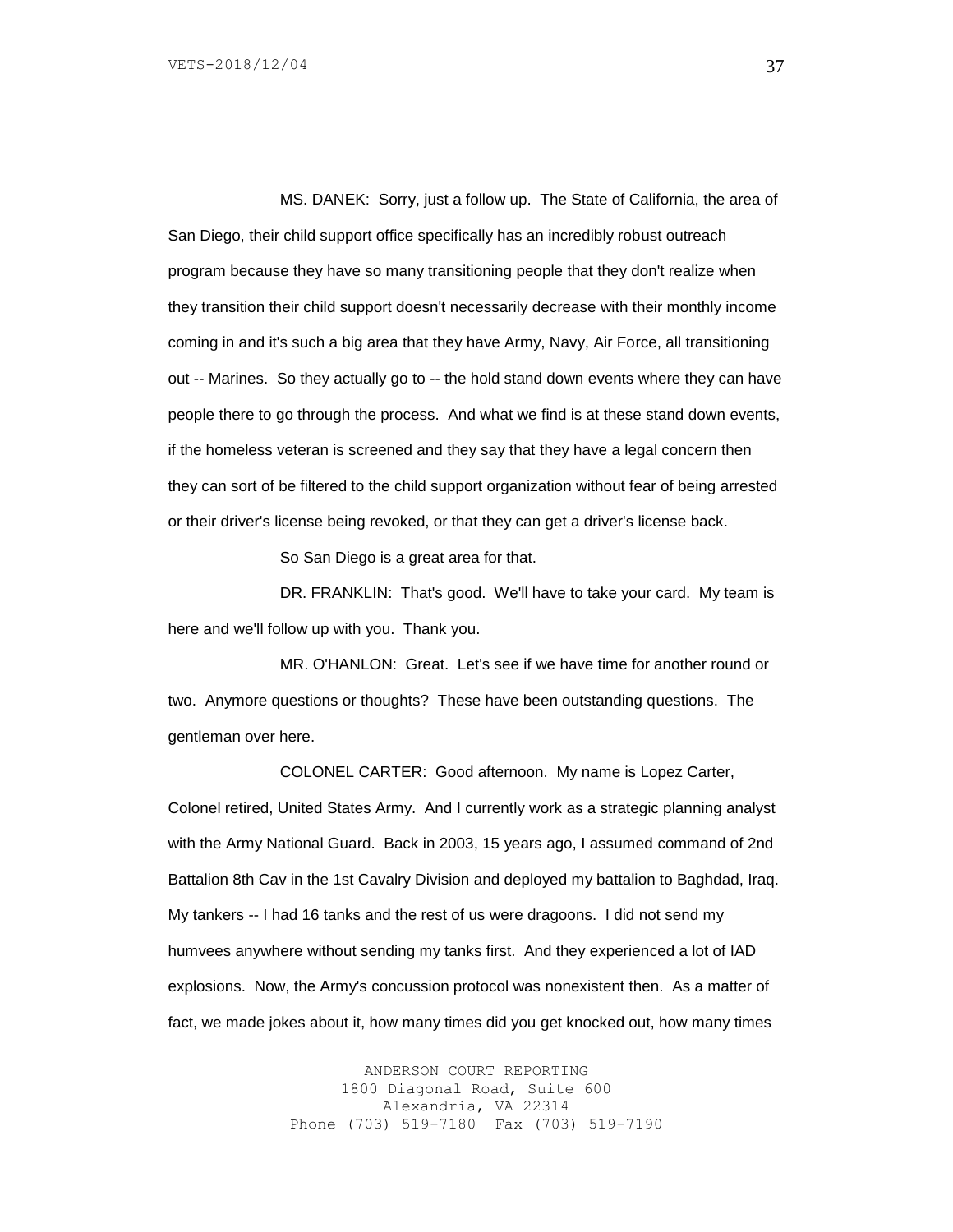did you get blown up. I had one soldier who we considered his tank and IAD magnet. I don't know how he survived. He was exposed to so many explosions.

Fats forward a few years, and I'm out battalion command, I'm working in Brussels, Belgium, and I get contacted by these soldiers how are now veterans, who now have serious traumatic brain injuries, some of them so bad they're physically shaking. It took a herculean effort on the part of myself, my then brigade commander, General Abrams, and my then division commander, General Correlli to give them Purple Hearts. Now, to get them the compensation that they deserved as a result of their injuries was a far greater challenge, because these are soldiers who got out, who did not have a medical history because they did not have symptoms when they got out. These symptoms developed later. Of if they had symptoms, they didn't associate it with the explosions that they experienced in Baghdad. And the VA has -- because I am a wounded warrior, I have physical injuries, but I also have injuries that are not visible. The VA wants you to link that to your service. There's no way I can do that, I don't know how to do that. They're having the same challenges.

So what are we doing to help these soldiers who have gotten out, who did not identify a medical problem, but who has subsequently developed a problem?

Thank you.

MR. O'HANLON: Thank you, sir. Anybody else want to pose one more? We'll maybe make this the final round and then --

> SPEAKER: Or answer that one. MR. O'HANLON: Yes. Right, exactly, help us answer that one. SPEAKER: It's a tough one.

MR. O'HANLON: Joe.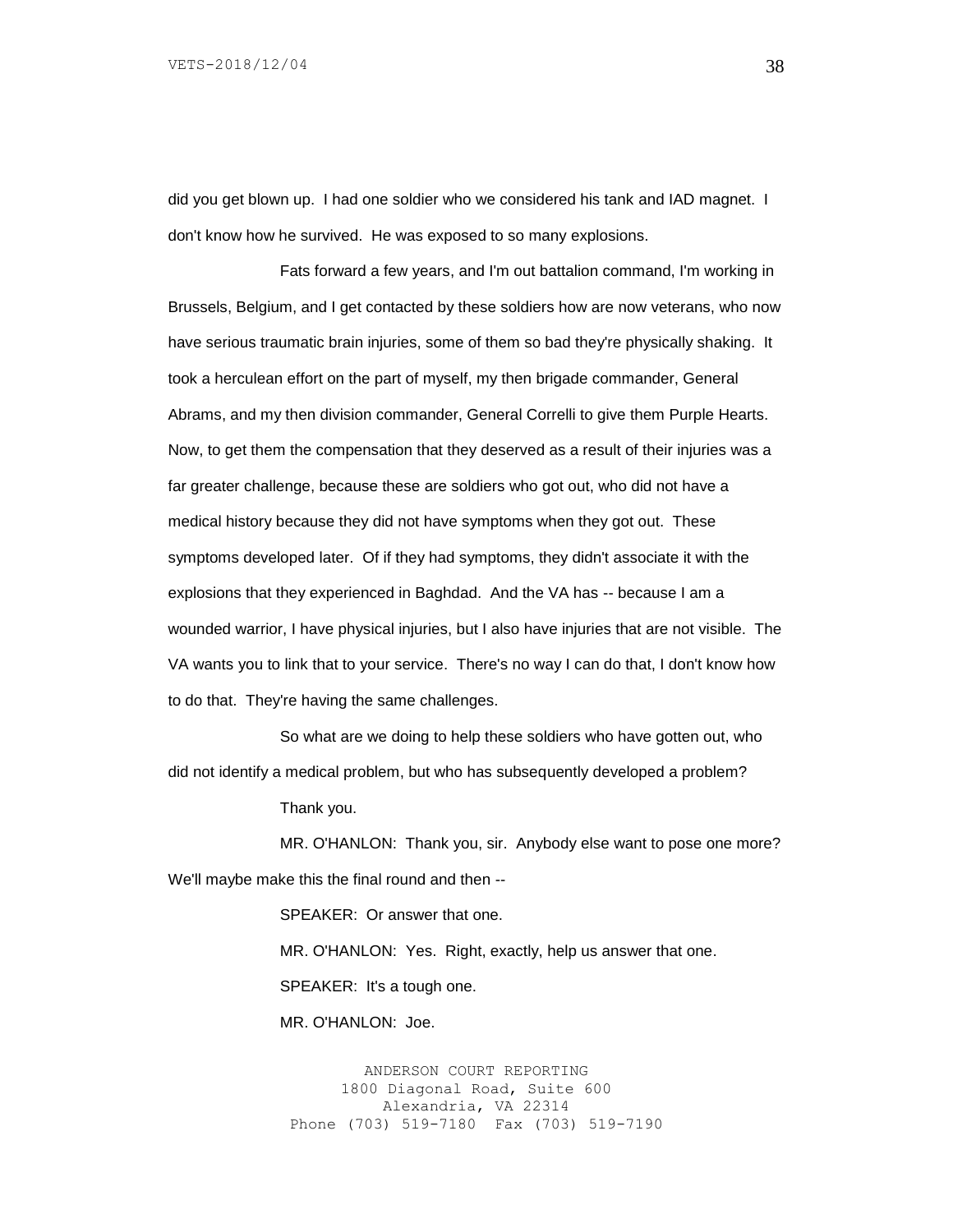MR. PLENZLER: I have one for --

MR. O'HANLON: And by the way, a shout out to Joe Plenzler who is a very long standing good friend and a Marine himself, and now with the Wounded Warrior Project.

MR. PLENZLER: Thanks, Mike. I have one for Mr. Kurta on the recruiting side of the business. As you're sitting in the Pentagon, what are you seeing from the youth of America today as far as propensity and eligibility to serve, especially after we've been at war for 17 years? The economy is doing well. Just had a question about your thoughts about where are we going down the road on the recruiting side?

MR. O'HANLON: And then we'll see if there is any final question, and then we will make this the last round. Anybody else want to get in? And if not, we'll come back to the panel. Going once, going twice. Okay, so, Tony, you want to begin with that round and the last question?

MR. KURTA: Sure.

MR. O'HANLON: And then we'll go to Melanie and then --

MR. KURTA: Sure. And first, Colonel, thank you for your service. And it's kind of why we're here discussing all of this today. It's not easy. The wounds of war are not apparent always at the time of transition. You highlighted that very poignantly. And that's why the Veterans Affairs Department is here, that's why the Defense Department is here, it's why the Wounded Warrior Project is here, and all of these people. It's not easy, yet as I said, it is not only something that we owe those that have served, but it's just as integral to the future of the all volunteer force and the recruiting and the propensity to serve that I'll talk about in a moment. But I don't minimize the amount of work that we all have to do to take care of those that have served.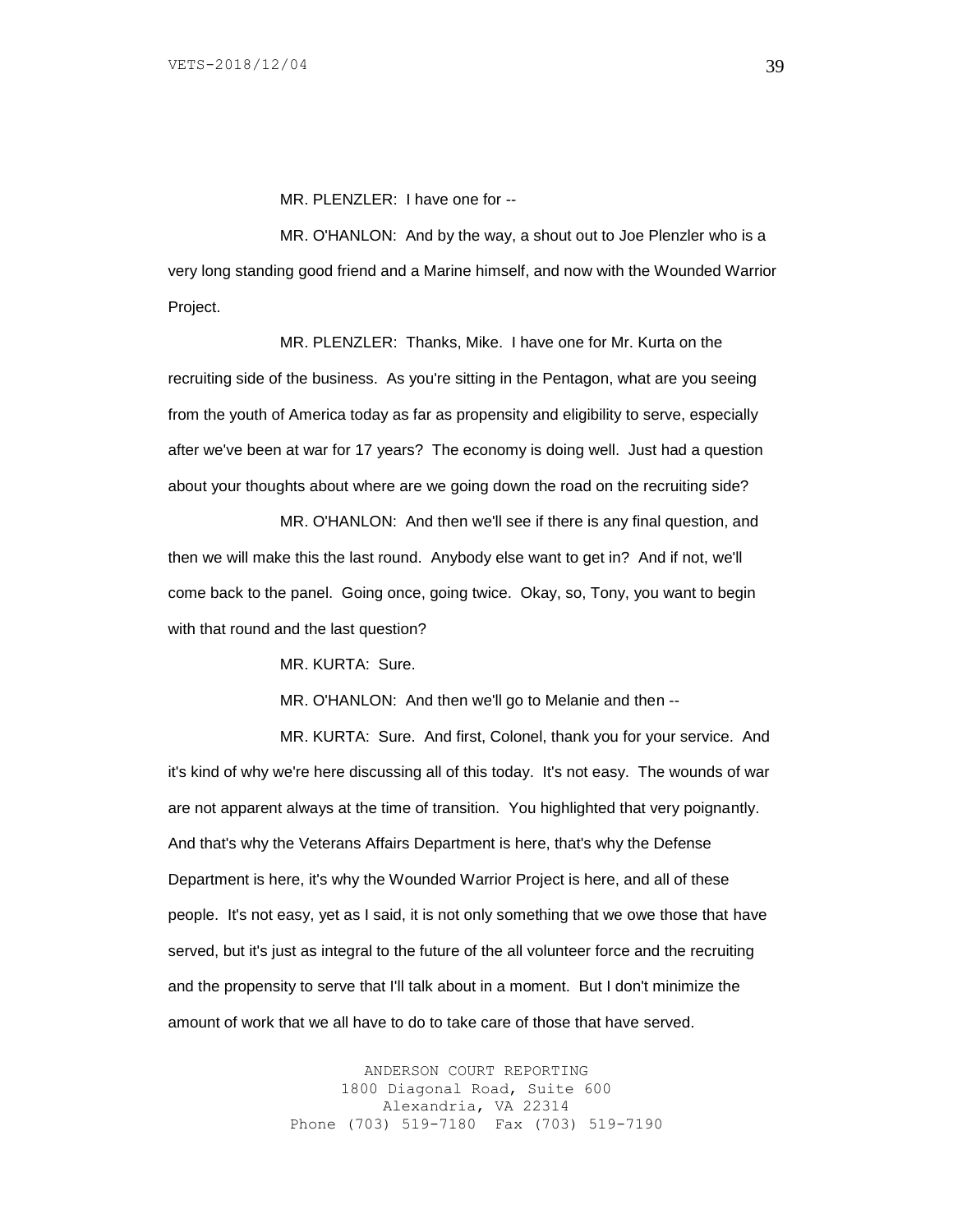My brother, he was both a Marine and an Army veteran and he got out some years ago. And, again, his service related disabilities weren't apparent at that time. So, you know, he approaches the VA afterwards. So I understand how -- you know, I talk to him all the time and get all of the ins and outs of dealing with the two largest bureaucracies in the Department, the Department of Defense and the Department of Veterans Affairs. But fortunately we have people like everybody in this room that want to help those service members navigate those two bureaucracies and ensure that the compact we made with them is fulfilled.

And, again, it goes back to the point I made, Michael, at the very beginning in relation to your question. And how well we do, not just DOD, not just the VA, but all of us here, the entire citizenry, how well we do with this, keeping the sacred trust, will ensure that we're able to recruit people in the future. It is a family business.

The people that serve today, that volunteer to serve, are largely those people that have immediate family members that are in uniform or have served in uniform. It becomes kind of a decreasingly small radius circle of people that choose to serve. And we have to break out of that at some point for the future of the all volunteer force, because 80 percent of our young people today age 17-24 are not eligible to serve for some reason. They either have physical problems, mental issues, they have conduct issues. Now, of those 20 percent how many are propensed to serve? Because those in uniform are unfortunately not as apt as they were in the past to recommend future service. All of our influencers, as we call them, our coaches, our priests, our counselors, those that have been in uniform, moms and dad, grandparents, aren't recommending service as much as they used to. And part of that is the perception, after 17 years of war, that people that serve come out and they're ill or injured, they have post traumatic stress,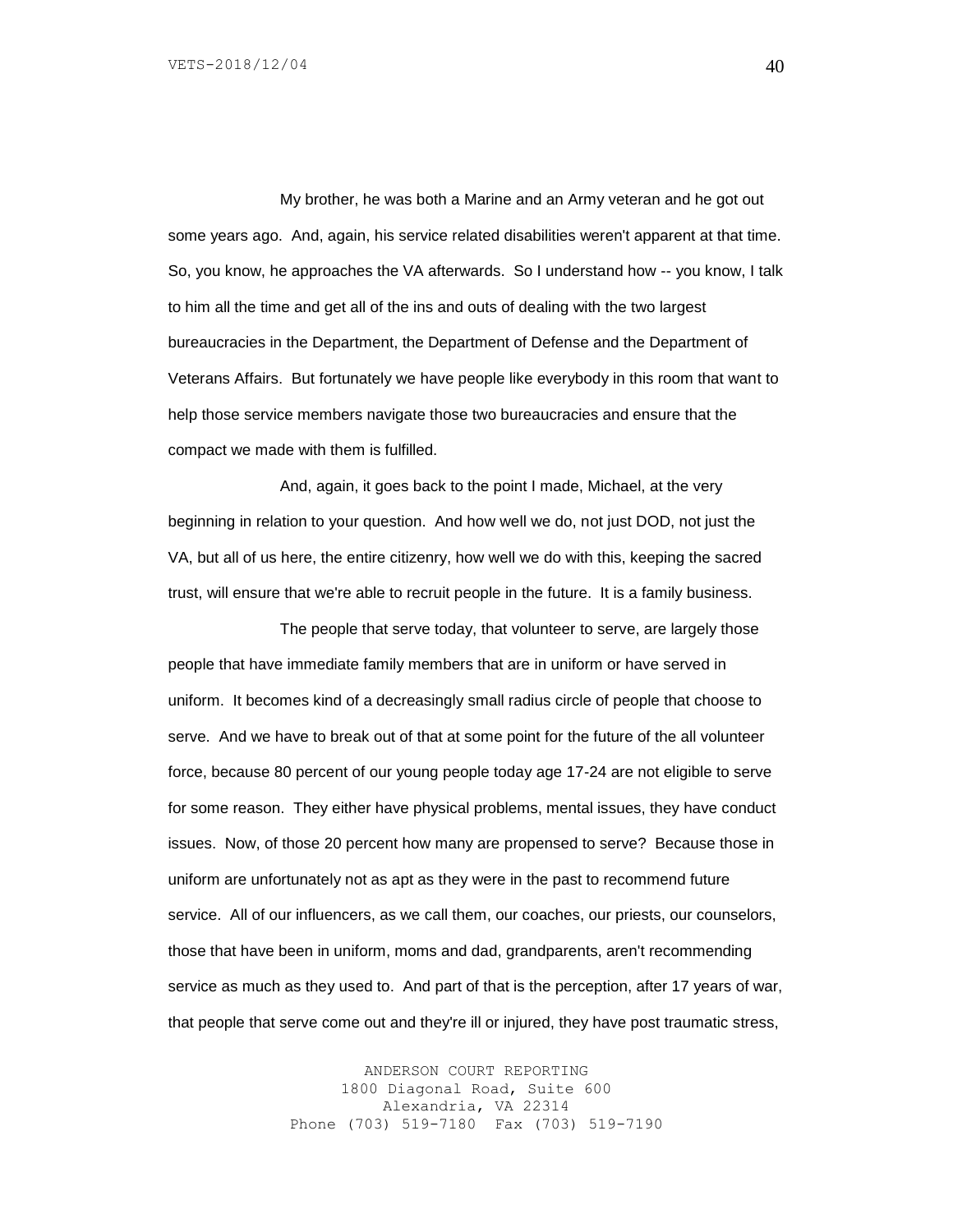they have trouble finding jobs, they have physical disabilities, that kind of takes over the narrative. And it's true and it's why we are here today to focus on those folks that have wounds from their service. But the vast majority of people that serve, serve for some period of time, serve successfully, and make a successful transition and integrate back into the community. And we need to highlight both of those.

We need to keep the compact alive and be true to those that are wounded, and we need to make sure that the rest of those who served successfully integrate back into society because propensity is not up, especially in a booming economy where unemployment is below 4 percent and youth employment is below 10 percent, or around there. And just by the nature of society, people less and less meet the physical and mental and conduct standards that we have.

So, as I said at the beginning, the state of the all volunteer force is strong today. There are some warning clouds on the horizon that we're all paying attention to, but again, it goes back to if we're all those concerned citizens, have those dialogues, get to know those in uniform and our veterans, it will help the future generation know about the value of service and it will help us in the propensity and the ability of folks to join, and we need them to do that.

Thank you.

MR. O'HANLON: Super. Thank you. Keita, do you want to go next, and then we'll finish with Melanie?

DR. FRANKLIN: Sure. This also I thought was such a well phrased question about this issue of having physical and/or emotional injuries that are not identified until after the fact. I think one of the first strides that we've had to take over the years is for people to recognize the delayed onset of these symptoms and that they can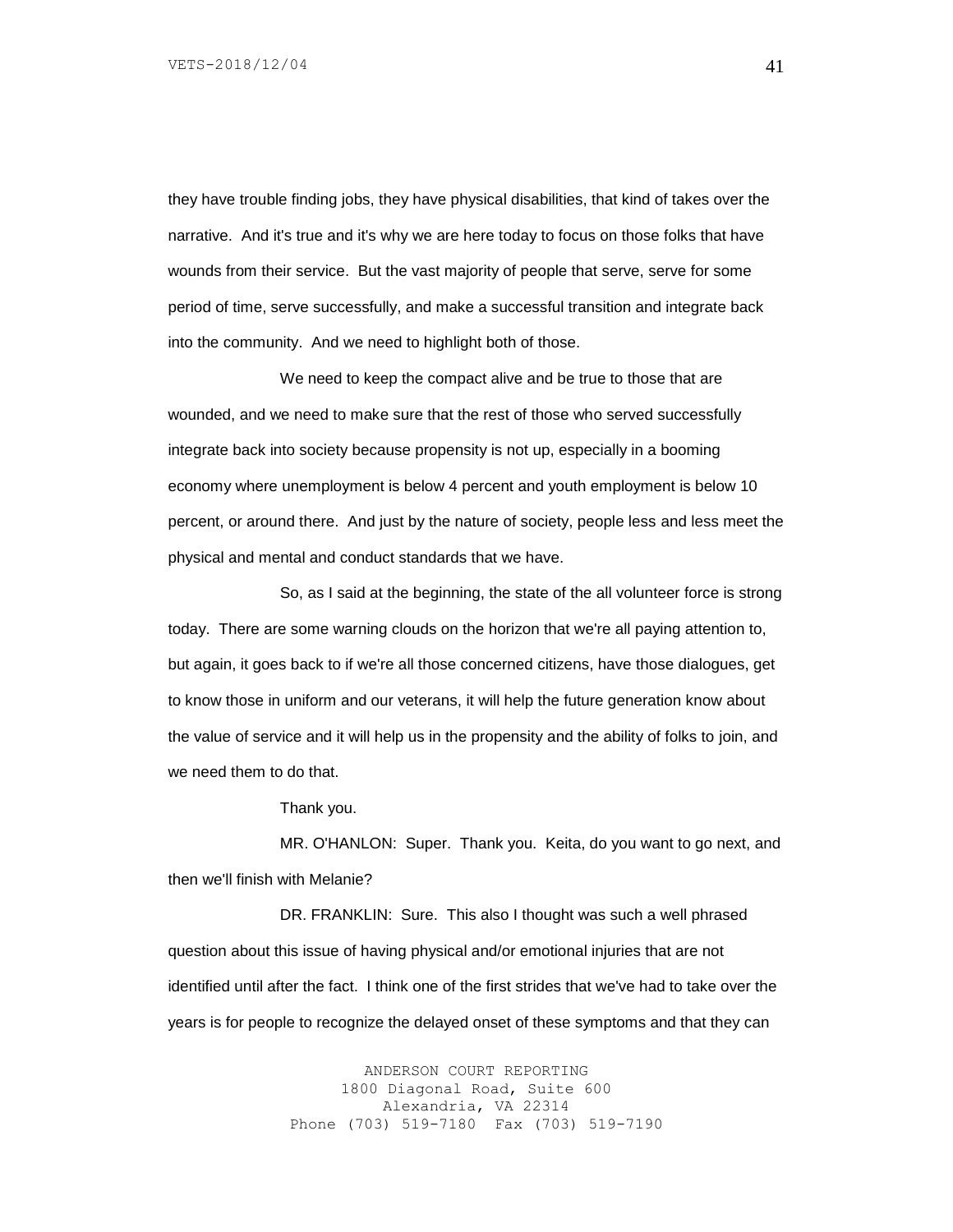and will and can occur across the lifespan. And there is no definitive time that sort of says you've experienced a blast and you'll either have injuries on Tuesday or not. The delayed onset, it happens over time and it's unique and distinct for each and every person.

And so I too was a social worker during the heat of the time that you described and I think that the DOD made great strides first on defining what is a blast, what is a traumatic brain injury, what are our appropriate protocols, drawing from the best in the field at the time. I know I was working at the headquarter element for the Marine Corps and then General Dunford was in deep on the literature himself on blast injury protocols and the like. And all of those lessons now need to continue to be applied over the lifespan of a veteran, whenever the symptoms come up. And so I've tried to take great opportunity to educate not just the mental health community about that, but the benefits based people, the veterans service organizations that help navigate those systems, in such a way that people have at least a keen understanding of the role of trauma in people's life and when they've been exposed to trauma and how that impacts them over time. It's not a one size fits all kind of experience. And so we must be ready to engage when it comes to us and apply the right services accordingly.

So I think that you've phrased it so well and we shouldn't stop. Ten years after the fact if there becomes a known issue tied back to a traumatic event, that's when we're ready.

DR. MOUSSEAU: I think that the awareness and recognition that there are the delayed onset effects of the various injuries that are being incurred -- and we are actually seeing this trend as we are having a great transition of the active duty to veteran status of those that we directly service. We're also seeing a nice parallel though of those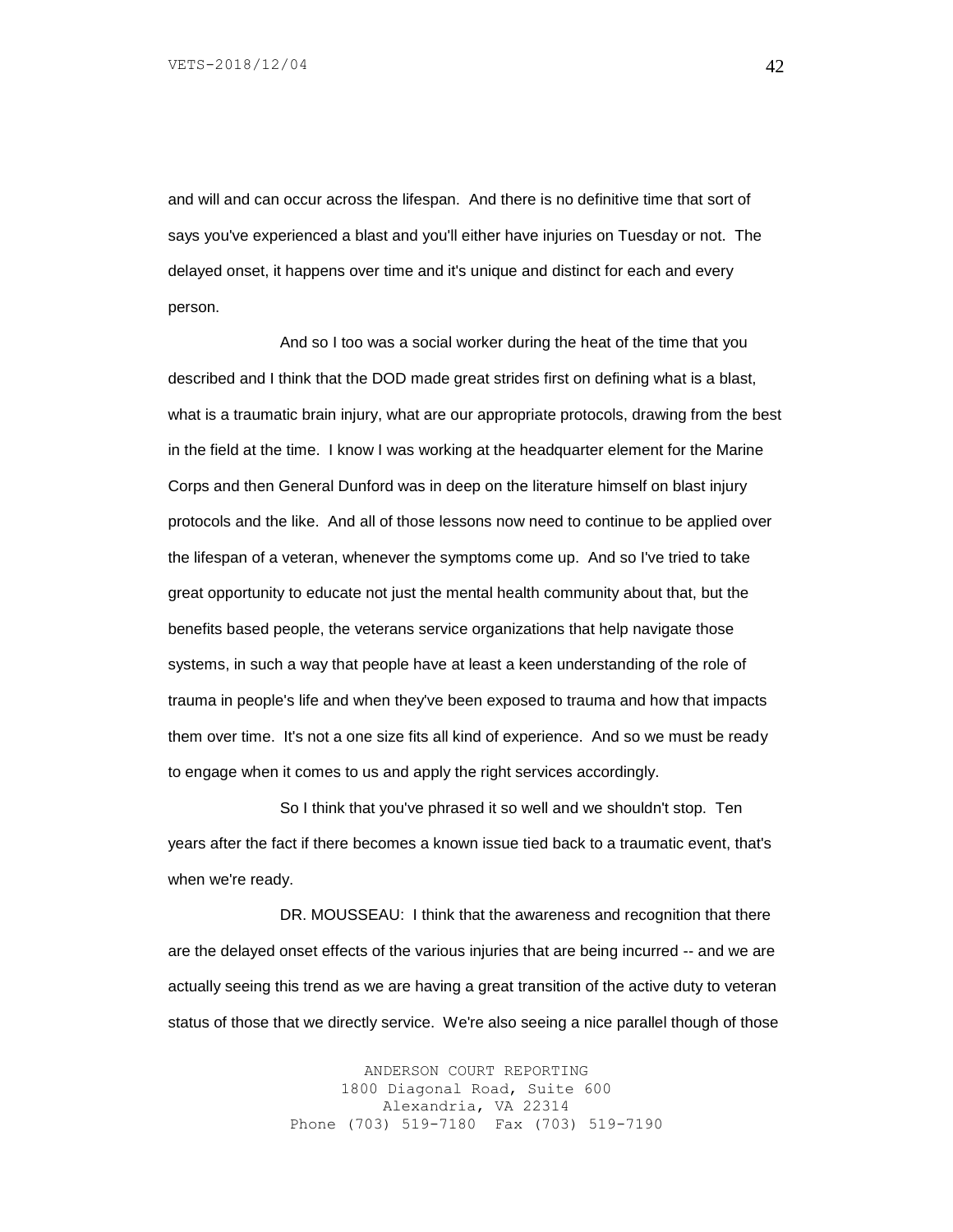that that we serve increasing in the percentage of that receive a VA disability. 90 percent of those that we serve are currently receiving a VA disability with the vast majority of those at 80 percent or higher. And also the numbers that are at 100 percent are continuing to increase. That doesn't mean that the problem is solved, however, that is an area where we have devoted a lot of resources, working internally and in collaboration with others in the space to work to get those that are entitled these benefits, regardless of when the injury occurred and when the symptoms have emerged, to get those the benefits that they are entitled to.

MR. O'HANLON: So before I ask you to join me in thanking this panel, as well as all the military and veterans' families that are gathered with us today and following this event in some other way, I wanted to invite Rene Bardorf, who is a senior vice president with Wounded Warrior Project up to the stage. She has a final word or two in commemoration here.

MS. BARDORF: Well, let me first say thank you so very much for all of you coming today. It's been a wonderful event. And, Mike, we wanted to present you a nice gift from the Wounded Warrior Project. It says for your fidelity to those who defend our great nation. And not just to our wounded warriors, but all service member and veterans and their families and for the work that you do here at Brookings, and for the panels that you host so that all of us can learn more about how to better care for those who bear the burdens of war, but those also who will serve our country now and in the future and who have served.

So, on behalf of Wounded Warrior Project, we would like to present you with this.

MR. O'HANLON: It's an honor for all of us. Thank you. (Applause)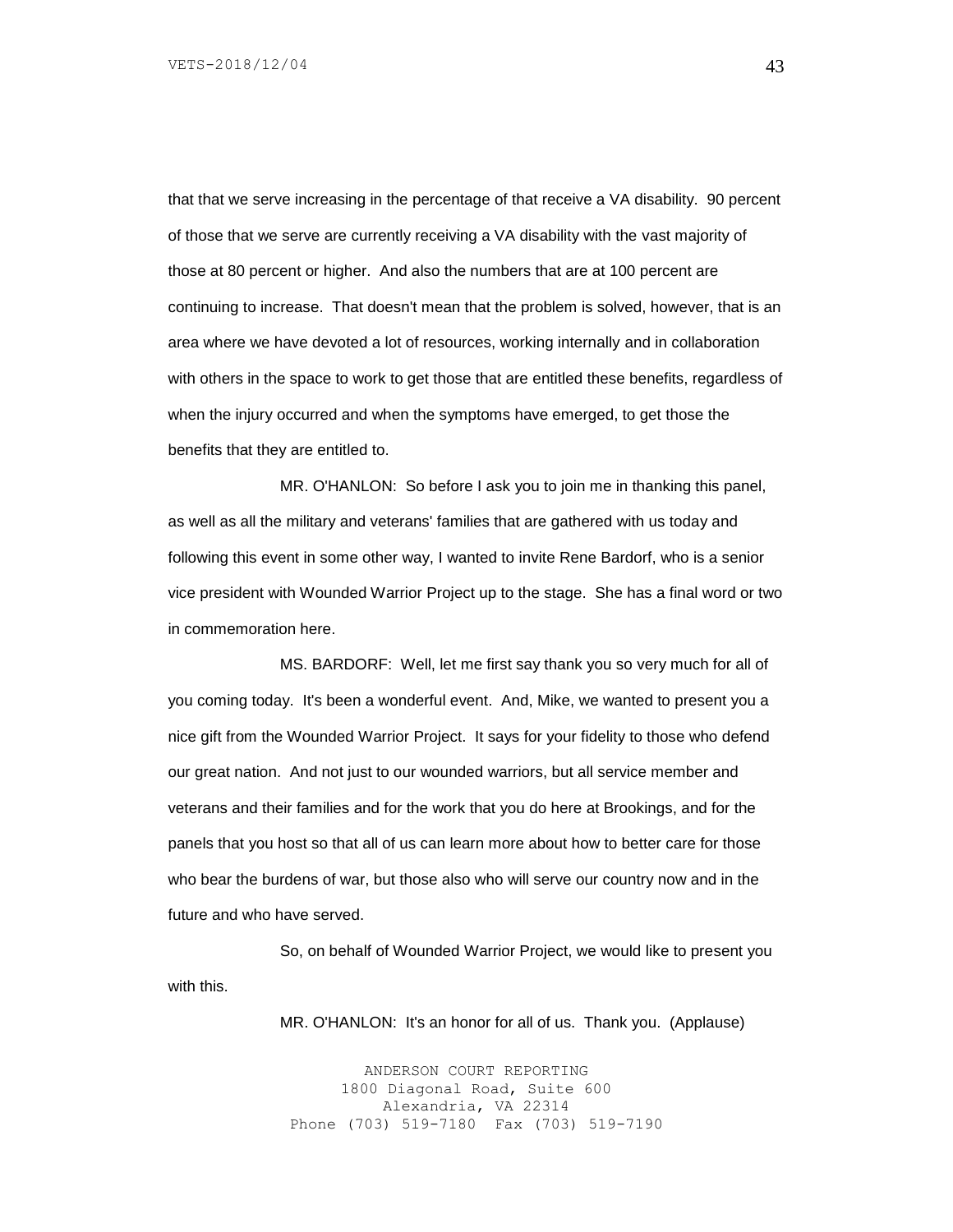Thank you so much.

MS. BARDORF: And I would say the same for Keita and for Tony. Keita, you know, for your work first at the Marine Corps, which is very near and dear to our hearts at Wounded Warrior Project. Most of our warriors -- obviously all of our warriors have served, but most of those who work inside Wounded Warrior Project are also warriors or family members, those who have served and those who have lost. And so for us your work is so important to all of us. And your connection to us and your collaboration with us, we sit on that executive branch panel with you, we work every day with your team at the VA, and we're in this together. And we're so proud of our relationship and the work we do together. So thank you so very much, Keita.

DR. FRANKLIN: Thank you. (Applause)

MS. BARDORF: And, finally, Tony, who is just such a wonderful friend to Mike and I both. Our time at OSD together for many years, working these issues together, and your unprecedented support of our force. We can't thank you enough, both for your time in service and for what you do at the Department of Defense every day. You're a great friend to us and because of your work there are thousands of people who will serve successfully, and there are thousands of lives that will be saved by the policies that you've put in place for our warriors and their families.

So I thank you so very much for everything you've done in service to our country. (Applause)

MR. KURT: Thank you.

MS. BARDORF: So with that, we'll wrap up and I want to thank you, again, all for coming. And if there are any additional questions, we'll be here for a little bit longer, so feel free to come up and ask us.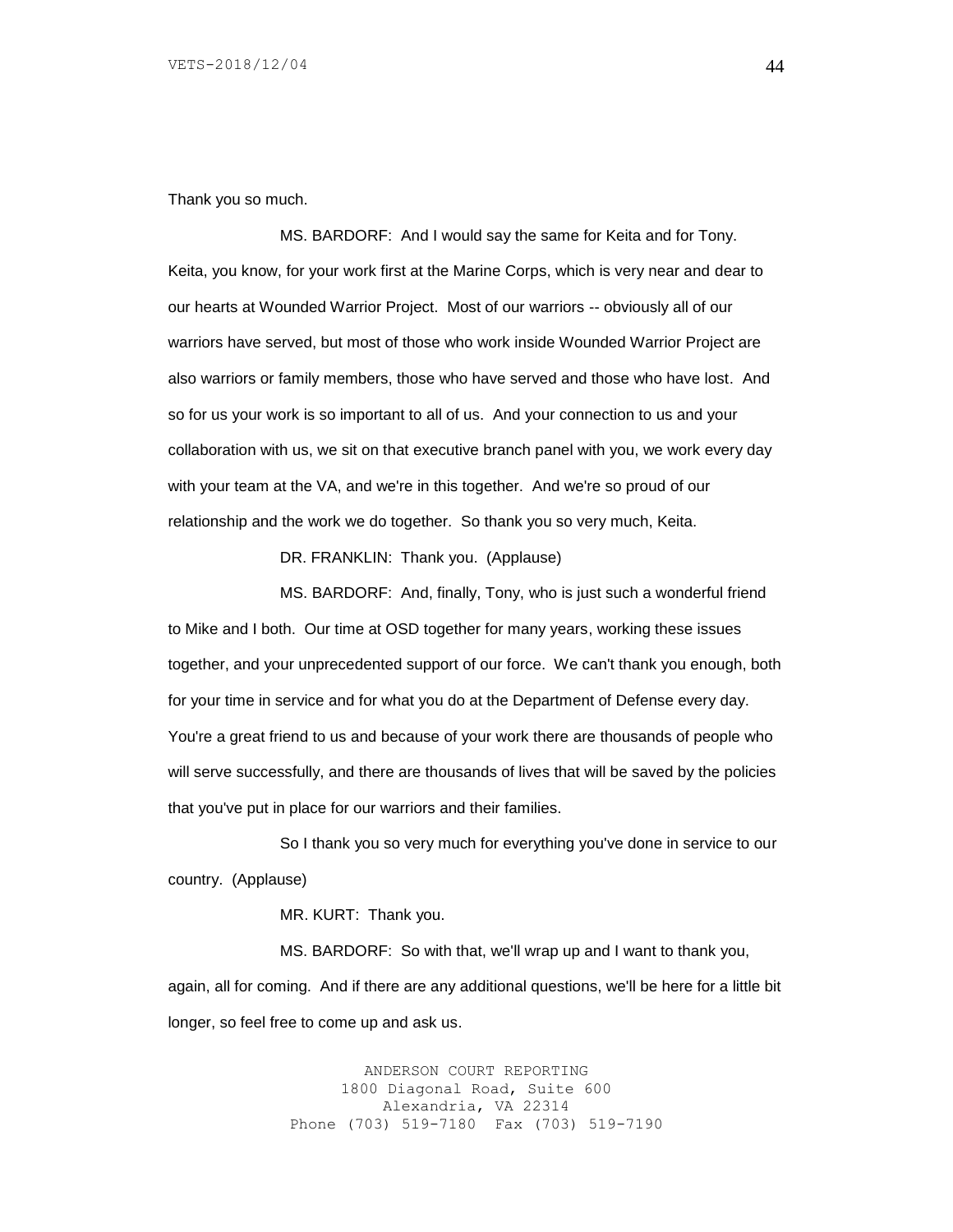MR. O'HANLON: Thank you. (Applause)

\* \* \* \* \*